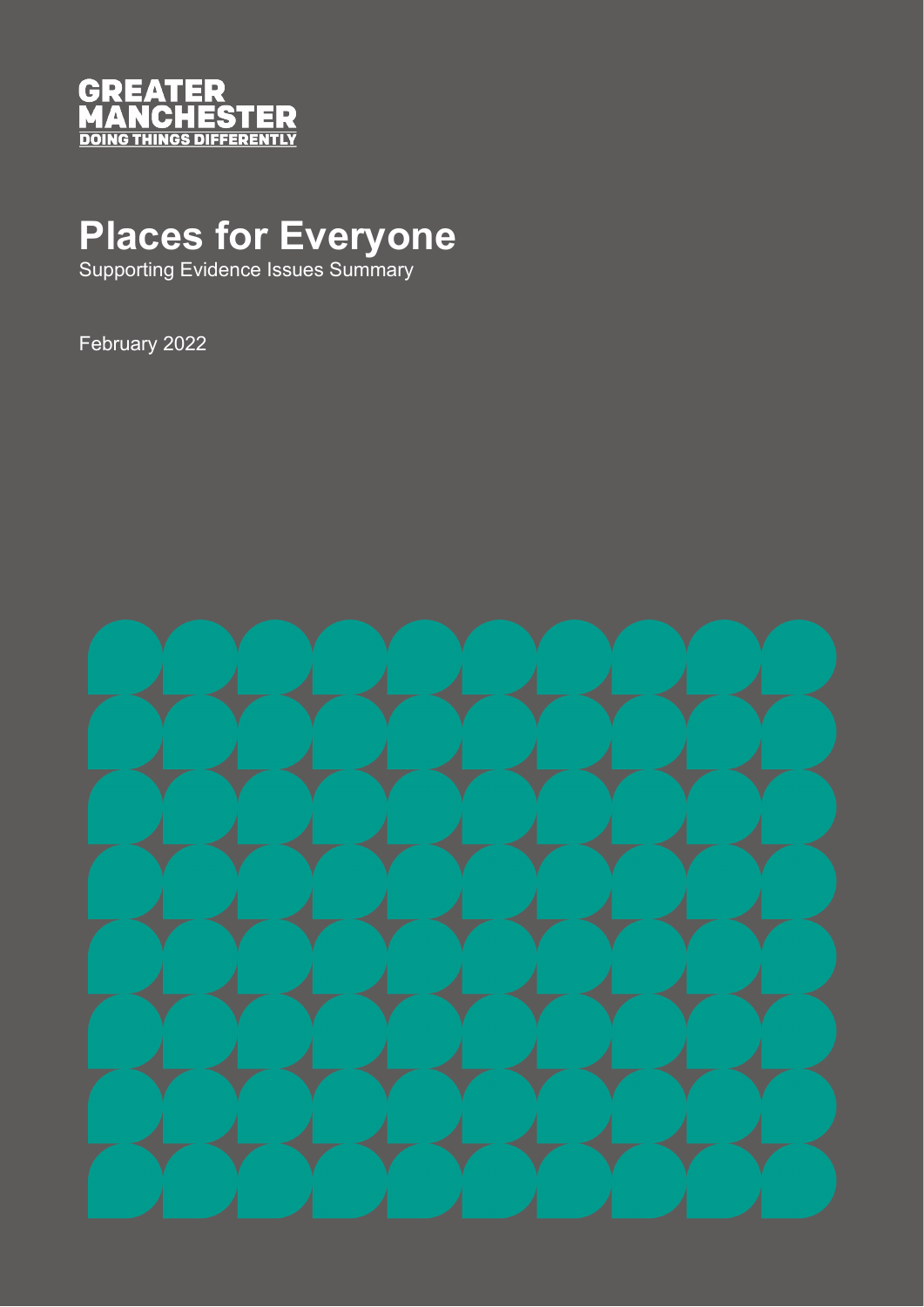## **Supporting Evidence**

A summary of the issues raised in relation to the Supporting Evidence within PfE 2021 (General Planning, Consultation and Evidence; Duty to Co-operate; Economy; Housing; Green Issues; Green Belt; Integrated Assessment; Infrastructure; Viability; Site Selection; Alternative Sites; Locality Assessments; Transport; Impact Assessment; Flood and Call for Sites), and the relevant respondents to PfE 2021 is set out below.

#### **1. General Planning, Consultation and Evidence**

| Row | Summary of issues raised to PfE2021                                                 | Summary response to issues raised to PfE2021                                   | Respondent name(s)                                     |
|-----|-------------------------------------------------------------------------------------|--------------------------------------------------------------------------------|--------------------------------------------------------|
|     |                                                                                     |                                                                                |                                                        |
|     |                                                                                     |                                                                                |                                                        |
| 1.1 | can't find any reason to believe that the documents are not legally                 | Support noted.                                                                 | <b>Terence Kelly</b>                                   |
|     | compliant.                                                                          |                                                                                |                                                        |
| 1.2 | It is questionable whether PfE and the GMSF can effectively be treated as           | Sections 2 and 3, together with Appendix 1 of the report to the Places for     | <b>JudithHoward</b>                                    |
|     | the same plan. Legality must be decided in court before "Places for                 | Everyone Joint Committee, 20/07/2021 sets out the extent/nature of the         | John Paul Ashworth<br>Kathryn Russell                  |
|     | Everyone" can proceed any further. It is assumed that a transition between a        | changes, further details on the changes from GMSF to PfE2021 were also         | <b>Julie Halliwell</b>                                 |
|     | spatial framework (GMSF) and a Joint Development plan (PfE) is acceptable           | made available in the supporting documents. Having considered this evidence,   | <b>Jane Lester</b><br>The Friends of Bury Folk         |
|     | without a significant re-write. While the GMSF may have been established as         | the Committee resolved that the Places for Everyone Publication Plan 2021      | <b>Matthew Oxley</b>                                   |
|     | legally compliant (complies with Regulation 18 of the Town and Country              | has substantially the same effect on the remaining 9 districts (Bolton, Bury,  | Craig Smith<br>C Smith                                 |
|     | Planning regulations) and could therefore possibly proceed to final public          | Manchester, Oldham, Rochdale, Salford, Tameside, Trafford and Wigan) as        | <b>Carol Mole</b>                                      |
|     | consultation and submission under Regulation 19 (this current stage) PfE            | the Greater Manchester Plan for Homes, Jobs and the Environment (GMSF          | Julie Darbyshire<br><b>Donna Nuttall</b>               |
|     | legality is not established. If there is any substantial difference in scope        | 2020). As such the provisions of S.28 (6)-(9) of the Planning and Compulsory   | <b>Susan Tunstall</b>                                  |
|     | between the GMSF and PfE it cannot be assumed that Regulation 18 is                 | Purchase Act 2004 and regulation 32 of the Town and Country Planning Local     | <b>Stephen Cluer</b><br>Clare Bowdler                  |
|     | Automatically satisfied for PfE. Para 1.23 states "The changes made                 | Plan Regulations apply to the Plan. Therefore, the progression of the PfE Plan | <b>Trevor Byrne</b>                                    |
|     | between GMSF 2020 and PfE 2021 are not insignificant in numerical terms,            | to Publication is considered in accordance with the relevant provisions of the | <b>Christopher Russell</b><br><b>Barbara Wilkinson</b> |
|     | indeed all sections of the plan have seen some form of change." So, is "not         | Act and Regulations.                                                           | Lucy Marsden                                           |
|     | insignificant" the same as "substantial", if it is, the plan is not legal. This can |                                                                                | Daniel Marsden<br>Andrea Booth                         |
|     | only be established by a proper judicial review. So until proven otherwise the      |                                                                                | <b>Juliet Eastham</b>                                  |
|     | plan must be considered illegal and not put to Government.                          |                                                                                |                                                        |
| 1.3 | A change in the methodology for Manchester City Council was resulted in a           | As Row 1.2 above                                                               | Craig Smith                                            |
|     | 35% uplift for the Manchester City Council area. The revised Local Housing          |                                                                                | C Smith<br>Lucy Marsden                                |
|     | Need methodology states that the 35% uplift is to be met within the district        |                                                                                | Daniel Marsden                                         |
|     | and not redistributed . This represents a significant change between the            |                                                                                | <b>Matthew Oxley</b><br>The Friends of Bury Folk       |
|     | previous spatial framework the GMSF and the current joint development plan          |                                                                                | Clare Bowdler                                          |
|     | PfE.                                                                                |                                                                                | Jane Lester                                            |
|     |                                                                                     |                                                                                | Carol Mole<br>Julie Darbyshire                         |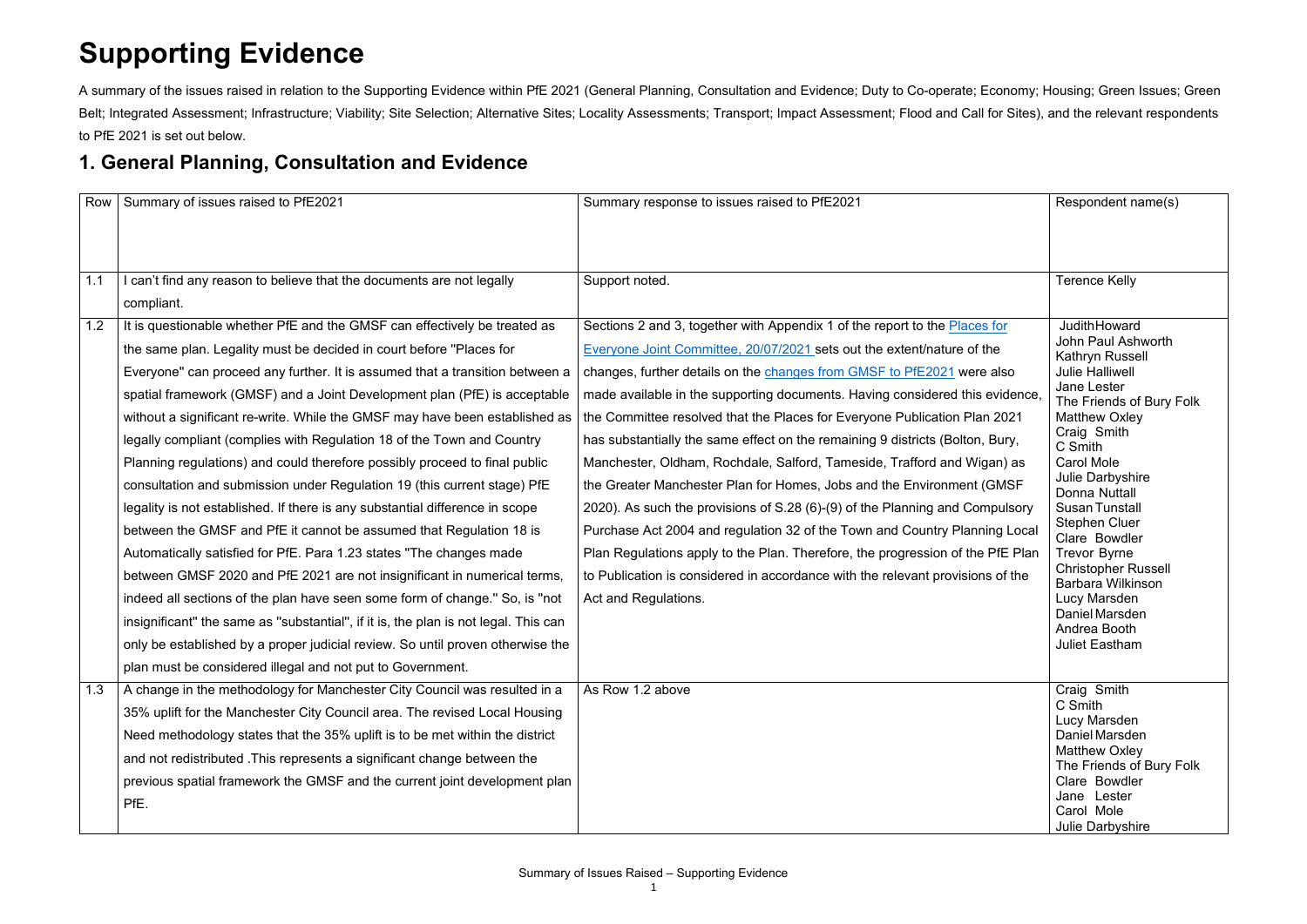| Row | Summary of issues raised to PfE2021                                           | Summary response to issues raised to PfE2021                                   | Respondent name(s)                         |
|-----|-------------------------------------------------------------------------------|--------------------------------------------------------------------------------|--------------------------------------------|
|     |                                                                               |                                                                                |                                            |
|     |                                                                               |                                                                                |                                            |
|     |                                                                               |                                                                                |                                            |
|     |                                                                               |                                                                                | <b>Donna Nuttall</b>                       |
|     |                                                                               |                                                                                | <b>Susan Tunstall</b>                      |
|     |                                                                               |                                                                                | <b>Stephen Cluer</b><br><b>TrevorByrne</b> |
|     |                                                                               |                                                                                | <b>Christopher Russell</b>                 |
|     |                                                                               |                                                                                | <b>Barbara Wilkinson</b><br>Andrea Booth   |
|     |                                                                               |                                                                                | <b>Julie Halliwell</b>                     |
|     |                                                                               |                                                                                | <b>Juliet Eastham</b>                      |
| 1.4 | The Evidence Base as currently drafted is in fact inconsistent, incoherent    | It is considered that a proportionate evidence base has been provided to       | Save Greater Manchester's                  |
|     | and does not support the case for a sound plan. The evidence base needs to    | support the policy, it can be found here: Supporting Documents - Greater       | Green Belt (SGMGB)                         |
|     | be revisited to (1) ensure consistency in approach, assessment and            | Manchester Combined Authority (greatermanchester-ca.gov.uk))                   | <b>Oldham Groups</b>                       |
|     | aspirations and (2) to ensure that the Plan being presented at Examination is |                                                                                | <b>Save Greater Manchesters</b>            |
|     | based on up to date and accurate detail.                                      |                                                                                | Green Belt (SGMGB) Bury                    |
|     |                                                                               |                                                                                | Groups                                     |
|     |                                                                               |                                                                                | <b>Save Greater Manchesters</b>            |
|     |                                                                               |                                                                                | Green Belt (SGMGB)                         |
|     |                                                                               |                                                                                | Apethorn and Bowlacre                      |
|     |                                                                               |                                                                                | Groups                                     |
| 1.5 | The Plan is out of date as the world has changed as a result of covid with    | As detailed in Chapters 1, 6 and 7 of the PfE Plan, two assessments of the     | <b>Paul Roebuck</b>                        |
|     | greater numbers of people will be working from home and there is increased    | potential impacts of Covid-19 and Brexit on the economy were carried out,      |                                            |
|     | demand for better green space and leisure.                                    | initially in 2020 and again in 2021. Both assessments concluded that there was |                                            |
|     |                                                                               | insufficient evidence to amend the assumptions underpinning the PfE Plan.      |                                            |
|     |                                                                               | For further information see COVID-19 and Places for Everyone Growth            |                                            |
|     |                                                                               | Options [05.01.03]                                                             |                                            |
| 1.6 | Based on outdated statistics and lack of public consultation.                 | As detailed in the Housing Topic Paper [06.01.03] Chapter 2 (Paragraphs 2.8    | <b>Philip Smith-Lawrence</b>               |
|     | The plan uses 2014 data to predict housing need and ignores the potential     | to 2.14), the NPPF expects strategic policy-making authorities to follow the   |                                            |
|     | impact of Brexit and Covid-19. Housing need must be re-assessed using the     | standard method set out in the PPG for assessing local housing need. The       | Ian Culman                                 |
|     | latest (2018) ONS population predictions and take into account the effect of  | standard method uses a formula to identify the minimum number of homes         | <b>Roy Dennett</b>                         |
|     | Covid on work patterns.                                                       | expected to be planned for. We do not consider that exceptional                | <b>Susan Dennett</b>                       |
|     |                                                                               | circumstances exist to justify departure from the standard methodology and     | Holly Dennett                              |
|     |                                                                               | therefore the 2014-based household projections have been used as the           | Daniel Lawson                              |
|     |                                                                               | starting point for the assessment of Local Housing Need.                       |                                            |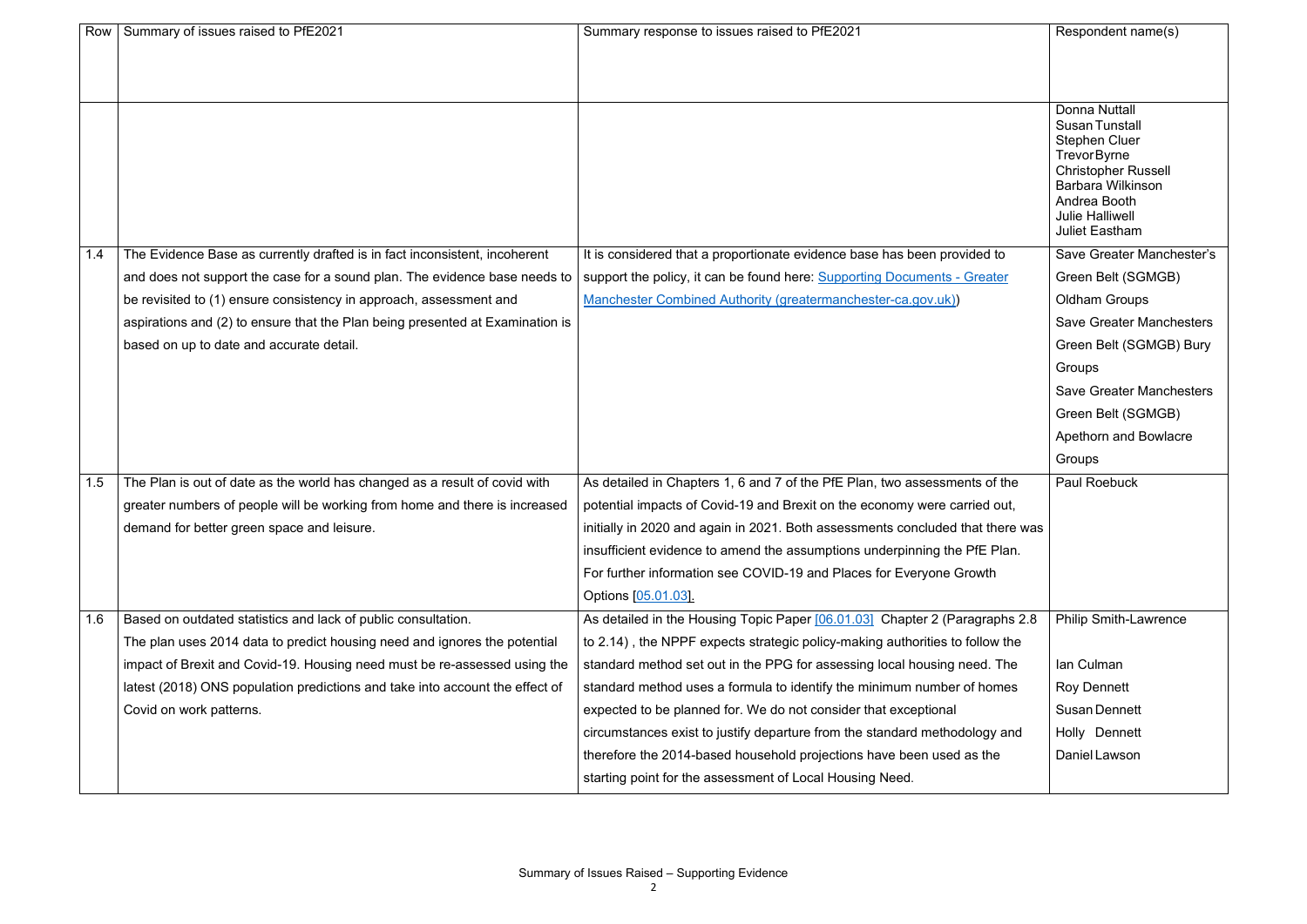| Row | Summary of issues raised to PfE2021                                              | Summary response to issues raised to PfE2021                                      | Respondent name(s)      |
|-----|----------------------------------------------------------------------------------|-----------------------------------------------------------------------------------|-------------------------|
|     |                                                                                  |                                                                                   |                         |
|     |                                                                                  |                                                                                   |                         |
|     |                                                                                  | As detailed in Chapters 1, 6 and 7 of the PfE Plan, two assessments of the        |                         |
|     |                                                                                  | potential impacts of Covid-19 and Brexit on the economy were carried out,         |                         |
|     |                                                                                  | initially in 2020 and again in 2021. Both assessments concluded that there was    |                         |
|     |                                                                                  | insufficient evidence to amend the assumptions underpinning the PfE Plan.         |                         |
|     |                                                                                  | For further information see COVID-19 and Places for Everyone Growth               |                         |
|     |                                                                                  | Options [05.01.03]                                                                |                         |
| 1.7 | Bury Council have failed to comply with their Statement of Community             | The Regulation 22 Statement of Consultation, including individual compliance      | <b>Lindsay Connolly</b> |
|     | Involvement Statement of Community Involvement (bury.gov.uk) at all              | statements for each of the nine districts, provides details of the consultation / |                         |
|     | stages of the creation of the plan. There was no notification to residents of    | engagement including the early stages of the GMSF. These documents                |                         |
|     | the initial call for sites and the amount spent on making residents aware of     | demonstrate that the consultation met the requirements of the relevant            |                         |
|     | the plan is disproportionately small in comparison to the effect it will have    | regulations.                                                                      |                         |
|     | upon them.                                                                       |                                                                                   |                         |
| 1.8 | The consultation format is too long and complicated for ordinary individuals     | It is acknowledged that the Regulation 19 version of the Plan is accompanied      | <b>Graham Oldfield</b>  |
|     | to comprehend and make a considered detailed response. The process               | by a large amount of supporting documentation however, a number of steps          |                         |
|     | appears to be set up for experts.                                                | were taken to assist readers in understanding the material. This included topic   |                         |
|     | I have no political axe to grind but parties of all persuasions repeat the       | papers explaining the technical evidence base, which were provided on the         |                         |
|     | mantra of "growth". It must be obvious that infinite growth is neither possible, | Supporting Documents page of the GMCA website. Additionally the                   |                         |
|     | nor desirable, nor deliverable. Surely the plan fails this test of soundness.    | Consultation 2021 pages on the GMCA website had explanatory information           |                         |
|     |                                                                                  | about the consultation, including FAQs and how to make an effective               |                         |
|     |                                                                                  | representation and in anticipation of continued restrictions arising from the     |                         |
|     |                                                                                  | pandemic, the PfE districts also developed a virtual exhibition space.            |                         |
|     |                                                                                  | The approach to growth is set out in the Growth and Spatial Options Paper         |                         |
|     |                                                                                  | [02.01.07]                                                                        |                         |
| 1.9 | Lack of consultation with local community.                                       | See Row 1.6                                                                       | E J Glew                |
|     | Most of the local community, and especially those who do not have access         |                                                                                   |                         |
|     | to or accounts on social media sites, appear to be completely ignorant of the    |                                                                                   |                         |
|     | new plans. I have not yet met one person locally that was fully informed         |                                                                                   |                         |
|     | about the plan, aware of its impact on the green belt and is in favour of it     |                                                                                   |                         |
|     | going ahead – the council has not met its obligation of informing and            |                                                                                   |                         |
|     | consulting with the local community.                                             |                                                                                   |                         |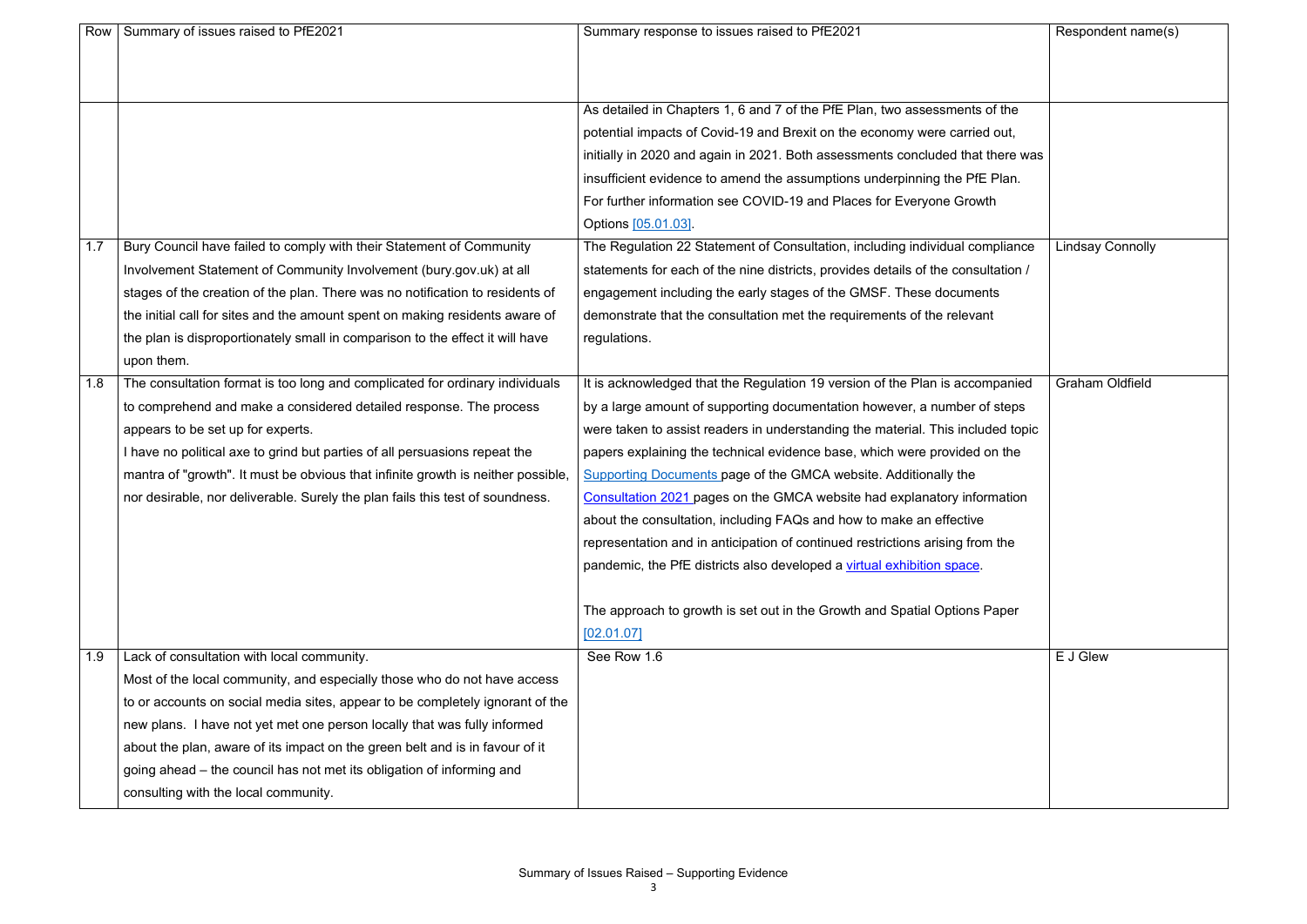| Row  | Summary of issues raised to PfE2021                                           | Summary response to issues raised to PfE2021                                    | Respondent name(s)                |
|------|-------------------------------------------------------------------------------|---------------------------------------------------------------------------------|-----------------------------------|
|      |                                                                               |                                                                                 |                                   |
|      |                                                                               |                                                                                 |                                   |
|      |                                                                               |                                                                                 |                                   |
| 1.10 | Consultation not carried out as agreed, there was no contact by email, those  | See Row 1.6                                                                     | Laura Charlotte                   |
|      | next to proposed development have not been consultation. You have relied      |                                                                                 |                                   |
|      | on social media. The questions asked are to illicit the responses you want.   |                                                                                 |                                   |
| 1.11 | No clear consultation undertaken and document is too long.                    | See Row 1.6                                                                     | Jacqueline Charnock               |
| 1.12 | There has been a lack of consultation and explanation of how development      | See Row 1.6 and Row 1.7                                                         | Colin Heyworth                    |
|      | proposed will impact on residents lives.                                      |                                                                                 |                                   |
| 1.13 | Overall, the consultation and engagement with residents has been very         | See Row 1.6                                                                     | <b>Friends of Carrington Moss</b> |
|      | poor, particularly prior to the 2020 documentation release.                   |                                                                                 |                                   |
| 1.14 | Assessments have not been undertaken independently. Ecological                | It is considered that a proportionate evidence base has been provided by        | <b>Hilary Rhoden</b>              |
|      | assessments have been developer led/funded with potential for bias. For       | industry expert and professionals to support the policy, it can be found here:  |                                   |
|      | example, wildlife, flood risk and other surveys of the Walshaw site have been | <b>Supporting Documents - Greater Manchester Combined Authority</b>             |                                   |
|      | carried out by consultancies directed and paid for by developers. Similarly,  | (greatermanchester-ca.gov.uk))                                                  |                                   |
|      | Arc4 undertook the Housing Need Assessment for Bury/Walshaw. Whilst the       |                                                                                 |                                   |
|      | report was reported as a non-biased assessment of housing need, the fact      |                                                                                 |                                   |
|      | that ARC4 work in partnership with Greater Manchester Housing                 |                                                                                 |                                   |
|      | Partnership, an organisation of housing associations, including Six Town      |                                                                                 |                                   |
|      | Housing in Bury the report cannot be considered impartial.                    |                                                                                 |                                   |
| 1.15 | There is inconsistency in the evidence base across sites and between the 9    | PfE is a Joint DPD. Each district is responsible for preparing their own SHLAA. | <b>Housebuilding Consortium</b>   |
|      | Districts. A consistent methodological approach needs to be adopted for all   | Information from the SHLAA's is collated and the housing land supply is         |                                   |
|      | sites and for example across District's SHLAA.                                | summarised in the Housing Topic Paper [06.01.03] Appendix A, available to       |                                   |
|      |                                                                               | view on the PFE Consultation 2021 Map   MappingGM and listed in the PfE         |                                   |
|      |                                                                               | Land Supply Data (Housing) spreadsheet [03.03.01].                              |                                   |
|      |                                                                               |                                                                                 |                                   |
| 1.16 | There has been inaccurate and misleading information produced throughout      | It is not clear what has been inaccurate or misleading.                         | Williams<br>John                  |
|      | the Plan's development. The Plan is unsound and flawed. It will take away     | In line with NPPF, the Plan seeks to promote the development of brownfield      |                                   |
|      | our Green Belt, damage our towns and villages and negatively affect the       | land within the urban area and to use land efficiently. By working together the |                                   |
|      | wealth and wellbeing of our valuable communities forever.                     | nine districts have been able to maximise the supply of the brownfield land at  |                                   |
|      |                                                                               | the core of the conurbation and limit the extent of Green Belt release. Chapter |                                   |
|      |                                                                               | 4 (4.1 - 4.23) summarises the PfE Spatial Strategy which seeks to deliver       |                                   |
|      |                                                                               | significant development in the core growth area, boost the competitiveness of   |                                   |
|      |                                                                               | the Northern Areas and sustain the competitiveness of the Southern Areas.       |                                   |
|      |                                                                               |                                                                                 |                                   |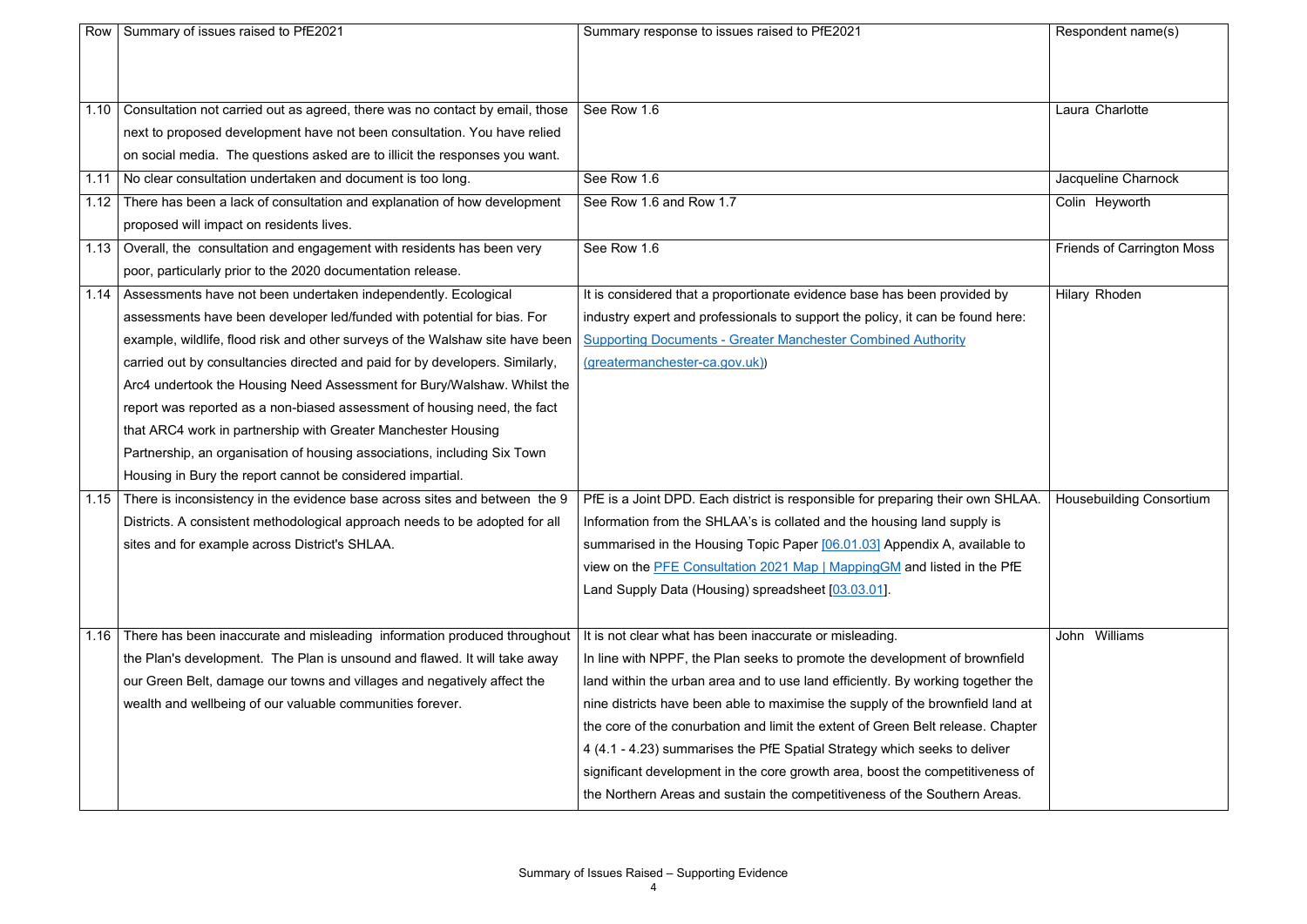|      | Row   Summary of issues raised to PfE2021                                              | Summary response to issues raised to PfE2021                                     | Respondent name(s)   |
|------|----------------------------------------------------------------------------------------|----------------------------------------------------------------------------------|----------------------|
|      |                                                                                        |                                                                                  |                      |
|      |                                                                                        |                                                                                  |                      |
|      |                                                                                        | The approach to growth and spatial distribution is set out in the Growth and     |                      |
|      |                                                                                        | Spatial Options Paper [02.01.10]                                                 |                      |
|      | 1.17   How much has it cost to get to this stage? It is an unrealistic plan that       | Out of scope                                                                     | Kate Tod             |
|      | sounds good on paper but could turn into a nightmare and could cost multi              |                                                                                  |                      |
|      | millions to implement.                                                                 |                                                                                  |                      |
|      | 1.18   How much has this cost the tax payer already?                                   | Cost is out of scope.                                                            | Sheila Tod           |
|      | Bury will be a congested hell hole with no wildlife, and the only way to get to        | The Local Authorities and TfGM have a clear policy direction and major           |                      |
|      | any green spaces will be either by car or using what will be slow public               | programme of investment in sustainable transport which is expected to            |                      |
|      | transport. It has the 2nd highest level of noise and pollution from road and           | transform travel patterns in GM and help achieve our "Right Mix" vision of no    |                      |
|      | rail in the UK, just missed being No 1 with a score of 95.4/100. Noise                 | net increase in motor-vehicle traffic by 2040. Our transport strategy is set out |                      |
|      | pollution can disrupt sleep, increase irritability and decrease cognitive              | in GM Transport Strategy 2040 [09.01.01] and GM Transport Strategy Our           |                      |
|      | performance. These figures are before proposed roads and rail have been                | Five Year Delivery Plan 2021-2026[09.01.02].                                     |                      |
|      | implemented. More overload on hospitals, doctors and mental health etc.                | Transport Locality Assessments and Addendums [09.01.07 - 09.01.28]               |                      |
|      |                                                                                        | GMSF2020 provide detailed information on the nature, scale and timing of         |                      |
|      |                                                                                        | infrastructure requirements at the Strategic Road Network in respect of the site |                      |
|      |                                                                                        | allocations.                                                                     |                      |
|      |                                                                                        | Policy JP-P5 provides the strategic policy framework to address health           |                      |
|      |                                                                                        | facilities and individual allocation policies address this as appropriate.       |                      |
|      | 1.19   Bury Council are being deliberately short sighted in their plans. They will not | It is considered that PfE provide a long-term framework for sustainable growth.  | <b>Trevor Widdop</b> |
|      | improve life, air quality, road congestion or general living standards for any         | Chapter 4 summarises the PfE Spatial Strategy which seeks to deliver             |                      |
|      | of the residents in the areas targeted. It is truly appalling.                         | significant development in the core growth area, boost the competitiveness of    |                      |
|      |                                                                                        | the Northern Areas and sustain the competitiveness of the Southern Areas.        |                      |
|      | 1.20 You have deliberately made this consultation as difficult as possible for         | See Row 1.7                                                                      | Mary Sharkey         |
|      | anyone to understand and complete and have failed to take into account                 |                                                                                  |                      |
|      | people with learning disabilities, elderly or people who do not have English           |                                                                                  |                      |
|      | as their first language.                                                               |                                                                                  |                      |
| 1.21 | Lack of public consultation - the only hardcopy communication I've seen in             | See Row 1.6                                                                      | <b>Martin Naylor</b> |
|      | relation to the detailed proposal and deadline of 3rd Oct 2021 was contained           |                                                                                  |                      |
|      | in a flyer posted through my letterbox on 30th Sept 2021.                              |                                                                                  |                      |
|      | 1.22   Much of the "evidence" has been brought forward from previous iterations of     | The PfE plan utilised the GMSF 2020 evidence base. This has been updated         | Jeanette Tilstone    |
|      | the GMSF & hasn't been updated. The entire evidence base is inconsistent,              | where appropriate It is considered that a proportionate evidence base has        |                      |
|      | with policies and calculations spanning differing time periods. Much of the            | been provided to support the plan and this can be found here: Supporting         |                      |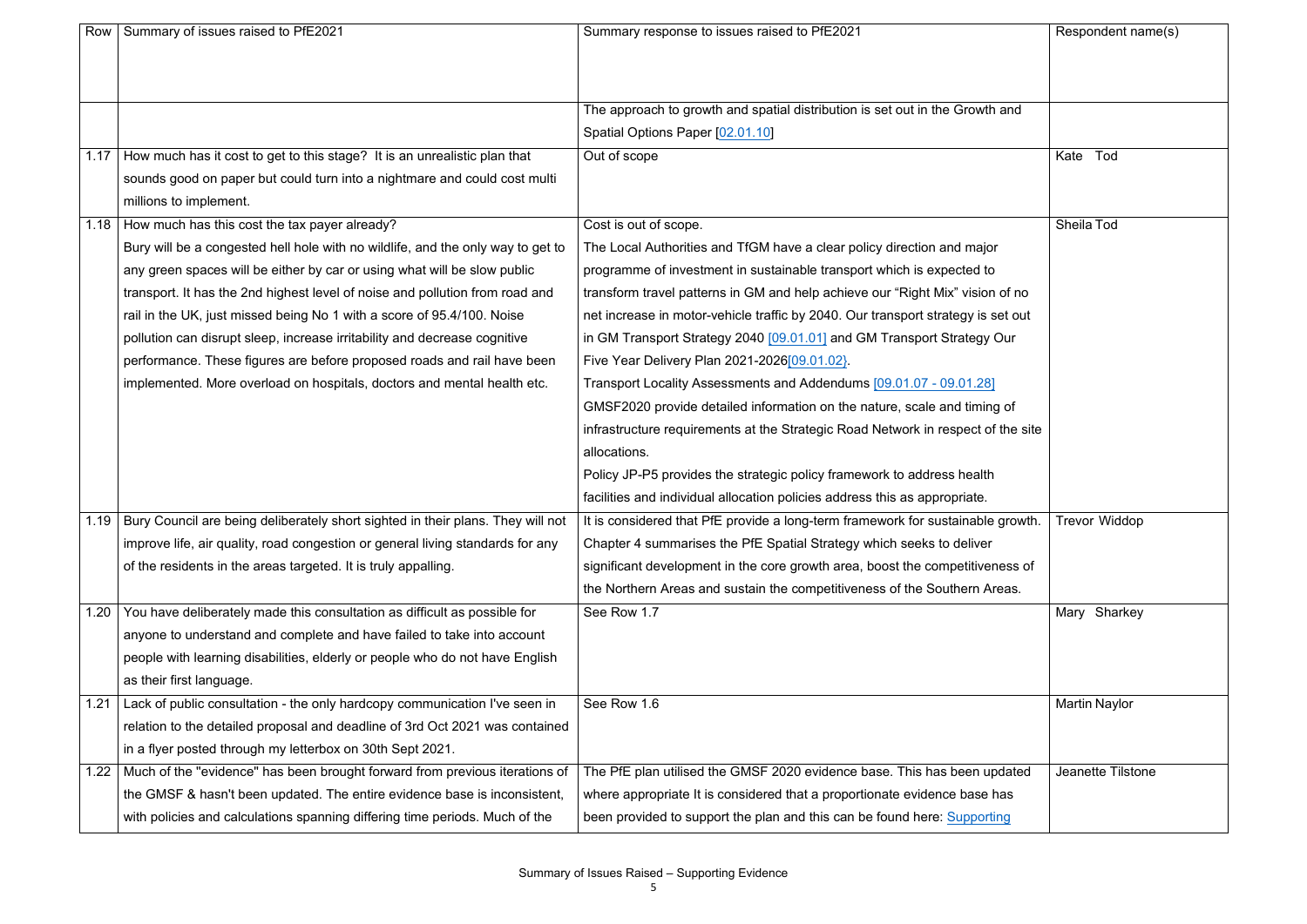| Row             | Summary of issues raised to PfE2021                                            | Summary response to issues raised to PfE2021                                      | Respondent name(s)   |
|-----------------|--------------------------------------------------------------------------------|-----------------------------------------------------------------------------------|----------------------|
|                 |                                                                                |                                                                                   |                      |
|                 |                                                                                |                                                                                   |                      |
|                 | evidence for site allocations e.g. geo-environmental assessments, historical   | <b>Documents - Greater Manchester Combined Authority (greatermanchester-</b>      |                      |
|                 | assessments, has been prepared by, or funded by development companies          | ca.gov.uk)                                                                        |                      |
|                 | who have a direct conflict of interest.                                        |                                                                                   |                      |
| $\overline{23}$ | There has been poor public consultation, a lack of accessible information      | See Row 1.6 and 1.7                                                               | lan Culman           |
|                 | and little spent by councils in generating awareness. Interest in the plan has |                                                                                   | <b>Roy Dennett</b>   |
|                 | mainly been generated by local protest groups. The public consultations        |                                                                                   | <b>Susan Dennett</b> |
|                 | should be repeated, providing clear, understandable information. They          |                                                                                   | Holly Dennett        |
|                 | should be designed to encourage rather than discourage public input.           |                                                                                   | Daniel Lawson        |
|                 |                                                                                |                                                                                   |                      |
| 1.24            | Try listening to what local people want to see in their local areas before     | See Row 1.6                                                                       | Ann Guilfoyle        |
|                 | revising your plans as local people are opposed to the manner in which you     |                                                                                   |                      |
|                 | great ideas will be achieved.                                                  |                                                                                   |                      |
| 1.25            | An Inconsistent Evidence Base - to be justified the evidence base              | See Row 1.14                                                                      | <b>Taylor Wimpey</b> |
|                 | underpinning the Plan needs to be consistent. For instance, no standard        |                                                                                   |                      |
|                 | methodology is applied to the SHLAA and the justification and evidence         |                                                                                   |                      |
|                 | base documents to demonstrate the developability of the strategic              |                                                                                   |                      |
|                 | allocations varies considerably.                                               |                                                                                   |                      |
| .26             | To be positively prepared further evidence is required on the agreement        | It is not considered reasonable to delay the preparation of PfE until the         | <b>Taylor Wimpey</b> |
|                 | between Stockport's and the 9 authorities. At present this is lacking and      | Stockport Local Plan and its evidence are further progressed. Instead, the        |                      |
|                 | there are a number of uncertainties that need to be addressed confirming the   | Statement of Common Ground submitted with the Submission documentation            |                      |
|                 | agreement on unmet need once Stockport progresses its plan                     | makes it clear that the PfE districts are seeking to agree a process for future   |                      |
|                 |                                                                                | engagement with Stockport Council regarding the proposed scale and                |                      |
|                 |                                                                                | distribution of development across Greater Manchester which respects the          |                      |
|                 |                                                                                | process for developing the Stockport Local Plan and does not hinder the timely    |                      |
|                 |                                                                                | progression of Places for Everyone.                                               |                      |
| 1.27            | This consultation does not include areas of green belt that developers want    | It is not clear what this comment relates to. The proposals in the plan result in | Linus Mortlock       |
|                 | the coding changed, so that it can be developed upon. More transparency        | a new Green Belt boundary in the plan area. This is shown on the Policies         |                      |
|                 | for areas and intended land use would also be useful in this consultation.     | Map.                                                                              |                      |
| l.28            | Whatever the public say you are not listening to us, bullying and bulldozing   | See Row 1.6                                                                       | <b>Carole Easey</b>  |
|                 | our environment without thought for financial gain. We don't need or want to   |                                                                                   |                      |
|                 | be included in the places for people. We want to be heard not ignored.         |                                                                                   |                      |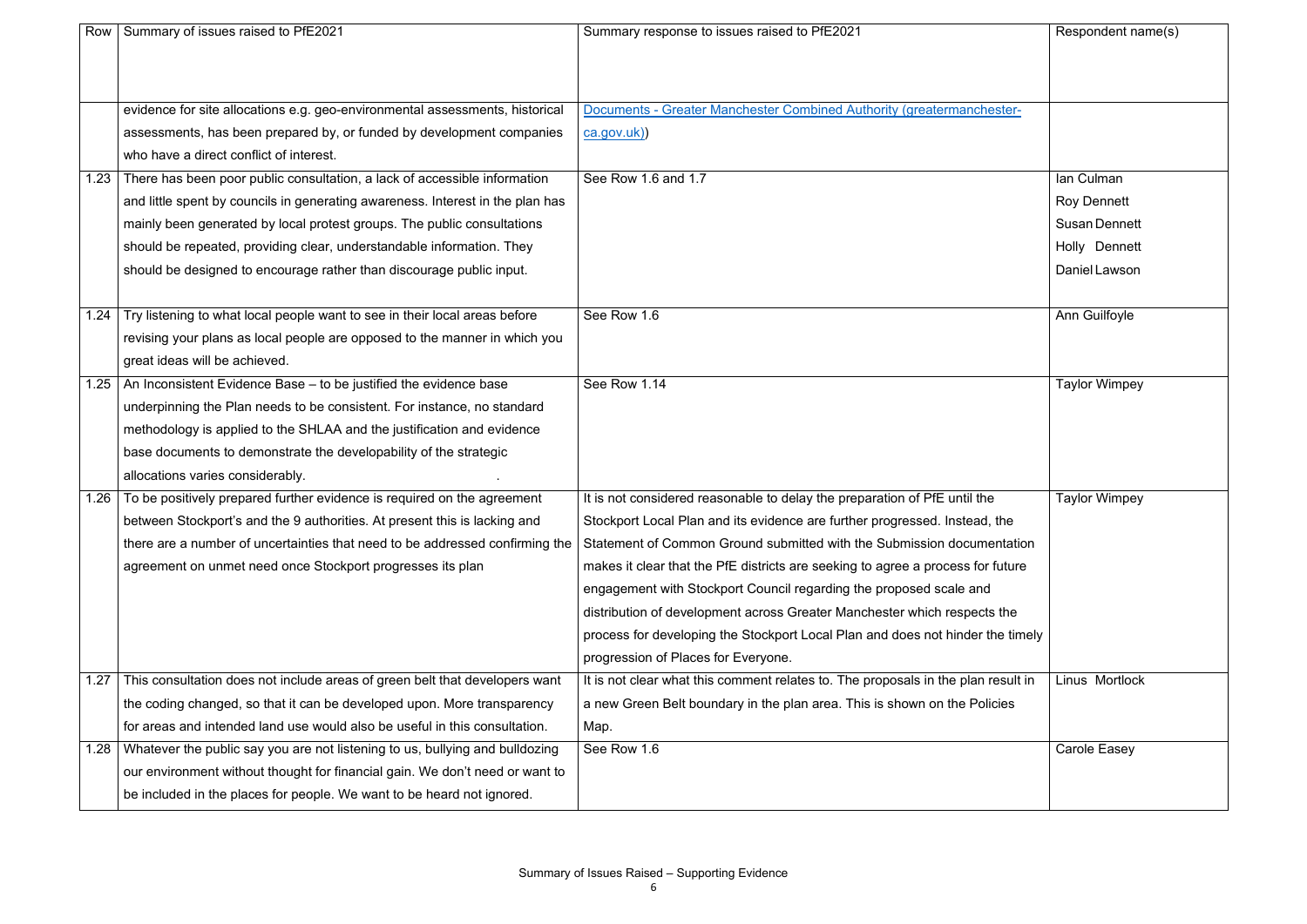| Row  | Summary of issues raised to PfE2021                                             | Summary response to issues raised to PfE2021                                     | Respondent name(s)   |
|------|---------------------------------------------------------------------------------|----------------------------------------------------------------------------------|----------------------|
|      |                                                                                 |                                                                                  |                      |
|      |                                                                                 |                                                                                  |                      |
|      |                                                                                 |                                                                                  |                      |
| 1.29 | It is considered the absence of a Greater Manchester wide sports evidence       | Pfe is a strategic plan. Local plans will provide more detailed proposals linked | <b>Sport England</b> |
|      | base is contrary to paragraph 98 of the NPPF. There are no topic papers for     | to a local evidence base.                                                        |                      |
|      | Health, Physical Activity and Sport that brings together available local        |                                                                                  |                      |
|      | assessments and information, which means there is no evidence to inform         |                                                                                  |                      |
|      | and underpin relevant health, physical activity, and sport related PfE policies |                                                                                  |                      |
|      |                                                                                 |                                                                                  |                      |

#### **2. Duty to Co-operate**

| Row | Summary of issues raised to PfE2021                                                    | Summary response to issues raised to PfE2021                                           | Respondent  |
|-----|----------------------------------------------------------------------------------------|----------------------------------------------------------------------------------------|-------------|
|     |                                                                                        |                                                                                        | name(s)     |
|     |                                                                                        |                                                                                        |             |
|     |                                                                                        |                                                                                        |             |
| 2.1 | The duty to cooperate should include a proper consultation. Given that our             | Duty to co-operate is a legal obligation under S33A of the Planning & Compulsory       | Margaret    |
|     | feedback was totally ignored last time, I fully expect that to be the case again,      | Purchase Act 2004 as amended. The list of organisations that the PfE districts need    | Fulham      |
|     | which I believe is both uncooperative and possibly breaks consultation legislation.    | to co-operate with is detailed in the Statement of Common Ground, published            |             |
|     |                                                                                        | alongside the PfE2021 in Section One of the supporting documents list. Separate to     |             |
|     |                                                                                        | this, the individual districts are required to carry out engagement in line with their |             |
|     |                                                                                        | individual Statements of Community Involvement. The Regulation 22 Consultation         |             |
|     |                                                                                        | Document details the districts' compliance with these statements. It is considered     |             |
|     |                                                                                        | that the PfE districts have met their obligations in respect of both matters and no    |             |
|     |                                                                                        | change is needed                                                                       |             |
| 2.2 | There are no details of how Duty to Cooperate will be achieved. Following their        | As detailed in Section One of the supporting documents list (Duty to Co-operate) a     | Janine      |
|     | withdrawal Stockport will effectively become a neighbouring borough. However, it is    | Duty to Co-operate Statement, a Log of Collaboration and a draft Statement of          | Richardson  |
|     | not acceptable to limit neighbouring boroughs to Stockport since each of the           | Common Ground were all made available alongside the Publication draft PfE2021.         |             |
|     | authorities in the plan is also neighbouring to other authorities outside of the plan. | These documents have since been updated to reflect the ongoing engagement with         |             |
|     |                                                                                        | our neighbouring authorities and duty to co-operate bodies. It is considered that      |             |
|     |                                                                                        | these documents demonstrate effective and on-going collaboration in line with NPPF     |             |
| 2.3 | The Statement of Common Ground raises serious concerns that the Plan is going          | A Duty to Co-operate Statement, a Log of Collaboration and a draft Statement of        | Friends of  |
|     | ahead at this stage without sufficient clarity on the Duty to Cooperate with Stockport | Common Ground were all made available alongside the Publication draft PfE2021 in       | Carrington  |
|     | Council and the resulting impact on the robustness of the Plan. This is also contrary  | Section One of the supporting documents list (Duty to Co-operate) and these            | <b>Moss</b> |
|     | to NPPF guidance on securing cooperation and clarity about cross boundary              | documents have since been updated and submitted with the Submission                    |             |
|     | issues. The Statement of Common Ground appears to suggest that the remaining 9         | documentation. Collectively these documents demonstrate that the PfE districts         |             |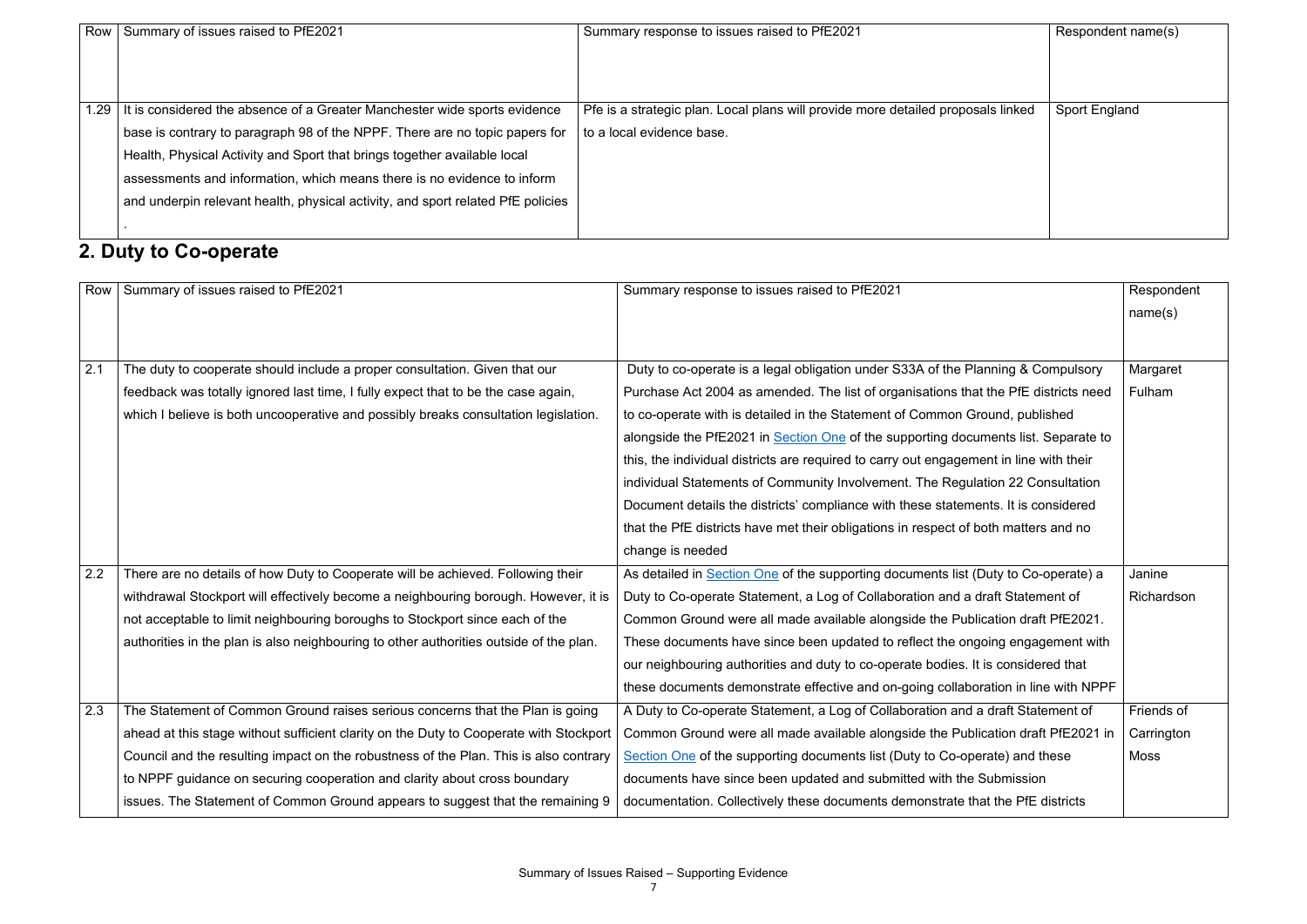| Row | Summary of issues raised to PfE2021                                                     | Summary response to issues raised to PfE2021                                         | Respondent           |
|-----|-----------------------------------------------------------------------------------------|--------------------------------------------------------------------------------------|----------------------|
|     |                                                                                         |                                                                                      | name(s)              |
|     |                                                                                         |                                                                                      |                      |
|     |                                                                                         |                                                                                      |                      |
|     | authorities may be willing to accommodate some of Stockport's housing and               | have met their Duty to Co-operate Stockport. Specifically, sections 10 and 11 of the |                      |
|     | employment land needs within the Plan, but that the level of that need is as yet        | Statement of Common Ground summarise the collaboration to date in terms of           |                      |
|     | unspecified. It would also appear to indicate that, in reality, Stockport Council       | employment and housing, respectively. As explained in that document, Stockport       |                      |
|     | remains within the Plan area in all but name. We would assert that this means the       | MBC has been unable to provide evidence demonstrating unmet need.                    |                      |
|     | Plan is not yet ready for consultation as Stockport's needs and their associated        | In the light of this, the PfE districts are seeking to agree a process for future    |                      |
|     | impacts have not been suitably considered.                                              | engagement with Stockport Council regarding the proposed scale and distribution of   |                      |
|     |                                                                                         | development across Greater Manchester, which both respects the process for           |                      |
|     |                                                                                         | developing the Stockport Local Plan and does not hinder the timely progression of    |                      |
|     |                                                                                         | Places for Everyone                                                                  |                      |
| 2.4 | The PfE Plan should clarify the relationship of this Joint Plan to Stockport's local    | The Duty to Co-operate Statement, Log of Collaboration and Statement of Common       | <b>Home Builders</b> |
|     | plan, and whether there is an expectation on the part of the Metro Mayor that           | Ground in submitted with the Submission documentation detail the co-operation with   | Federation           |
|     | Stockport will accommodate its housing requirement within its own administrative        | Stockport to date and the fact that the PfE districts are seeking to agree a process |                      |
|     | area, to the same timeframe of the PfE 2021 Plan.                                       | for future engagement with Stockport Council regarding the proposed scale and        |                      |
|     |                                                                                         | distribution of development across Greater Manchester                                |                      |
| 2.5 | It is clear that a Duty to Co-operate Statement is required between Stockport and       | The Duty to Co-operate Statement, Log of Collaboration and Statement of Common       | <b>Taylor Wimpey</b> |
|     | the other 9 Greater Manchester authorities ahead of both plans progressing any          | Ground in submitted with the Submission documentation detail the co-operation with   |                      |
|     | Failure to cooperate with the other 9 authorities could result in the Joint<br>further. | Stockport to date and the fact that the PfE districts are seeking to agree a process |                      |
|     | Plan and/or Stockport Plan failing to pass the legal requirement on the Duty to         | for future engagement with Stockport Council regarding the proposed scale and        |                      |
|     | Cooperate.                                                                              | distribution of development across Greater Manchester                                |                      |

#### **3. Economic**

|     | Row Summary of issues raised to PfE2021                           | Summary response to issues raised to PfE2021                                          | Respondent name(s) |
|-----|-------------------------------------------------------------------|---------------------------------------------------------------------------------------|--------------------|
|     |                                                                   |                                                                                       |                    |
|     |                                                                   |                                                                                       |                    |
|     |                                                                   |                                                                                       |                    |
| 3.1 | The Covid pandemic along with BREXIT mean a re-evaluation of GM's | As detailed in Chapters 1, 6 and 7 of the PfE Plan, two assessments of the potential  | Thornham St John's |
|     | needs is essential.                                               | impacts of Covid-19 and Brexit on the economy were carried out, initially in 2020 and | Neighbourhood      |
|     |                                                                   | again in 2021. Both assessments concluded that there was insufficient evidence to     | Forum              |
|     |                                                                   | amend the assumptions underpinning the PfE Plan. For further information see COVID-   | Zoe Sherlock       |
|     |                                                                   | 19 and Places for Everyone Growth Options [05.01.03].                                 |                    |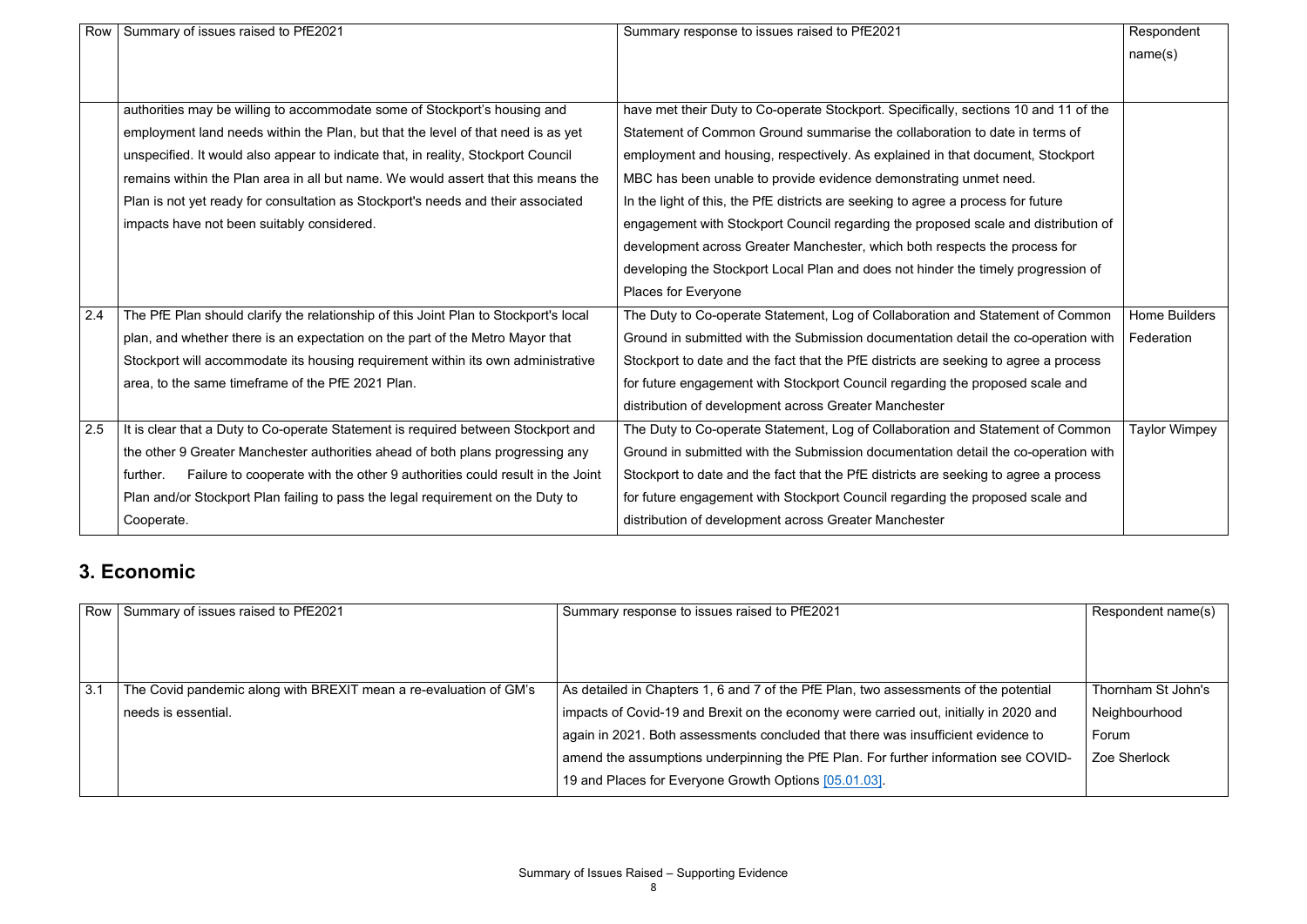| Row | Summary of issues raised to PfE2021                                      | Summary response to issues raised to PfE2021                                                | Respondent name(s) |
|-----|--------------------------------------------------------------------------|---------------------------------------------------------------------------------------------|--------------------|
|     |                                                                          |                                                                                             |                    |
|     |                                                                          |                                                                                             |                    |
| 3.2 |                                                                          |                                                                                             | Juliet Eastham     |
|     | Soundness -the Plan uses 2014 data to predict housing need and           | As detailed in the Housing Topic Paper [06.01.03] Chapter 2 (Paragraphs 2.8 to 2.14),       |                    |
|     | ignores the potential impact of Brexit and Covid-19. Housing need must   | the NPPF expects strategic policy-making authorities to follow the standard method set      |                    |
|     | be re-assessed using the latest (2018) ONS population predictions and    | out in the PPG for assessing local housing need. The standard method uses a formula         |                    |
|     | take into account the effect of Covid on work patterns.                  | to identify the minimum number of homes expected to be planned for. We do not               |                    |
|     |                                                                          | consider that exceptional circumstances exist to justify departure from the standard        |                    |
|     | Also, there are no partners or industries identified for employment      | methodology and therefore the 2014-based household projections have been used as            |                    |
|     | provision. Major partners for employment provision should be identified. | the starting point for the assessment of Local Housing Need.                                |                    |
|     |                                                                          | As detailed in Chapters 1, 6 and 7 of the PfE Plan, two assessments of the potential        |                    |
|     |                                                                          | impacts of Covid-19 and Brexit on the economy were carried out, initially in 2020 and       |                    |
|     |                                                                          | again in 2021. Both assessments concluded that there was insufficient evidence to           |                    |
|     |                                                                          | amend the assumptions underpinning the PfE Plan. For further information see COVID-         |                    |
|     |                                                                          | 19 and Places for Everyone Growth Options [05.01.03].                                       |                    |
|     |                                                                          | At this stage in the process, it is unrealistic to expect potential employers/businesses to |                    |
|     |                                                                          |                                                                                             |                    |
|     |                                                                          | be identified for sites proposed for employment.                                            |                    |
|     |                                                                          |                                                                                             |                    |
|     |                                                                          |                                                                                             |                    |

#### **4. Housing**

| Row | Summary of issues raised to PfE2021                                            | Summary response to issues raised to PfE2021                                      | Respondent name(s)   |
|-----|--------------------------------------------------------------------------------|-----------------------------------------------------------------------------------|----------------------|
|     |                                                                                |                                                                                   |                      |
|     |                                                                                |                                                                                   |                      |
| 4.1 | The Evidence Base as currently drafted is in fact inconsistent, incoherent and | In line with NPPF, the Plan seeks to promote the development of brownfield        | <b>Save Greater</b>  |
|     | does not support the case for a sound plan. In Rochdale, the LHN is 8,048      | land within the urban area and to use land efficiently. By working together the   | Manchester's Green   |
|     | and there is land available for 7,997 houses with no release of Green Belt.    | nine districts have been able to maximise the supply of the brownfield land at    | Belt(SGMGB) Rochdale |
|     | Rochdale Council are seeking approval for 7,000 houses on sustainable,         | the core of the conurbation and limit the extent of Green Belt release. Chapter 4 | Groups               |
|     | brownfield sites around local stations. This, alongside planning permission    | (4.1 - 4.23) summarises the PfE Spatial Strategy which seeks to deliver           |                      |
|     | already granted for 1,000 homes in South Heywood should supply nearly all      | significant development in the core growth area, boost the competitiveness of     |                      |
|     | the housing requirements for the next 16 years. However, Rochdale are          | the Northern Areas and sustain the competitiveness of the Southern Areas. The     |                      |
|     | seeking to release enough Green Belt / greenfield land to build an additional  |                                                                                   |                      |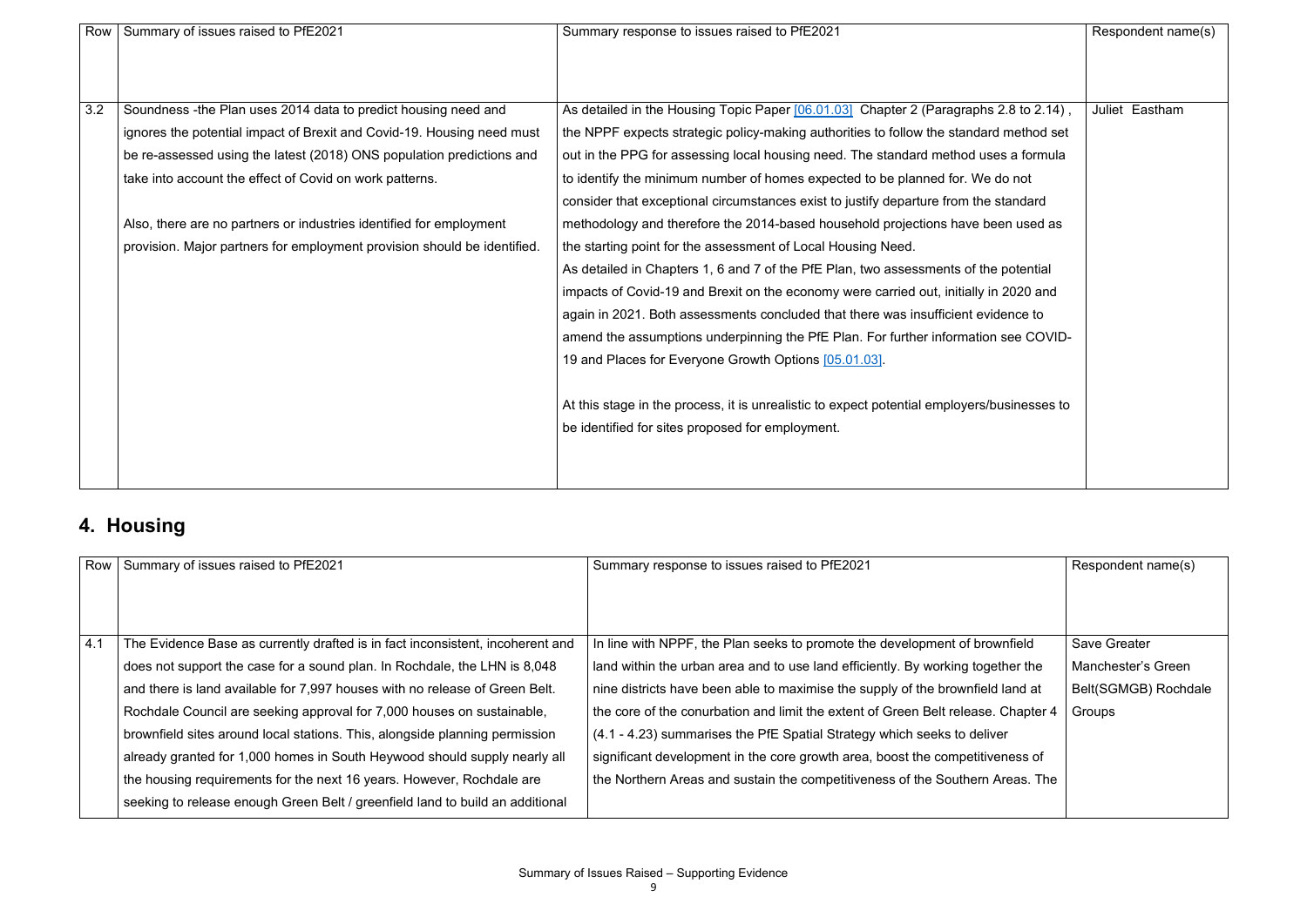| Row | Summary of issues raised to PfE2021                                               | Summary response to issues raised to PfE2021                                           | Respondent name(s)  |
|-----|-----------------------------------------------------------------------------------|----------------------------------------------------------------------------------------|---------------------|
|     |                                                                                   |                                                                                        |                     |
|     |                                                                                   |                                                                                        |                     |
|     | 4,000 houses. There is no justification for this release. The evidence base       | approach to growth and spatial distribution is set out in the Growth and Spatial       |                     |
|     | needs to be revisited to (1) ensure consistency in approach, assessment, and      | Options Paper [02.01.10]                                                               |                     |
|     | aspirations and (2) to ensure that the Plan being presented at Examination is     | It is considered that a proportionate evidence base has been provided to               |                     |
|     | based on up to date and accurate detail.                                          | support the policy, it can be found here: details of the housing land need and         |                     |
|     |                                                                                   | supply can be found in the Housing Topic Paper[06.01.03]. Further details in           |                     |
|     |                                                                                   | relation to the strategic case for releasing Green Belt can be found in the Green      |                     |
|     |                                                                                   | Belt Topic Paper [07.01.25]                                                            |                     |
| 4.2 | The Land Supply evidence base is inaccurate and severely lacking, there is a      | The PfE Plan sets out a very clear preference of using previously developed            | Sherlock<br>Zoe     |
|     | distinct lack of focus on urban first land allocations, the plan does not promote | (brownfield) land and vacant buildings to meet development needs in line with          |                     |
|     | the regeneration of the urban areas of GM and will not be effective at            | NPPF. However, given the scale of development required to meet the                     |                     |
|     | protecting future Green Belt release across GM. As the plan is not currently      | objectives of the Plan, a limited amount of development is identified on land          |                     |
|     | based on a robust and justified evidence base it is therefore unsound.            | outside of the urban area on greenfield and/or Green Belt land. The details of         |                     |
|     |                                                                                   | the employment land needs and supply can be found in the Employment Topic              |                     |
|     |                                                                                   | Paper [05.01.04], the details of the housing land needs and supply can be found        |                     |
|     |                                                                                   | in the Housing Topic Paper $[06.01.03]$ . Further details in relation to the strategic |                     |
|     |                                                                                   | case for releasing Green Belt can be found in the Green Belt Topic Paper               |                     |
|     |                                                                                   | [07.01.25]                                                                             |                     |
| 4.3 | The review of the GMSF (2019) evidence base suggests that there are some          | It is considered that the Strategic Housing Market Assessment [06.01.02]               | <b>Metacre Ltd</b>  |
|     | weaknesses and a need for further work on the evidence relating to:               | provides an appropriate evidence framework to support PfE                              |                     |
|     | <b>Housing Market Area</b>                                                        |                                                                                        |                     |
|     | <b>Local Housing Need Methodology</b>                                             |                                                                                        |                     |
|     | <b>Economic Growth</b>                                                            |                                                                                        |                     |
|     | Affordability                                                                     |                                                                                        |                     |
|     | Appropriate Housing Need for Greater Manchester.                                  |                                                                                        |                     |
| 4.4 | The government figures for the housing required in Greater Manchester need        | As detailed in the Housing Topic Paper [06.01.03] Chapter 2 (Paragraphs 2.8            | <b>Bernie Burns</b> |
|     | to be challenged in light of the turbulence of the last few years - Brexit/Covid  | to 2.14), the NPPF expects strategic policy-making authorities to follow the           |                     |
|     | being the two main issues. Once the numbers are agreed upon the plan needs        | standard method set out in the PPG for assessing local housing need. The               |                     |
|     | to be re-assessed to ensure that brownfield sites are used first, and green       | standard method uses a formula to identify the minimum number of homes                 |                     |
|     | spaces are used as an absolutely last resort. To facilitate this any brownfield   | expected to be planned for. We do not consider that exceptional circumstances          |                     |
|     | sites should be developed first, and other potential brownfield sites monitored   | exist to justify departure from the standard methodology and therefore the 2014-       |                     |
|     | to see if they become available for use before any green space is developed       | based household projections have been used as the starting point for the               |                     |
|     |                                                                                   | assessment of Local Housing Need.                                                      |                     |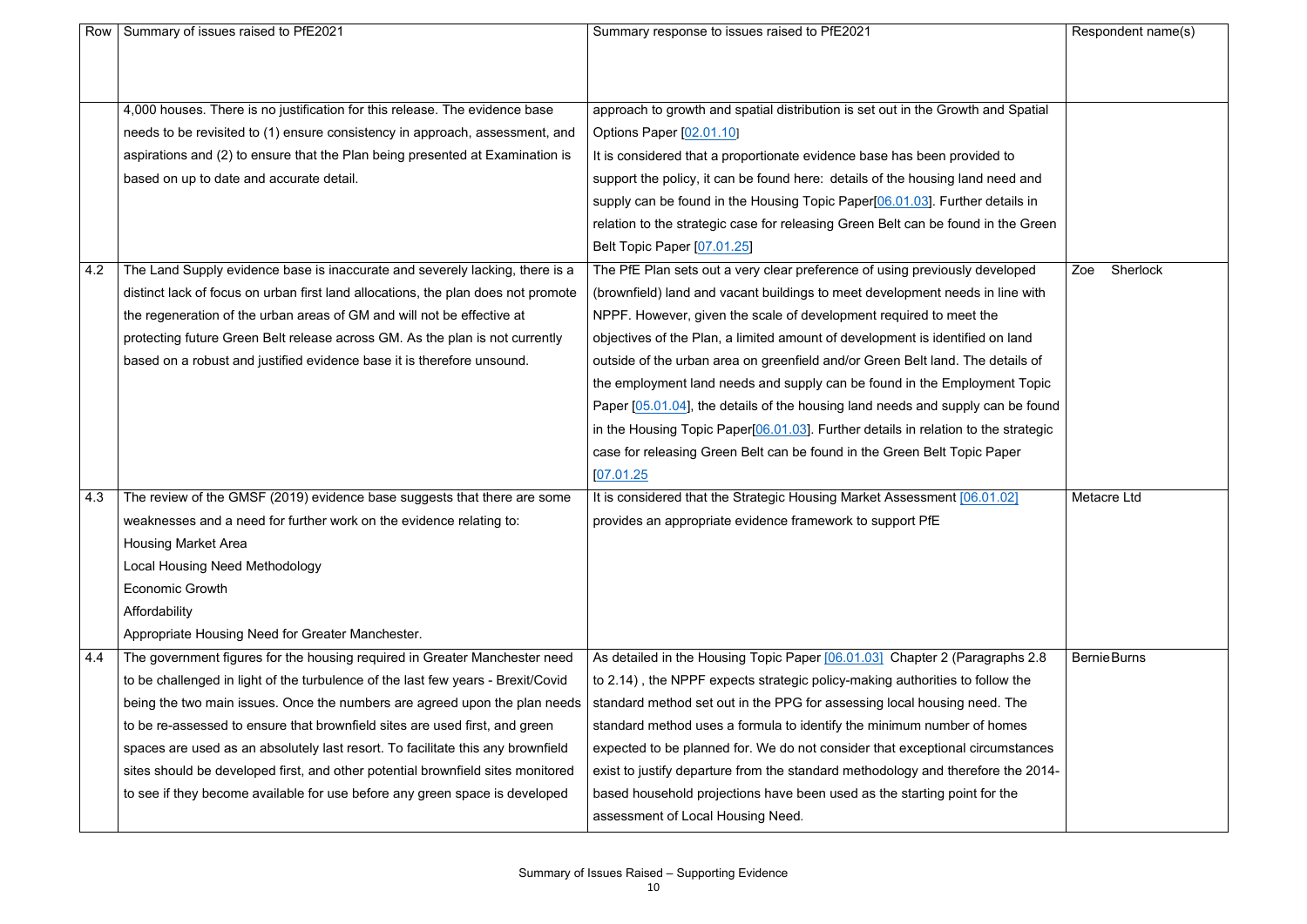| Row | Summary of issues raised to PfE2021                                              | Summary response to issues raised to PfE2021                                       | Respondent name(s)    |
|-----|----------------------------------------------------------------------------------|------------------------------------------------------------------------------------|-----------------------|
|     |                                                                                  |                                                                                    |                       |
|     |                                                                                  |                                                                                    |                       |
|     | and lost forever, with the inevitable impact on the environment and biodiversity | As detailed in Chapters 1, 6 and 7 of the PfE Plan, two assessments of the         |                       |
|     | of the area.                                                                     | potential impacts of Covid-19 and Brexit on the economy were carried out,          |                       |
|     |                                                                                  | initially in 2020 and again in 2021. Both assessments concluded that there was     |                       |
|     |                                                                                  | insufficient evidence to amend the assumptions underpinning the PfE Plan. For      |                       |
|     |                                                                                  | further information see COVID-19 and Places for Everyone Growth Options            |                       |
|     |                                                                                  | [05.01.03]                                                                         |                       |
|     |                                                                                  | The PfE Plan sets out a very clear preference of using previously developed        |                       |
|     |                                                                                  | (brownfield) land and vacant buildings to meet development needs in line with      |                       |
|     |                                                                                  | NPPF. However, given the scale of development required to meet the                 |                       |
|     |                                                                                  | objectives of the Plan, a limited amount of development is identified on land      |                       |
|     |                                                                                  | outside of the urban area on greenfield and/or Green Belt land. The details of     |                       |
|     |                                                                                  | the employment land needs and supply can be found in the Employment Topic          |                       |
|     |                                                                                  | Paper [05.01.04], the details of the housing land needs and supply can be found    |                       |
|     |                                                                                  | in the Housing Topic Paper[06.01.03]. Further details in relation to the strategic |                       |
|     |                                                                                  | case for releasing Green Belt can be found in the Green Belt Topic Paper           |                       |
|     |                                                                                  | [07.01.25]                                                                         |                       |
| 4.5 | Given Stockport's significant delay in preparing its Local Plan, the removal of  | A Duty to Co-operate Statement, a Log of Collaboration and a draft Statement       | Sophia Flemming       |
|     | Stockport LHN requirements from the PfE presents a real risk to the              | of Common Ground were all made available alongside the Publication draft           | <b>Consulting Ltd</b> |
|     | availability and choice of sites to deliver much needed housing which are now    | PfE2021 in Section One of the supporting documents list (Duty to Co-operate)       |                       |
|     | being removed from the Plan.                                                     | and these documents have since been updated and submitted with the                 |                       |
|     | The publication draft of the PfE is not ambitious and will not make the          | Submission documentation. Collectively these documents demonstrate that the        |                       |
|     | significant contribution that is needed to reduce affordable housing need and    | PfE districts have met their Duty to Co-operate Stockport. Specifically, sections  |                       |
|     | provide much needed housing across Greater Manchester. It is our firm view       | 10 and 11 of the Statement of Common Ground summarise the collaboration to         |                       |
|     | this Plan could be more ambitious in its housing growth and it does not seek to  | date in terms of employment and housing, respectively. As explained in that        |                       |
|     | maximise the opportunity for economic and social development across the          | document, Stockport MBC has been unable to provide evidence demonstrating          |                       |
|     | boroughs.                                                                        | unmet need.                                                                        |                       |
|     |                                                                                  | In the light of this, the PfE districts are seeking to agree a process for future  |                       |
|     |                                                                                  | engagement with Stockport Council regarding the proposed scale and                 |                       |
|     |                                                                                  | distribution of development across Greater Manchester, which both respects the     |                       |
|     |                                                                                  | process for developing the Stockport Local Plan and does not hinder the timely     |                       |
|     |                                                                                  | progression of Places for Everyone                                                 |                       |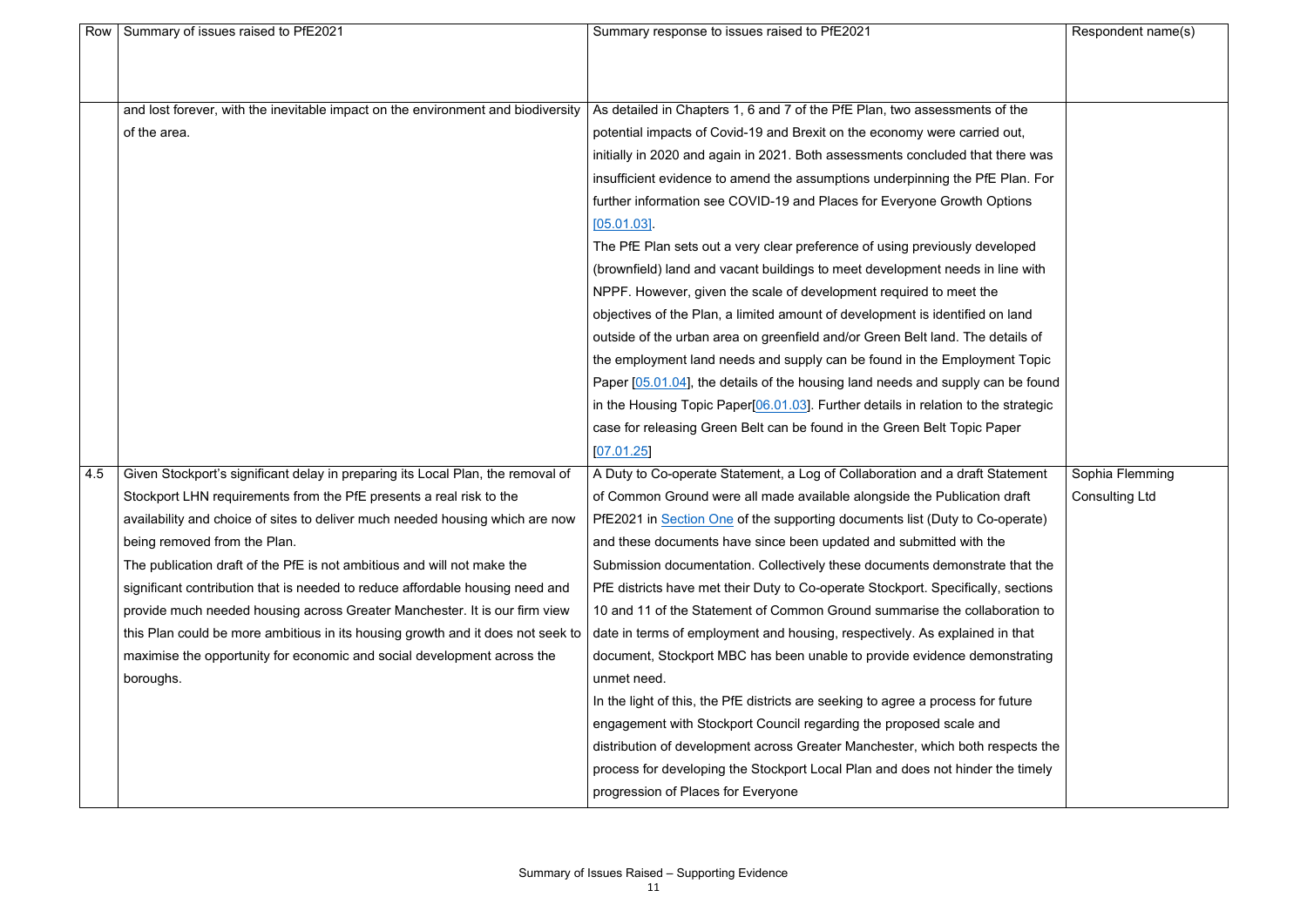| Row | Summary of issues raised to PfE2021                                                  | Summary response to issues raised to PfE2021                                         | Respondent name(s)       |
|-----|--------------------------------------------------------------------------------------|--------------------------------------------------------------------------------------|--------------------------|
|     |                                                                                      |                                                                                      |                          |
|     |                                                                                      |                                                                                      |                          |
| 4.6 |                                                                                      |                                                                                      | <b>Elaine Robertson</b>  |
|     | The housing need survey was carried out by Arc4 who are not independent              | It is considered that a proportionate evidence base has been provided to             | <b>Catherine Poulton</b> |
|     | because they have a partnership with Greater Manchester Housing                      | support the plan provided by industry expert and professionals.                      |                          |
|     | partnership.                                                                         |                                                                                      |                          |
| 4.7 | The Housing Land Supply position in Bolton is not robust and there is no             | PfE is a Joint DPD. Each district is responsible for preparing their own SHLAA.      | <b>Redrow Homes</b>      |
|     | available evidence to suggest that completion rates are going to increase to         | Information from the SHLAA's is collated and the housing land supply is              | (Lancashire)             |
|     | any significant degree in the absence of additional land outside of the urban        | summarised in the Housing Topic Paper [06.01.03] Appendix A, available to            |                          |
|     | area being allocated for housing.                                                    | view on the PFE Consultation 2021 Map   Mapping GM and listed in the PfE             |                          |
|     | Therefore, Policy JP-H 1 is not supported by justifiable evidence in respect of      | Land Supply Data (Housing) spreadsheet [03.03.01].                                   |                          |
|     | Bolton, nor has it been prepared in a positive manner.                               | It is considered that a proportionate evidence base has been provided to             |                          |
|     |                                                                                      | support the plan and this can be found here: Supporting Documents - Greater          |                          |
|     |                                                                                      | Manchester Combined Authority (greatermanchester-ca.gov.uk)                          |                          |
|     |                                                                                      |                                                                                      |                          |
| 4.8 | There are serious concerns in relation to a significant proportion of the supply     | No change considered necessary. The Plan seeks to make efficient use of land         | Housebuilding            |
|     | from the majority sites in Manchester, Salford and Trafford, but is also             | and part of this strategy is building homes at high density, particularly within the | Consortium               |
|     | concerned about approach being taken towards windfall sites. And from                | Core Growth Area. Recent delivery rates, demonstrate that the relevant targets       |                          |
|     | student accommodation.                                                               | within this area are deliverable. Details of the housing land supply can be found    | <b>Taylor Wimpey</b>     |
|     | The standard method for calculating housing need makes no allowance for              | in the Housing Topic Paper $[06.01.03]$ . Appendix A, available to view on the       |                          |
|     | student housing in its calculation methodology as the 2014-based household           | <b>PFE Consultation 2021 Map   MappingGM and listed in the PfE Land Supply</b>       |                          |
|     | projections explicitly strips out residents living in institutions (e.g. care homes, | Data (Housing) spreadsheet [03.03.01].                                               |                          |
|     | prisons and student accommodations). Without the PfE providing the evidence          | Student accommodation provides additions to the housing stock and is                 |                          |
|     | to demonstrate that the student accommodation in the pipeline is freeing up          | therefore identified within the district SHLAAs where such sites are available,      |                          |
|     | houses into the wider market, we consider that student accommodation needs           | suitable and achievable as required by the NPPF. The approach to including           |                          |
|     | to be removed from the claimed supply.                                               | student accommodation within SHLAAs is consistent with the July 2021 housing         |                          |
|     |                                                                                      | flows reconciliation guidance published by MHCLG, and the housing delivery           |                          |
|     |                                                                                      | test measurement rule book published by MHCLG in July 2018                           |                          |
|     |                                                                                      |                                                                                      |                          |
|     |                                                                                      | The Greater Manchester Strategic Housing Assessment [06.01.02] Chapter 6             |                          |
|     |                                                                                      | provides information on the future need for care facilities and student              |                          |
|     |                                                                                      | accommodation. As stated in Policy JP-H3 housing provision to accommodate            |                          |
|     |                                                                                      | students will be addressed through district local plans.                             |                          |
|     |                                                                                      |                                                                                      |                          |
|     |                                                                                      |                                                                                      |                          |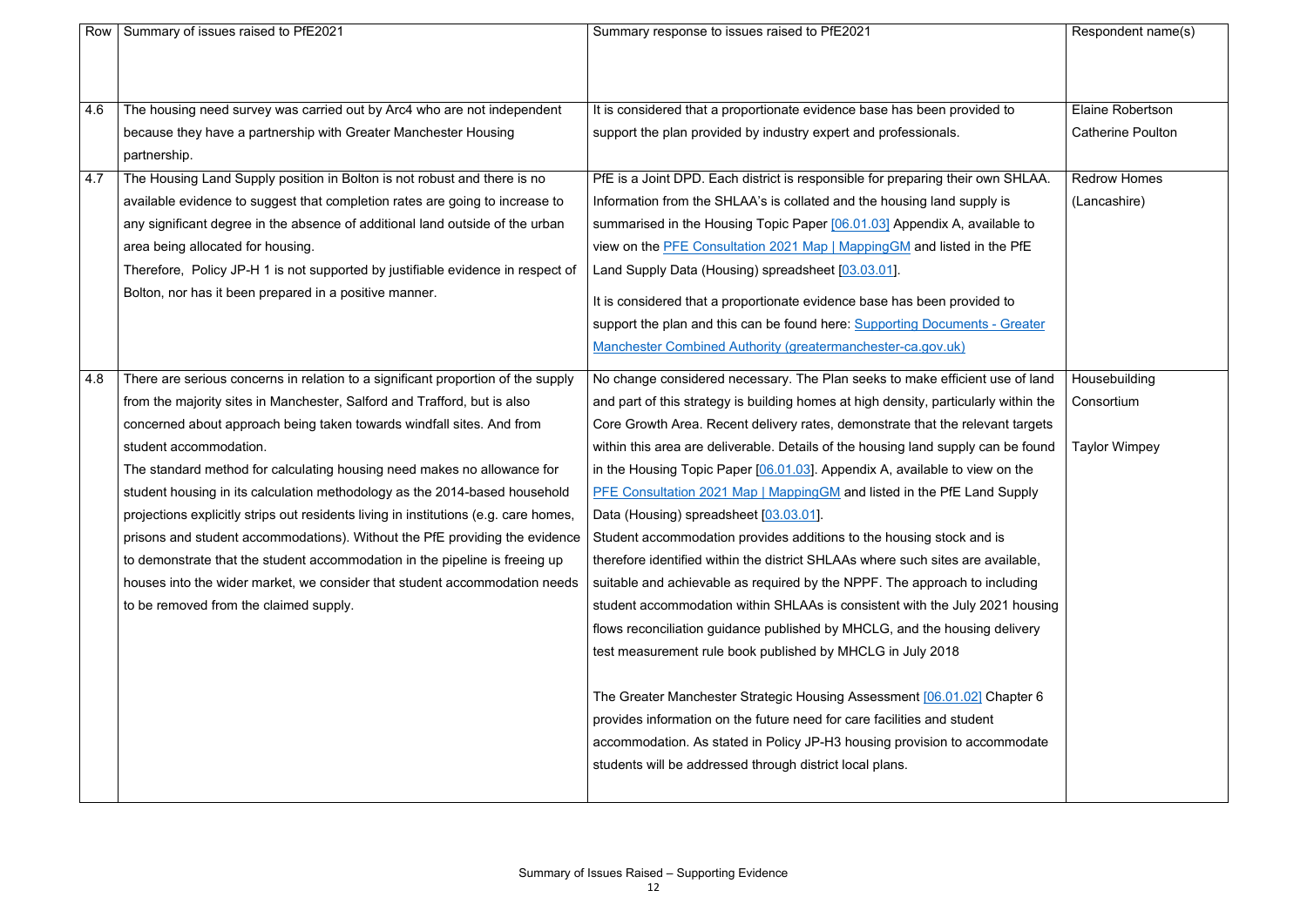| Row  | Summary of issues raised to PfE2021                                                 | Summary response to issues raised to PfE2021                                          | Respondent name(s)            |
|------|-------------------------------------------------------------------------------------|---------------------------------------------------------------------------------------|-------------------------------|
|      |                                                                                     |                                                                                       |                               |
|      |                                                                                     |                                                                                       |                               |
| 4.9  | There are further concerns in relation to viability and the ability for the plan to | As identified in the Places for Everyone Strategic Viability Assessment Stage 1       | Housebuilding                 |
|      | deliver the number of dwellings including affordable dwellings envisaged.           | 2020 [03.01.01 there are viability challenges with some of the land supply            | Consortium                    |
|      | From this analysis, at least 14,937 dwellings need to be removed immediately        | identified. However, as the Plan seeks to promote the development of                  |                               |
|      | from the claimed supply. The actual number of dwellings which is considered         | brownfield land within the urban area and to use land efficiently, in line with       | <b>Taylor Wimpey</b>          |
|      | to be undevelopable is likely to be significantly higher as the analysis            | NPPF a significant amount of the land supply identified is in some of the more        |                               |
|      | undertaken is only a proportion of the supply. This demonstrates the                | challenging areas of the conurbation. As stated in the Housing Topic Paper            |                               |
|      | magnitude of the issues associated with the claimed supply contained within         | [06.01.03], an appropriate buffer has been applied to the land supply to address      |                               |
|      | the PfE.                                                                            | this and other issues such as uncertainties arising as a result of Covid-19 and       |                               |
|      |                                                                                     | Brexit.                                                                               |                               |
| 4.10 | The PfE housing land supply has been derived, not based on evidence of              | No change considered necessary. The Plan seeks to make efficient use of land          | Housebuilding                 |
|      | what is needed, but purely on maximising and exaggerating the claimed               | and part of this strategy is building homes at high density, particularly within the  | Consortium                    |
|      | capacity of every available site in the urban area regardless of its deliverability | Core Growth Area. Recent delivery rates, demonstrate that the relevant targets        |                               |
|      | or viability. The prerogative of the plan appears to be reducing the proportion     | within this area are deliverable. Details of the housing land supply can be found     | <b>Taylor Wimpey</b>          |
|      | of Green Belt release required regardless of the evidence for what is needed.       | in the Housing Topic Paper [06.01.03].                                                |                               |
|      |                                                                                     |                                                                                       |                               |
|      | Coupled with that, no account has been given of the market's ability to absorb      |                                                                                       |                               |
|      | the proposed level of apartment type developments or of what the future need        |                                                                                       |                               |
|      | is likely to be.                                                                    |                                                                                       |                               |
| 4.11 | The Plan needs to identify additional sites, most likely from the Green Belt, to    | A 16% margin of flexibility has been identified in the housing land supply see        | Housebuilding                 |
|      | meet the future housing needs as well as identifying suitable and sustainable       | Housing Topic Paper [06.01.03]. Whilst the margin of flexibility will ensure a        | Consortium                    |
|      | Safeguarded sites to meet needs beyond the plan period or in the event that         | sufficient choice of sites is available to meet the identified housing needs, in line | <b>Taylor Wimpey</b>          |
|      | the Council's claimed supply fails to materialise.                                  | with the evidence base, it will also result in surplus land being available at the    |                               |
|      |                                                                                     | end of the plan period, which will provide land supply in the early years of the      |                               |
|      |                                                                                     | next plan period. Therefore, together with the monitoring framework within the        |                               |
|      |                                                                                     | plan, it is considered that the policies in the plan (Policy JP-H1, Allocation        |                               |
|      |                                                                                     | policies) provide an appropriate policy framework to ensure long-term land            |                               |
|      |                                                                                     | supply, consistent with NPPF                                                          |                               |
| 4.12 | The SHMA explains that the estimated net annual affordable housing                  | The figure in the SHMA (5,850 households per annum for Greater Manchester             | <b>Hollins Strategic Land</b> |
|      | requirement in Manchester is 1,840 dwellings. This need will clearly not be         | as a whole and 5,214 for the 9 districts that make up the PfE plan area) is not       |                               |
|      | addressed by Manchester's housing supply. Table 7.15 of the SHMA states             | an annual requirement or a target for the delivery of affordable house building       |                               |
|      | that the committed supply of affordable housing in Manchester at 01 April           | through the planning system. It is a guide for districts when they are considering    |                               |
|      | 2021 is just 491 dwellings. This is because the supply is dominated by 1 and 2      | what they need to do to deliver the affordable homes we need for the future.          |                               |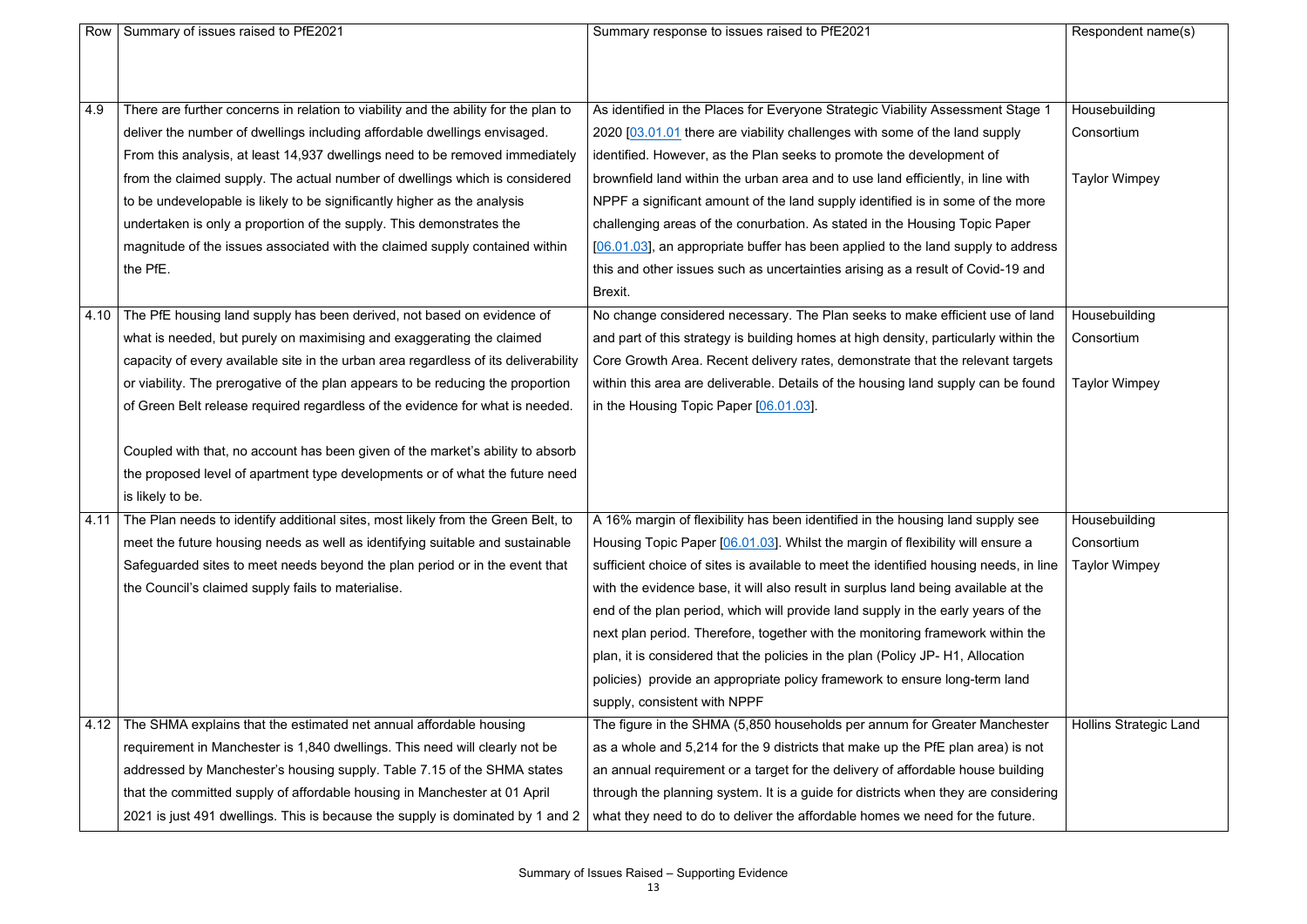| Row  | Summary of issues raised to PfE2021                                               | Summary response to issues raised to PfE2021                                      | Respondent name(s)                            |
|------|-----------------------------------------------------------------------------------|-----------------------------------------------------------------------------------|-----------------------------------------------|
|      |                                                                                   |                                                                                   |                                               |
|      |                                                                                   |                                                                                   |                                               |
|      |                                                                                   |                                                                                   |                                               |
|      | bedroomed apartment schemes, the vast majority of which will not deliver any      | The delivery of at least 50,000 affordable dwellings is considered to be an       |                                               |
|      | affordable homes.                                                                 | ambitious target for all of Greater Manchester which features in the GM Housing   |                                               |
|      |                                                                                   | Strategy – though it is not a ceiling on delivery. Besides delivery of affordable |                                               |
|      | The over-reliance on apartment schemes means that if the market changes           | housing from planning obligations, there are also a number of other               |                                               |
|      | the approach is not sufficiently flexible to adapt to rapid change as it needs to | mechanisms which could deliver affordable housing. These include a wide           |                                               |
|      | be as set out in paragraph 11a) of the NPPF. The supply both within the five      | range of funding programmes from Homes England, including their Shared            |                                               |
|      | year period and beyond to 2037 will not address the need for open market and      | Ownership and Affordable Homes Programme and funding for specialist forms         |                                               |
|      | affordable houses across the City of Manchester.                                  | of affordable housing, and can be achieved via acquisition of existing homes      |                                               |
|      |                                                                                   | and/or conversion from other uses as well as via new build. It should also be     |                                               |
|      |                                                                                   | acknowledged that – in line with Government policies - the private rented sector  |                                               |
|      |                                                                                   | has in effect taken on an increasing role in providing housing for households     |                                               |
|      |                                                                                   | that require financial support in meeting their housing needs, supported by       |                                               |
|      |                                                                                   | Local Housing Allowance.                                                          |                                               |
|      |                                                                                   | For further information, the Greater Manchester Strategic Housing Market          |                                               |
|      |                                                                                   | <b>Assessment [06.01.02] Chapter 7 Affordable Housing Need Assessment (pages</b>  |                                               |
|      |                                                                                   | 207 to 228) provides detailed information on the affordable housing requirement   |                                               |
|      |                                                                                   | in Greater Manchester.                                                            |                                               |
|      | 4.13 The Plan uses 2014 data to predict housing need and ignores the potential    | As detailed in the Housing Topic Paper [06.01.03] Chapter 2 (Paragraphs 2.8       | Craig Smith                                   |
|      | impact of Brexit and Covid-19. Housing need must be re-assessed using the         | to 2.14), the NPPF expects strategic policy-making authorities to follow the      | C Smith                                       |
|      | latest (2018) ONS population predictions and the impact of Covid on work          | standard method set out in the PPG for assessing local housing need. The          | Lucy Marsden<br>Daniel Marsden                |
|      | patterns.                                                                         | standard method uses a formula to identify the minimum number of homes            | <b>Matthew Oxley</b>                          |
|      |                                                                                   | expected to be planned for. We do not consider that exceptional circumstances     | The Friends of Bury Folk<br>Clare Bowdler     |
|      |                                                                                   | exist to justify departure from the standard methodology and therefore the 2014-  | Jane Lester                                   |
|      |                                                                                   | based household projections have been used as the starting point for the          | Carol Mole<br>Julie Darbyshire                |
|      |                                                                                   | assessment of Local Housing Need.                                                 | <b>Donna Nuttall</b>                          |
|      |                                                                                   |                                                                                   | <b>Susan Tunstall</b><br><b>Stephen Cluer</b> |
|      |                                                                                   |                                                                                   | <b>TrevorByrne</b>                            |
|      |                                                                                   |                                                                                   | <b>Christopher Russell</b>                    |
|      |                                                                                   |                                                                                   | <b>Barbara Wilkinson</b><br>Andrea Booth      |
|      |                                                                                   |                                                                                   | <b>Julie Halliwell</b>                        |
|      |                                                                                   |                                                                                   | <b>Juliet Eastham</b>                         |
| 4.14 | Several of the authorities involved have consistently failed to meet housing      | Policy JP-H1 states that each local authority will monitor delivery rates within  | Craig Smith<br>C Smith                        |
|      | delivery targets. An effective a plan must be deliverable. The plan relies on the | their area and will take action as necessary to ensure that delivery rates are    | Lucy Marsden                                  |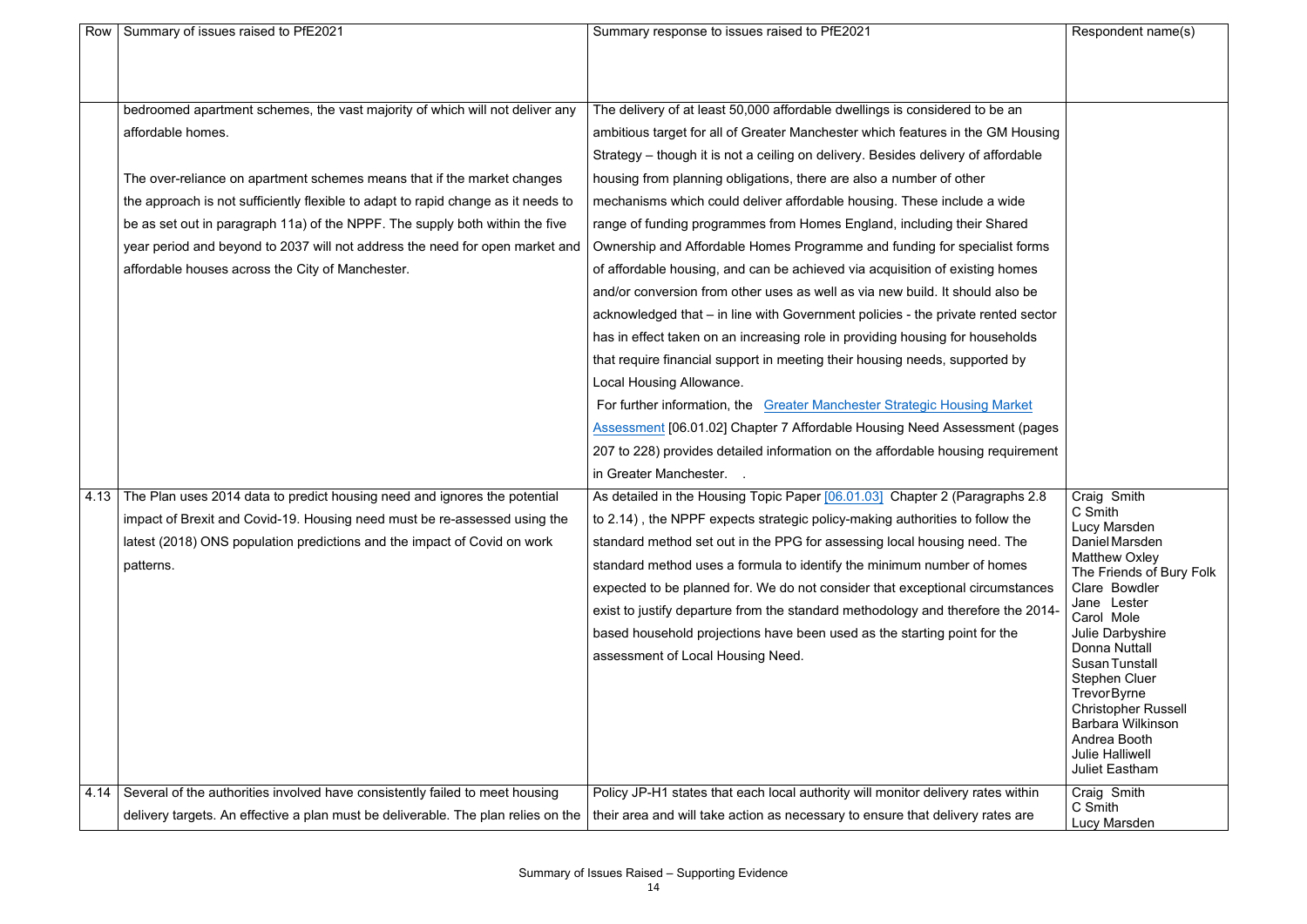| Row  | Summary of issues raised to PfE2021                                                                                                                                                        | Summary response to issues raised to PfE2021                                                                                                                             | Respondent name(s)                                                                                                                                                                                                       |
|------|--------------------------------------------------------------------------------------------------------------------------------------------------------------------------------------------|--------------------------------------------------------------------------------------------------------------------------------------------------------------------------|--------------------------------------------------------------------------------------------------------------------------------------------------------------------------------------------------------------------------|
|      |                                                                                                                                                                                            |                                                                                                                                                                          |                                                                                                                                                                                                                          |
|      | cooperation of property developers. There is no indication of how delivery                                                                                                                 | maintained as anticipated in this plan. This point is further clarified in the                                                                                           | Daniel Marsden<br><b>Matthew Oxley</b>                                                                                                                                                                                   |
|      | targets will be maintained. A strategy to guarantee housing delivery rates must<br>be provided. This cannot be left to any local authority that is currently behind<br>on housing targets. | Housing Topic Paper [06.01.03] at para. 6.18, where it states that each district<br>will be assessed individually for the Housing Delivery Test and Five Year<br>Supply. | The Friends of Bury Folk<br>Clare Bowdler<br>Jane Lester<br>Carol Mole<br>Julie Darbyshire                                                                                                                               |
|      |                                                                                                                                                                                            |                                                                                                                                                                          | <b>Donna Nuttall</b><br><b>Susan Tunstall</b><br><b>Stephen Cluer</b><br><b>TrevorByrne</b><br><b>Christopher Russell</b><br><b>Barbara Wilkinson</b><br>Andrea Booth<br><b>Julie Halliwell</b><br><b>Juliet Eastham</b> |
| 4.15 | Whilst the more balanced approach to meeting the housing requirement in                                                                                                                    | The PfE Plan sets out a very clear preference of using previously developed                                                                                              | <b>Redrow Homes</b>                                                                                                                                                                                                      |
|      | Bury is to be welcomed, there are still real doubts over whether the sites                                                                                                                 | (brownfield) land and vacant buildings to meet development needs in line with                                                                                            | (Lancashire)                                                                                                                                                                                                             |
|      | identified within the housing land supply within the existing urban area will                                                                                                              | NPPF. However, given the scale of development required to meet the                                                                                                       |                                                                                                                                                                                                                          |
|      | deliver as anticipated and therefore whether this is a robust basis from which                                                                                                             | objectives of the Plan, a limited amount of development is identified on land                                                                                            |                                                                                                                                                                                                                          |
|      | to base decisions about the quantum of Green Belt release required to meet                                                                                                                 | outside of the urban area on greenfield and/or Green Belt land. The details of                                                                                           |                                                                                                                                                                                                                          |
|      | Bury's housing needs.                                                                                                                                                                      | the employment land needs and supply can be found in the Employment Topic                                                                                                |                                                                                                                                                                                                                          |
|      | There seems a real risk that a strategy which relies so heavily on brownfield                                                                                                              | Paper [05.01.04], the details of the housing land needs and supply can be found                                                                                          |                                                                                                                                                                                                                          |
|      | sites will fail to deliver enough of the type of dwellings required in the type of                                                                                                         | in the Housing Topic Paper[06.01.03]. Further details in relation to the strategic                                                                                       |                                                                                                                                                                                                                          |
|      | locations required. Concerns are that the proposed strategy will not deliver                                                                                                               | case for releasing Green Belt can be found in the Green Belt Topic Paper                                                                                                 |                                                                                                                                                                                                                          |
|      | sufficient levels of affordable dwellings to cater to the clear unmet need. The                                                                                                            | [07.01.25]                                                                                                                                                               |                                                                                                                                                                                                                          |
|      | displacement of 25% of Bury's housing requirement to neighbouring Districts                                                                                                                |                                                                                                                                                                          |                                                                                                                                                                                                                          |
|      | further exacerbates this issue.                                                                                                                                                            |                                                                                                                                                                          |                                                                                                                                                                                                                          |
|      | The PfE Joint DPD should be taking the opportunity to release additional                                                                                                                   |                                                                                                                                                                          |                                                                                                                                                                                                                          |
|      | smaller, immediate deliverable sites from the Green Belt in order to ensure an                                                                                                             |                                                                                                                                                                          |                                                                                                                                                                                                                          |
|      | immediate and steady supply of housing land over the plan period, helping to                                                                                                               |                                                                                                                                                                          |                                                                                                                                                                                                                          |
|      | meet market and affordable housing needs in full during the plan period.                                                                                                                   |                                                                                                                                                                          |                                                                                                                                                                                                                          |
| 4.16 | There are a number of issues with the Housing Market Area evidence base.                                                                                                                   | It is considered that Chapter 2 of the Greater Manchester Strategic Housing                                                                                              | <b>NPL Group</b>                                                                                                                                                                                                         |
|      | Whilst an updated Strategic Housing Market Assessment (Update April 2021),                                                                                                                 | Market Assessment [06.01.02] 'Defining the Housing Market Area' provides a                                                                                               | <b>Bowden Rugby Club</b>                                                                                                                                                                                                 |
|      | has been prepared this does not adequately address these concerns. It clearly                                                                                                              | proportionate evidence base to support the spatial strategy in the Plan as set                                                                                           | Roshni<br>Miri                                                                                                                                                                                                           |
|      | still demonstrates very limited movement between southern and northern                                                                                                                     | out in Chapter 4.                                                                                                                                                        | W R Halman                                                                                                                                                                                                               |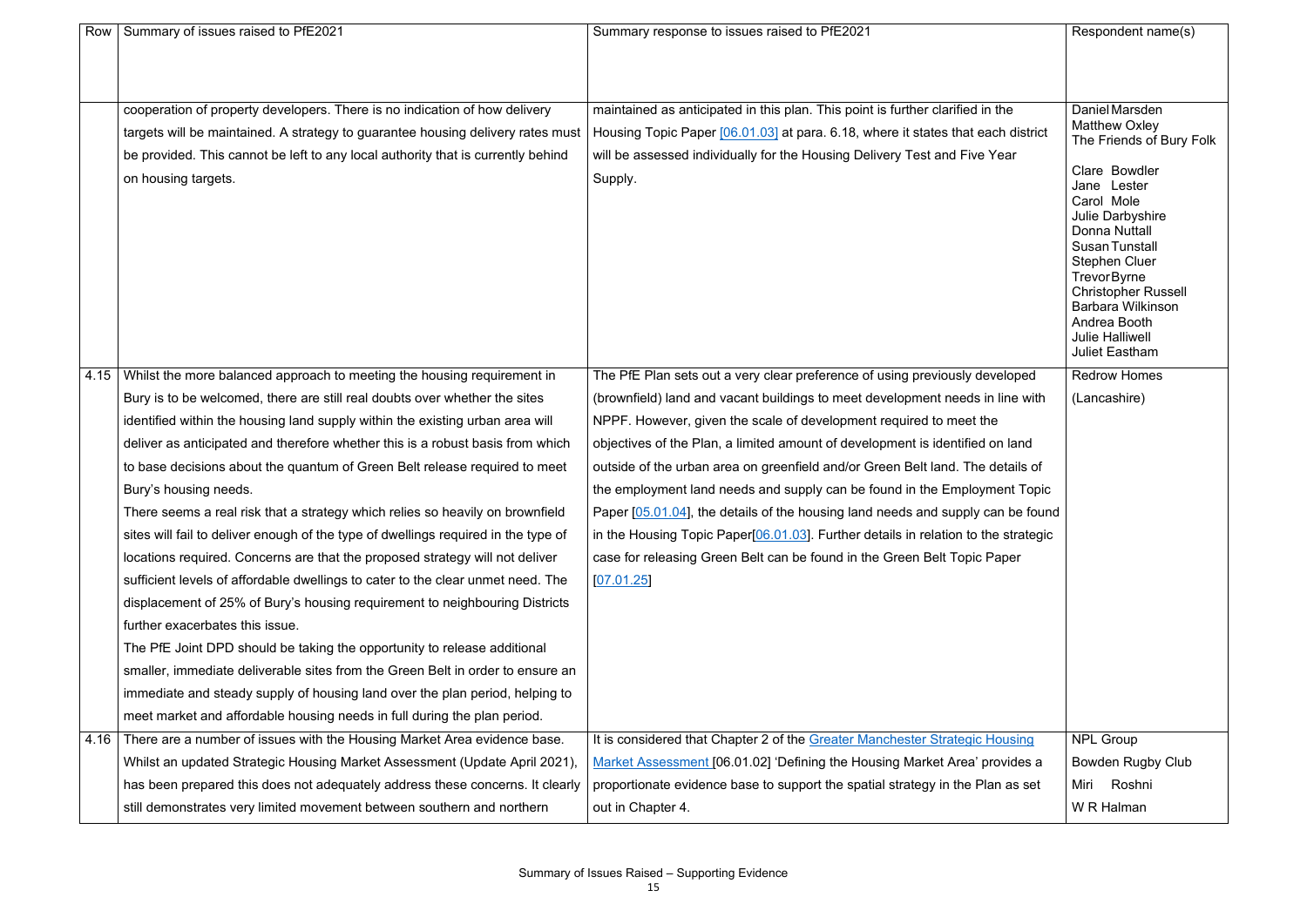| Row  | Summary of issues raised to PfE2021                                                 | Summary response to issues raised to PfE2021                                          | Respondent name(s)         |
|------|-------------------------------------------------------------------------------------|---------------------------------------------------------------------------------------|----------------------------|
|      |                                                                                     |                                                                                       |                            |
|      |                                                                                     |                                                                                       |                            |
|      | boroughs. On this basis, there is no clear justification that the boroughs act as   |                                                                                       | C L Halman                 |
|      | a single functional housing market, nor is it clear that the associated             |                                                                                       | F I Carless                |
|      | distribution of growth will result in meeting the overall spatial strategy. As such |                                                                                       | J M Gibney                 |
|      | the proposed spatial strategy is not justified nor effective.                       |                                                                                       |                            |
| 4.17 | GMCA has grounds to argue that it should not follow the standard Housing            | As detailed in the Housing Topic Paper [06.01.03] Chapter 2 (Paragraphs 2.8           | Mark H Burton              |
|      | Need Methodology but instead apply one of its own, more appropriate to the          | to 2.14), the NPPF expects strategic policy-making authorities to follow the          |                            |
|      | characteristics of the GM population.                                               | standard method set out in the PPG for assessing local housing need. The              |                            |
|      | We submit that the housing need projections are manifestly implausible. We          | standard method uses a formula to identify the minimum number of homes                |                            |
|      | acknowledge that this is a result of using the government's recommended             | expected to be planned for. We do not consider that exceptional circumstances         |                            |
|      | methodology. We propose a recalculation of housing need based on plausible          | exist to justify departure from the standard methodology and therefore the 2014-      |                            |
|      | occupancy and population growth figures.                                            | based household projections have been used as the starting point for the              |                            |
|      |                                                                                     | assessment of Local Housing Need.                                                     |                            |
|      |                                                                                     |                                                                                       |                            |
|      | 4.18   The Housing Topic Paper, Appendix - "Housing Land Supply Statement"          | The PfE is a joint plan of the 9 authorities. Each local authority is responsible for | <b>Story Homes Limited</b> |
|      | provides further detail on the claimed land supply for GM. The limited content      | producing a SHLAA which have informed the housing land supply position                |                            |
|      | falls well short of comprising what is defined as a Strategic Housing Land          | underpinning the plan. This is summarised in the Housing Topic Paper                  |                            |
|      | Availability Assessment (SHLAA) within national policy and guidance. The            | [06.01.03] Appendix A, available to view on the PFE Consultation 2021 Map             |                            |
|      | available information is completely inadequate to justify the claimed               | MappingGM and listed in the PfE Land Supply Data (Housing) spreadsheet                |                            |
|      | contribution of urban supply to meet GM's housing needs. The housing                | $[03.03.01]$ .                                                                        |                            |
|      | strategy is therefore neither justified nor effective.                              |                                                                                       |                            |
| 4.19 | The PfE 2021 assumes that Greater Manchester operates as a single Housing           | No change necessary, it is considered that the Greater Manchester Strategic           | Housebuilding              |
|      | Market Area [HMA]. This provides part of the justification for redistributing the   | Housing Market Assessment [06.01.02] defines the housing market area in               | Consortium                 |
|      | overall housing target across the city region and for some authorities to meet.     | accordance with national guidance. Therefore, its conclusion that Greater             |                            |
|      | The 2021 SHMA does not undertake the required level of assessment and the           | Manchester can be defined as a single housing market for planning purposes, is        |                            |
|      | approach taken to conclude that Greater Manchester is a singular HMA is             | reasonable                                                                            |                            |
|      | flawed and ill-conceived. A revised SHMA is required which aligns with the          |                                                                                       |                            |
|      | requirements of the PPG and defines more appropriate housing market areas           |                                                                                       |                            |
|      | in Greater Manchester. Following the production of a revised SHMA, a re-            |                                                                                       |                            |
|      | evaluation of the distribution of the housing requirement may be required           |                                                                                       |                            |
|      | which takes account of the new housing market areas.                                |                                                                                       |                            |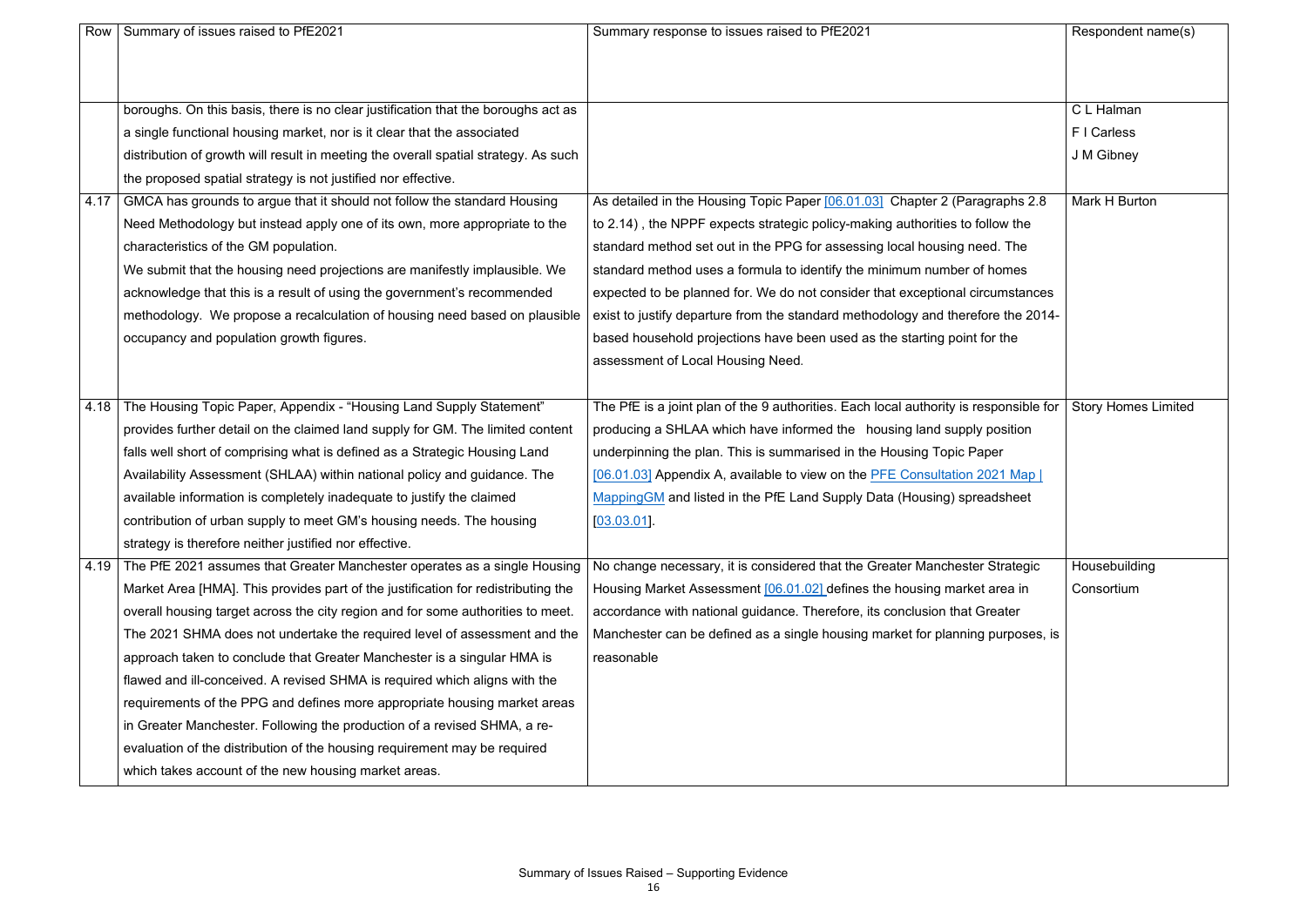| <b>Row</b> | Summary of issues raised to PfE2021                                             | Summary response to issues raised to PfE2021                                   | Respondent name(s)   |
|------------|---------------------------------------------------------------------------------|--------------------------------------------------------------------------------|----------------------|
|            |                                                                                 |                                                                                |                      |
|            |                                                                                 |                                                                                |                      |
|            |                                                                                 |                                                                                |                      |
|            |                                                                                 |                                                                                |                      |
| 4.20       | There are concerns related to a number of assumptions that underpin the GM      | No change necessary. The PfE is a joint plan of the 9 authorities. Each local  | <b>Rowland Homes</b> |
|            | housing land supply and Wigan housing land supply which lead to the need for    | authority is responsible for producing a SHLAA which have informed the         |                      |
|            | further Green Belt release, including land at Upholland Road, Orrell.           | housing land supply position underpinning the plan. This is summarised in the  |                      |
|            |                                                                                 | Housing Topic Paper [06.01.03] Appendix A, available to view on the PFE        |                      |
|            |                                                                                 | Consultation 2021 Map   Mapping GM and listed in the PfE Land Supply Data      |                      |
|            |                                                                                 | (Housing) spreadsheet [03.03.01].                                              |                      |
| 4.21       | Numbers of houses required in the region was calculated prior to Brexit, and    | As detailed in Chapters 1, 6 and 7 of the PfE Plan, two assessments of the     | E J Glew             |
|            | post-brexit, so there is an argument that the number of people estimated to     | potential impacts of Covid-19 and Brexit on the economy were carried out,      |                      |
|            | need houses will be reduced as a direct result of EU nationals leaving. Surely, | initially in 2020 and again in 2021. Both assessments concluded that there was |                      |
|            | caution in estimating housing requirements should be exercised, especially      | insufficient evidence to amend the assumptions underpinning the PfE Plan. For  |                      |
|            | when contemplating building on the Green Belt to meet housing needs that        | further information see COVID-19 and Places for Everyone Growth Options        |                      |
|            | are in dispute.                                                                 | [05.01.03]                                                                     |                      |

#### **5. Green Issues**

| Row | Summary of issues raised to PfE2021                                                   | Summary response to issues raised to PfE2021                                     | Respondent name(s)     |
|-----|---------------------------------------------------------------------------------------|----------------------------------------------------------------------------------|------------------------|
|     |                                                                                       |                                                                                  |                        |
|     |                                                                                       |                                                                                  |                        |
| 5.1 | The HRA Appropriate Assessment is incomplete because both the scale of the            | An updated Habitat Regulation Assessment (HRA) (11.02.01) has been               | <b>Natural England</b> |
|     | impacts and mitigation required to deal with any impacts are unknown, as such         | completed to support the Submission PfE which seeks to resolve the issue         |                        |
|     | the plan is unsound in relation the 'effective' and 'legal compliance' tests. In this | raised. Also, the Statement of Common Ground No.8 (01.01.02) with Natural        |                        |
|     | respect, further work is required to assess air quality impacts on the Manchester     | England, indicates that the GMCA is committed to continuing to work              |                        |
|     | Mosses SAC and assess recreational disturbance on the Peak District Moors             | collaboratively with Natural England on an ongoing basis to assess the impact of |                        |
|     | (South Pennine Moors Phase 1) Special Protected Area (SPA)/South Pennine              | PfE on European Protected sites and species, including any mitigation            |                        |
|     | Moors Phase 2 SPA, including any in-combination effects. The recommended              | measures that might be required.                                                 |                        |
|     | mitigation measures in the HRA need strengthening and justifying and the site         |                                                                                  |                        |
|     | allocation policies in the Plan need to reflect them. The commitment to develop a     |                                                                                  |                        |
|     | Visitor Management Strategy for the South Pennines is supported but needs             |                                                                                  |                        |
|     | more detail.                                                                          |                                                                                  |                        |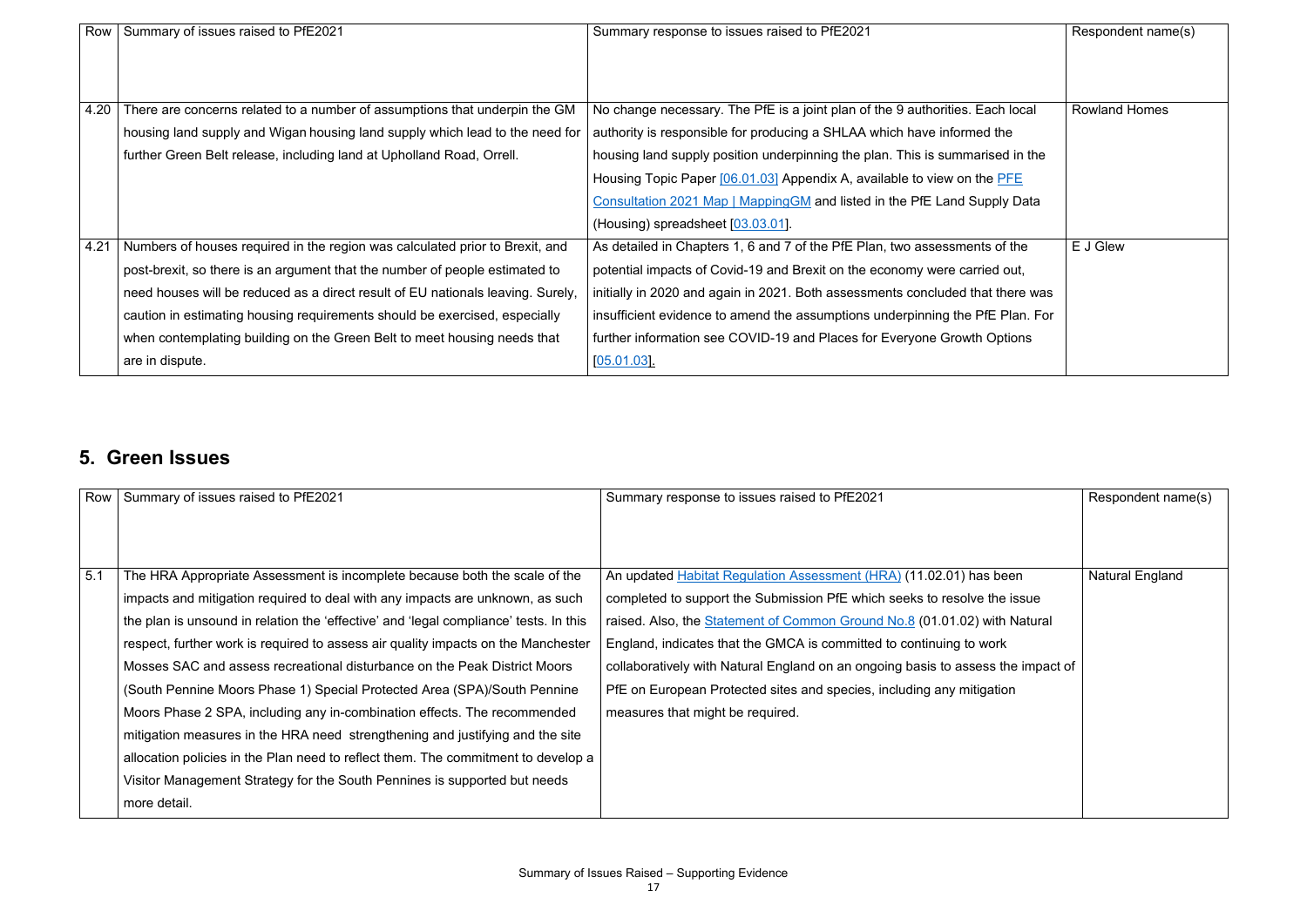|     | Row   Summary of issues raised to PfE2021                                           | Summary response to issues raised to PfE2021                                        | Respondent name(s)      |
|-----|-------------------------------------------------------------------------------------|-------------------------------------------------------------------------------------|-------------------------|
|     |                                                                                     |                                                                                     |                         |
|     |                                                                                     |                                                                                     |                         |
|     |                                                                                     |                                                                                     |                         |
|     |                                                                                     |                                                                                     |                         |
|     | Natural England will continue to work with Greater Manchester Combined              |                                                                                     |                         |
|     | Authority (GMCA) and their appointed consultants as they work towards               |                                                                                     |                         |
|     | addressing the issues raised in this response.                                      |                                                                                     |                         |
|     | Natural England raised other concerns on the HRA about water pollution, asking      |                                                                                     |                         |
|     | if United Utilities could confirm that there is sufficient capacity in the drainage |                                                                                     |                         |
|     |                                                                                     |                                                                                     |                         |
|     | network to accommodate the growth planned through the PfE with regards to           |                                                                                     |                         |
|     | impacts on the Mersey Estuary SPA.                                                  |                                                                                     |                         |
|     | Natural England has no outstanding concerns regarding Functionally Linked           |                                                                                     |                         |
|     | Land.                                                                               |                                                                                     |                         |
| 5.2 |                                                                                     |                                                                                     | Janet Millett           |
|     | With all your to protect - nature, outdoor green areas, flood lands, woodlands,     | The PfE sets out a clear preference of using previously developed (brownfield)      |                         |
|     | promoting exercise, mental health and which Beal Valley has all of these so why     | land and vacant buildings to meet development needs. However, given the scale       |                         |
|     | is it amongst your proposals?                                                       | of development required to meet the needs of Greater Manchester a limited           |                         |
|     |                                                                                     | amount of development is required on greenfield and Green Belt land such as at      |                         |
|     |                                                                                     | JPA 12 Beal Valley as it is critical to the delivery of the overall vision and      |                         |
|     |                                                                                     | objectives of the plan. The release of greenfield and Green Belt land has,          |                         |
|     |                                                                                     | however been kept to a minimum.                                                     |                         |
|     |                                                                                     | Allocation Policy JPA 12 Beal Valley includes safeguards to ensure that             |                         |
|     |                                                                                     | development will: deliver a multi-functional greenspace network (Part 8 of the      |                         |
|     |                                                                                     | policy); deliver a large green wedge as part of the multi-functional green          |                         |
|     |                                                                                     | infrastructure network (Part 11); retain and enhance biodiversity habitats on site  |                         |
|     |                                                                                     | (Parts 12 – 14); deliver sports and recreation facilities (Part 15); and protect    |                         |
|     |                                                                                     | development from flood risk and make space for flood storage on site (Parts 19)     |                         |
|     |                                                                                     | and 20). The Beal Valley Allocation Topic Paper provides further information.       |                         |
|     |                                                                                     | No changes to the plan are required.                                                |                         |
|     |                                                                                     |                                                                                     |                         |
| 5.3 | As explained in detail, the plan assumes availability of supply or minerals and     | Paragraph 5.52 of the supporting text indicates that annual monitoring of           | <b>Mineral Products</b> |
|     | mineral products. The plan is relying upon outdated policies and has failed to      | minerals extraction and changes in likely future needs will inform whether and      | Association             |
|     | give consideration to the existing and proven shortfall of consented reserves not   | when an update of the joint minerals plan is required, including as a result of the |                         |
|     | solely in the GM area but the wider NW region. This is clearly evident in the       | growth in development set out in this plan.                                         |                         |

|                                                                                                      | Respondent name(s)                     |
|------------------------------------------------------------------------------------------------------|----------------------------------------|
|                                                                                                      |                                        |
| d (brownfield)<br>given the scale<br>r a limited<br>and such as at<br>on and<br><b>ind has,</b>      | Janet Millett                          |
| re that<br>Part 8 of the<br>green<br>abitats on site<br>nd protect<br>site (Parts 19<br>information. |                                        |
| pring of<br>whether and<br>$: a$ result of the                                                       | <b>Mineral Products</b><br>Association |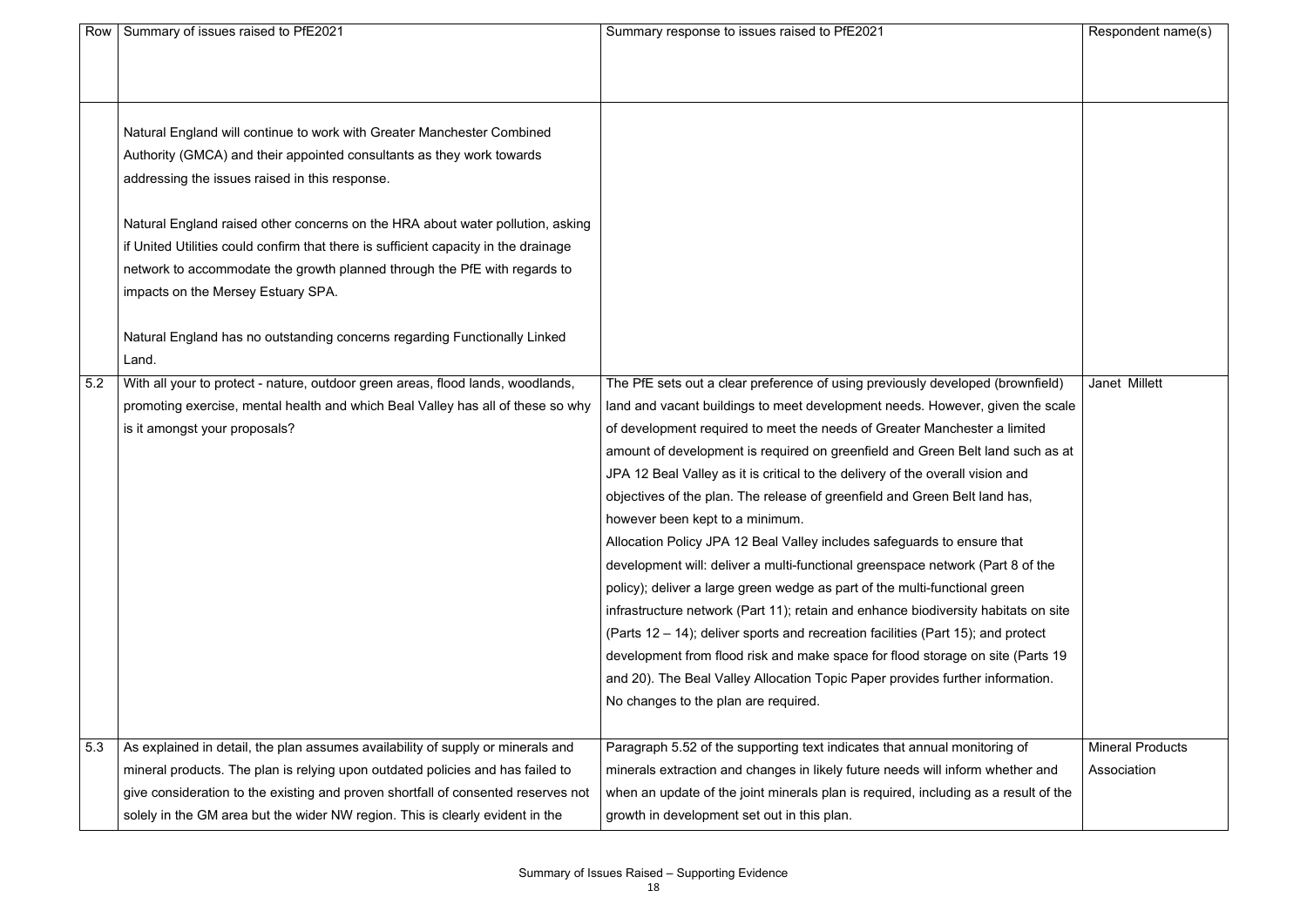|     | Row   Summary of issues raised to PfE2021                                         | Summary response to issues raised to PfE2021                                        | Respondent name(s)       |
|-----|-----------------------------------------------------------------------------------|-------------------------------------------------------------------------------------|--------------------------|
|     |                                                                                   |                                                                                     |                          |
|     |                                                                                   |                                                                                     |                          |
|     | LAAS and NWAWP annual reports. A review of the GM Minerals plan should be         |                                                                                     |                          |
|     | run in parallel and a clear and concise resource assessment and supply audit      | Statement of Common Ground No.2 (01.01.02) indicates that                           |                          |
|     | undertaken to ensure the plan's aspirations can be delivered.                     | The PfE districts will collaborate with adjoining neighbouring districts and other  |                          |
|     |                                                                                   | areas with                                                                          |                          |
|     |                                                                                   | which there are significant minerals and waste movements, on any revision to        |                          |
|     |                                                                                   | the Greater                                                                         |                          |
|     |                                                                                   | Manchester Joint Minerals Plan and any revision to the Greater Manchester           |                          |
|     |                                                                                   | <b>Joint Waste</b>                                                                  |                          |
|     |                                                                                   | Development Plan. Further consideration of this issue will follow the Submission    |                          |
|     |                                                                                   | stage of                                                                            |                          |
|     |                                                                                   | the PfE.                                                                            |                          |
|     |                                                                                   |                                                                                     |                          |
|     |                                                                                   | Therefore no changes to the PfE are considered necessary.                           |                          |
| 5.4 | There has to have been a thorough and independent ecological assessment, for      | It is considered that a proportionate evidence base on ecological matters has       | Gartside<br>lain         |
|     | example by independent wildlife organisations                                     | been provided to support the plan, including a Habitat Regulation Assessment        | <b>Catherine Poulton</b> |
|     |                                                                                   | (02.02.01) and ecological evidence to support the allocations outlined in the       | <b>Elaine Robertson</b>  |
|     |                                                                                   | allocation topic papers.                                                            |                          |
|     |                                                                                   |                                                                                     |                          |
|     |                                                                                   | no changes to the PfE are considered necessary.                                     |                          |
| 5.5 | It is unsound to use green belt for any development, especially when "green"      | It is considered that a proportionate evidence base on the release of Green Belt    | <b>Gaynor Kinsley</b>    |
|     | spaces" are planned. Plan "green spaces" and leave the green belt as it is. It is | $(07.01.04 - 07.01.25)$ for development has been provided to support the plan.      |                          |
|     | contradictory to plan cycle routes and then expand the airport. The airport has   | PfE Policy JP-G2 Green Infrastructure Network seeks to protect and enhance          |                          |
|     | already taken over enough green spaces.                                           | green spaces.                                                                       |                          |
|     |                                                                                   |                                                                                     |                          |
|     |                                                                                   | PfE Policy JP-Strat 10 Manchester Airport deals seeks to maximise benefits of       |                          |
|     |                                                                                   | the operation and growth of the airport. Paragraphs $4.66 - 4.96$ of the supporting |                          |
|     |                                                                                   | text to the policy outlines the justifications for the policy. The policy is not    |                          |
|     |                                                                                   | considered to be contrary to Policy JP-C1 An Integrated Network which seeks to      |                          |
|     |                                                                                   | increase walking an cycling, as the plan should be read as a whole.                 |                          |
|     |                                                                                   |                                                                                     |                          |
|     |                                                                                   | No changes to PfE are considered necessary.                                         |                          |
|     |                                                                                   |                                                                                     |                          |

|                   | Respondent name(s)       |
|-------------------|--------------------------|
|                   |                          |
| cts and other     |                          |
| y revision to     |                          |
| lanchester        |                          |
| he Submission     |                          |
|                   |                          |
|                   |                          |
| matters has       | lain Gartside            |
| <b>Assessment</b> | <b>Catherine Poulton</b> |
| ined in the       | <b>Elaine Robertson</b>  |
|                   |                          |
|                   |                          |
| of Green Belt     | <b>Gaynor Kinsley</b>    |
| port the plan.    |                          |
| nd enhance        |                          |
|                   |                          |
| se benefits of    |                          |
| f the supporting  |                          |
| y is not          |                          |
| which seeks to    |                          |
| e.                |                          |
|                   |                          |
|                   |                          |
|                   |                          |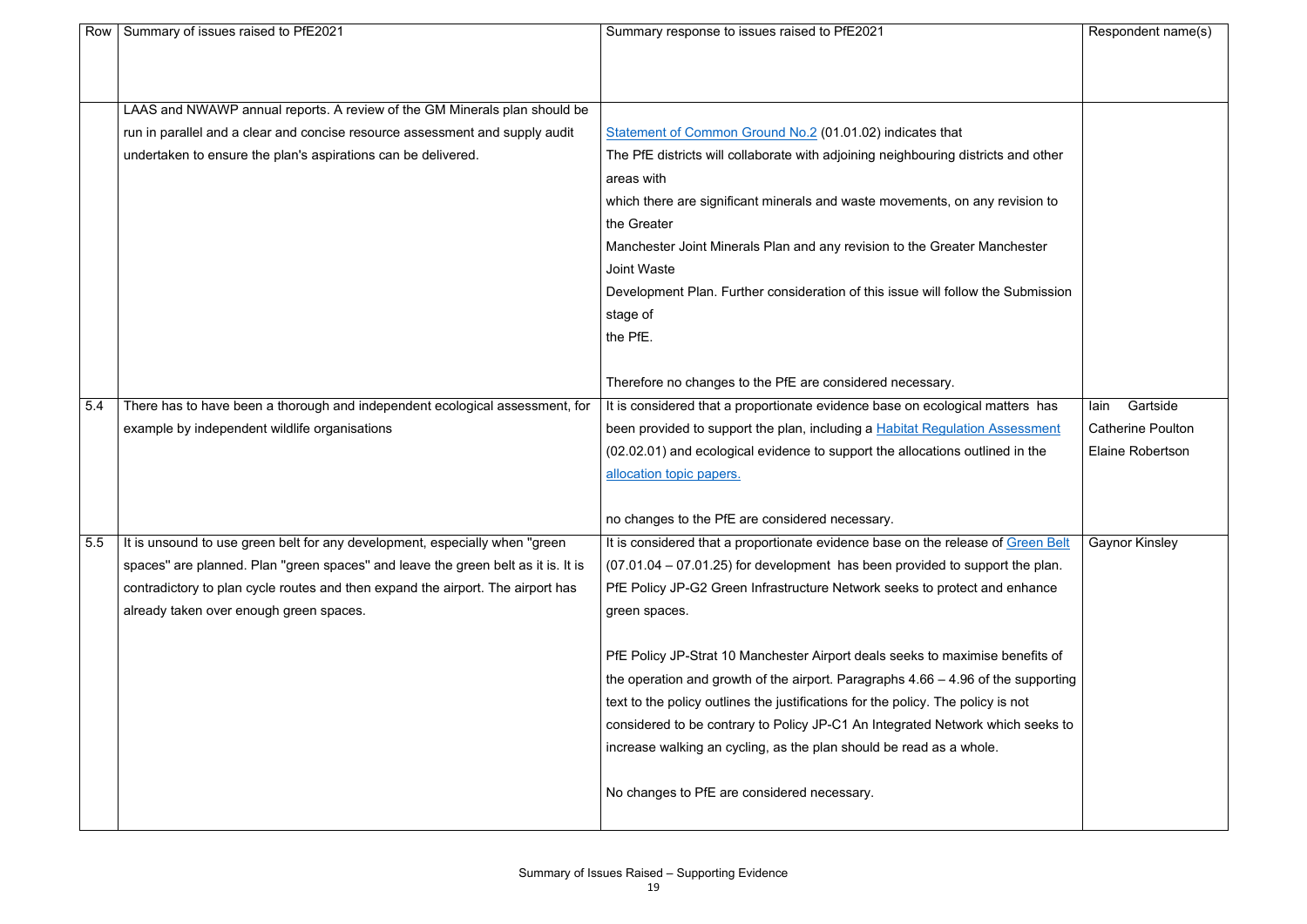|     | Row   Summary of issues raised to PfE2021                                              | Summary response to issues raised to PfE2021                                     | Respondent name(s)   |
|-----|----------------------------------------------------------------------------------------|----------------------------------------------------------------------------------|----------------------|
|     |                                                                                        |                                                                                  |                      |
|     |                                                                                        |                                                                                  |                      |
|     |                                                                                        |                                                                                  |                      |
|     |                                                                                        |                                                                                  |                      |
|     |                                                                                        |                                                                                  |                      |
| 5.6 | The site is greenfield and on the boundary of ancient woodland. The topic paper        | Parts 20 and 21 of PfE Policy JPA 32 South of Hyde indicates that the SBI,       | Simon Haughton       |
|     | indicates that there are no known ecological constraints which are so important        | ancient woodland and other ecological features on site will be protected and     |                      |
|     | as to preclude the allocation of the site, although mitigation or compensation will    | enhanced.                                                                        |                      |
|     | be required. However, the site includes a Site of Biological Importance, is            |                                                                                  |                      |
|     | adjacent to a nature reserve and ancient woodland, and a number of protected           | No changes to the policy are considered necessary.                               |                      |
|     | species and potential specially-protected priority species have been identified.       |                                                                                  |                      |
| 5.7 | It is unacceptable to build on our moss for a number of reasons. One reason is         | Paragraph 4.7 of the North of Irlam Station allocation Topic Paper [10.07.70]    | <b>Shanas Gorton</b> |
|     | the global impact this will have because breaking into peat on the moss will           | outlines the reasons for developing on peat and agricultural land. Policy JPA-28 | Kavanna Gorton       |
|     | release Carbon dioxide creating greenhouse gases which will lead to the                | North of Irlam Station outlines the mitigation measures in relation to carbon,   |                      |
|     | increase in global warming. Building on Cadishead moss will also damage                | including managing the carbon implications of development being central to the   |                      |
|     | people's health due to no quiet places left to go that is (without traffic) which will | masterplan that needs to be prepared for the site (part 1) and minimising the    |                      |
|     | affect mental health and traffic fumes can lead to lung illnesses.                     | loss of the carbon function of the peat (part 5).                                |                      |
|     | The moss lands of Irlam, Cadishead and Barton is a major contributor to the            |                                                                                  |                      |
|     | removal of CO2 emissions as it is a green lung.                                        | Part 10 of Policy JPA-28 seeks to provide high levels on green infrastructure on |                      |
|     | The Greenbelt area should remain agricultural land to grow fruit, vegetables and       | the site.                                                                        |                      |
|     | crops as we have left the EU and need to grow independently so that we can             | Parts 10, 11, 12 and 13 of Policy JPA-28 seek to protect and enhance             |                      |
|     | have food security for the future.                                                     | biodiversity on site.                                                            |                      |
|     | Our moss is home to a variety of rare birds, plants and animals because of its         |                                                                                  |                      |
|     | bio-diverse ecosystem especially ground nesting birds such as lapwings.                | No changes to the PfE are considered necessary.                                  |                      |
|     | Building on this specialised habitat will lose these animals and birds for ever.       |                                                                                  |                      |

|                           | Respondent name(s)   |
|---------------------------|----------------------|
|                           |                      |
| at the SBI,<br>tected and | Simon Haughton       |
| [10.07.70]                | <b>Shanas Gorton</b> |
| Policy JPA-28             | Kavanna Gorton       |
| to carbon,                |                      |
| central to the            |                      |
| imising the               |                      |
| rastructure on            |                      |
| ance                      |                      |
|                           |                      |
|                           |                      |

#### **6. Green Belt**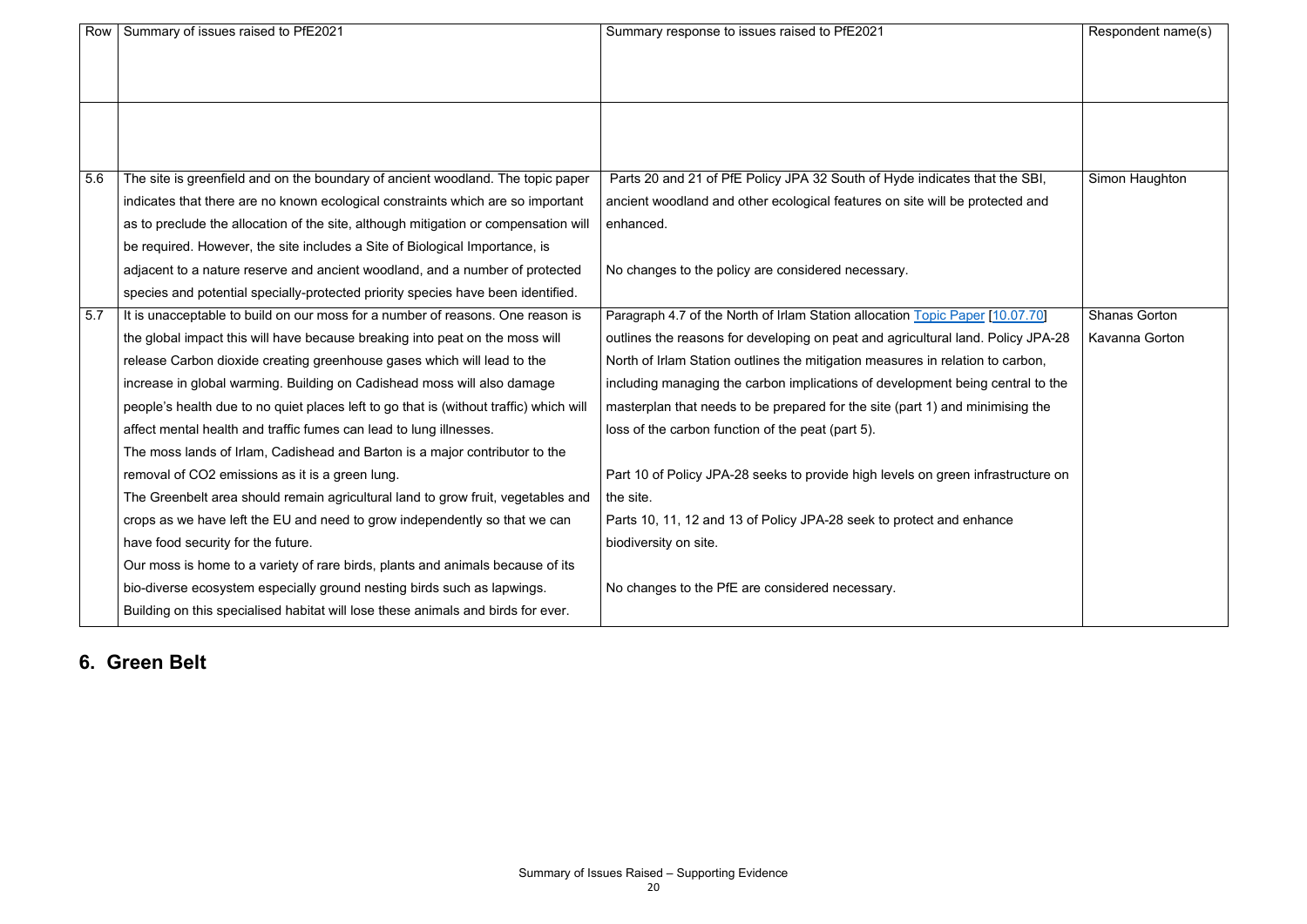| Row | Summary of issues raised to PfE2021                                                     | Summary response to issues raised to PfE2021                                     | Respondent name(s)   |
|-----|-----------------------------------------------------------------------------------------|----------------------------------------------------------------------------------|----------------------|
|     |                                                                                         |                                                                                  |                      |
|     |                                                                                         |                                                                                  |                      |
| 6.1 | The evidence base to support the case for 'Exceptional Circumstances' to justify        | It is considered that a proportionate evidence base has been provided to support | Thornham St John's   |
|     | the release of Green Belt, is insufficiently robust and is in fact flawed. The Plan is  | the release of Green Belt, including the Stage 1 Green Belt Assessment           | Neighbourhood        |
|     | therefore unsound as it is not currently based on a robust and justified evidence       | [07.01.04] and Stage 2 Green Belt Assessment [07.01.07].                         | Forum                |
|     | base. The Plan has also not sufficiently assessed reasonable alternatives in            |                                                                                  |                      |
|     | advance of seeking the release of land from the Green Belt contrary to the              | Alternative options to meet development needs are set out in the Growth and      |                      |
|     | provisions of national policy.                                                          | Spatial Options Paper [02.01.10]. The Green Belt Topic paper [07.01.25] sets     |                      |
|     |                                                                                         | out the alternatives considered prior to the release of Green Belt land and the  |                      |
|     |                                                                                         | site selection paper $[03.04.01]$ sets out the process followed to identify the  |                      |
|     |                                                                                         | allocations in PfE, including the consideration of multiple sites to meet the    |                      |
|     |                                                                                         | identified needs.                                                                |                      |
| 6.2 | Sites in the Green Belt were allocated in accordance with seven Site Selection          | Given the lack of sufficient land to meet development needs, the evidence base   | Philip Bailey        |
|     | Criteria. Re Criteria 7, while some of its aims are sensible, it is highly              | supporting the plan (see Green Belt Topic Paper [07.01.25]) concludes that       |                      |
|     | questionable that they constitute 'exceptional circumstances' to take land out of       | there is a strategic exceptional circumstances case to be made to release Green  |                      |
|     | the Green Belt in the case of sites that do not support any of the plan's strategic     | Belt for development.                                                            |                      |
|     | objectives. Of the 18 allocations that satisfy Criterion 7, five do not satisfy any     |                                                                                  |                      |
|     | other Site Selection Criteria: JPA9; JPA17; JPA19; JPA27; and JPA32. Most of            | It is considered that a proportionate evidence base has been provided to support |                      |
|     | the local benefits outlined under Criterion 7 may be localized in their impact, but     | the release of Green Belt and that appropriate site selection criteria have been |                      |
|     | they are not localized in their characteristics. No strategic exceptional case and      | applied.                                                                         |                      |
|     | no local exceptional case has been evidence or justified for allocation JPA19,          |                                                                                  |                      |
|     | hence the plan is unsound. JPA19 should be removed from the PfE and all                 | Section 14 of the JPA19 Allocation Topic Paper [10.06.35] sets out the           |                      |
|     | allocations that are solely included under criteria 7 should also be removed.           | assessment of Green Belt for this site and the exceptional circumstances that    |                      |
|     |                                                                                         | justify its release. Similarly, topic papers linked to other site allocations    |                      |
|     |                                                                                         | demonstrate the exceptional circumstances that justify their release.            |                      |
| 6.3 | No robust objective evidence has been put forward as to why the buffer of close         | As identified in the Places for Everyone Strategic Viability Assessment Stage 1  | <b>Philip Bailey</b> |
|     | to 16% is required, nor why it is essential, nor what the flexibility issues are in the | 2020 [03.01.01] there are viability challenges with some of the land supply      |                      |
|     | existing supply. The buffer calculation is spurious, illogical and circular.            | identified. However, as the Plan seeks to promote the development of brownfield  |                      |
|     |                                                                                         | land within the urban area and to use land efficiently, in line with NPPF a      |                      |
|     |                                                                                         | significant amount of the land supply identified is in some of the more          |                      |
|     |                                                                                         | challenging areas of the conurbation. As stated in the Housing Topic Paper       |                      |
|     |                                                                                         | [06.01.03], an appropriate buffer has been applied to the land supply to address |                      |
|     |                                                                                         | this and other issues such as uncertainties arising as a result of Covid-19 and  |                      |
|     |                                                                                         | Brexit.                                                                          |                      |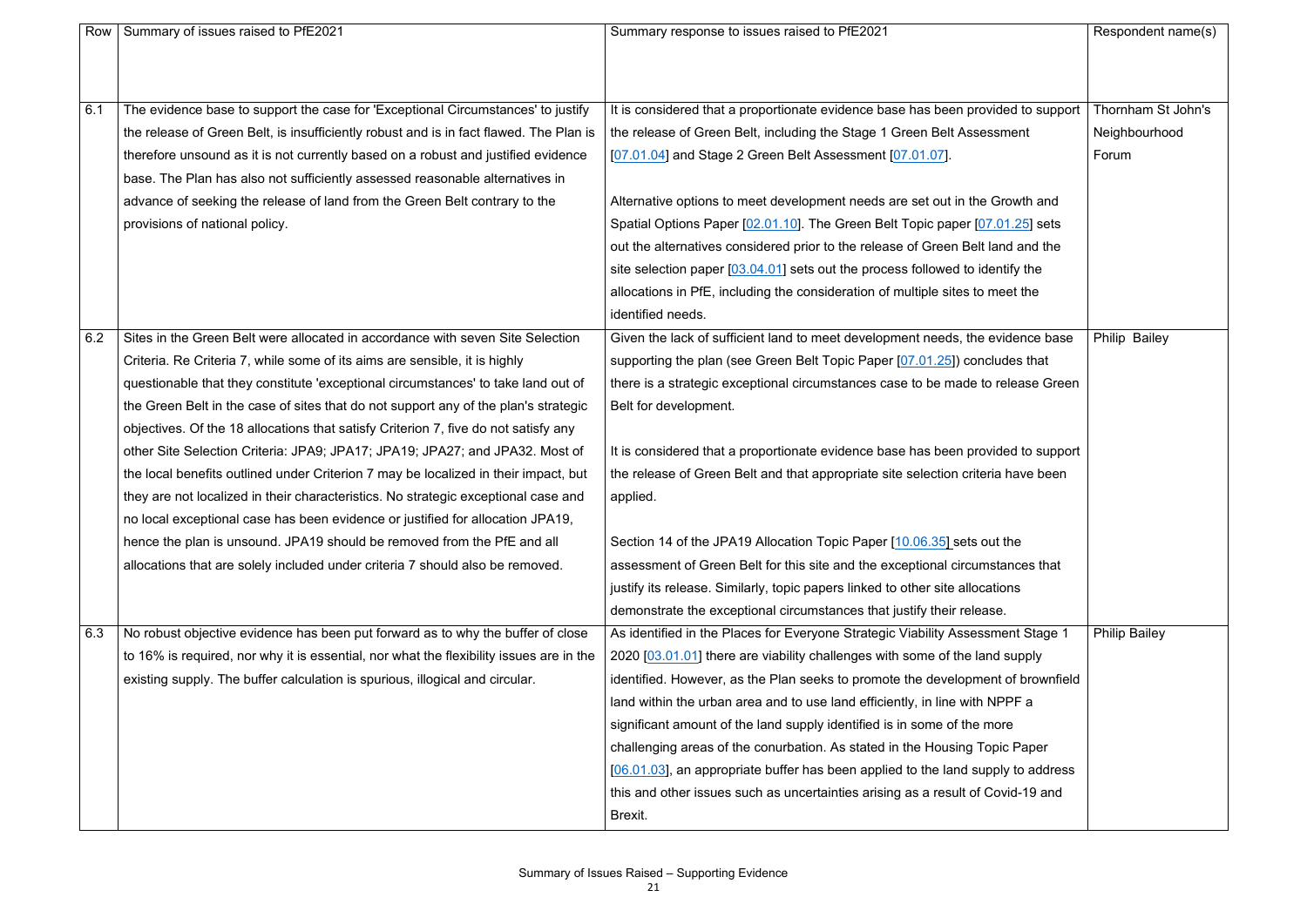|     | Row   Summary of issues raised to PfE2021                                             | Summary response to issues raised to PfE2021                                        | Respondent name(s)            |
|-----|---------------------------------------------------------------------------------------|-------------------------------------------------------------------------------------|-------------------------------|
|     |                                                                                       |                                                                                     |                               |
|     |                                                                                       |                                                                                     |                               |
| 6.4 | Green Belt Assessment 2016 should be updated to ensure that sites are correctly       | No change considered necessary. The approach in relation to Green Belt              | <b>Landowners of Holme</b>    |
|     | assessed in the interests of effective plan making.                                   | Assessment is considered consistent with NPPF. The evidence provided in the         | Valley                        |
|     |                                                                                       | Green Belt Topic Paper [07.01.25] provides appropriate justification for how sites  |                               |
|     |                                                                                       | have been assessed in line with effective plan making.                              |                               |
| 6.5 | There was no attempt to engage with the Green Belt Assessments carried out by         | No change considered necessary. The approach in relation to Green Belt              | <b>Chasten Holdings Ltd</b>   |
|     | LUC and no response to the requirements of the Framework in terms of                  | Assessment is considered consistent with NPPF, including its approach to            |                               |
|     | amending Green Belt boundaries e.g. the need for boundaries to be clearly             | defining boundaries. The evidence provided in the Green Belt Topic Paper            |                               |
|     | defined using physical features that are readily recognisable and likely to be        | [07.01.25] provides appropriate justification for where boundaries have been        |                               |
|     | permanent.                                                                            | redrawn.                                                                            |                               |
| 6.6 | There are concerns with the GM Green Belt Assessment 2016 and its                     | No change considered necessary. The approach in relation to Green Belt              | <b>GLP Ltd</b>                |
|     | appendices. There is objection to the fact that as part of the Green Belt             | Assessment is considered consistent with NPPF as set out in the Green Belt          |                               |
|     | Assessment 2016 Cox Green was not properly considered as it was grouped               | Topic Paper [07.01.25]. Sufficient land has been identified to meet the housing     |                               |
|     | together and assessed as a larger parcel of green belt land. Therefore, the           | and employment needs of the Plan on other more suitable and sustainably             |                               |
|     | decision taken previously to not release this site from the green belt was not        | located sites in the region.                                                        |                               |
|     | based on a robust assessment of how the site performs against the purposes of         |                                                                                     |                               |
|     | the green belt.                                                                       |                                                                                     |                               |
| 6.7 | The Stage 2 Green Belt Study has been prepared following the site selection           | It is considered that a proportionate evidence base has been provided to support    | <b>Hollins Strategic Land</b> |
|     | process and therefore the evidence has been prepared to fit the sites already         | the proposed Green Belt release. The Stage 2 Green Belt Study [07.01.07]            |                               |
|     | selected for Green Belt release, rather than actually helping inform which sites      | provides a detailed assessment of the 'harm' to the Green belt purposes that        |                               |
|     | could be released from Green Belt without causing significant harm to Green Belt      | would result from the proposed development allocations; this approach is            |                               |
|     | purposes, or allowing that to form part of the site selection process. As such, it is | considered consistent with NPPF (as set out in the Green Belt Topic Paper           |                               |
|     | clear that the Plan, including previous iterations of the GMSF version of the plan,   | $[07.01.25]$ ) and therefore no change is considered necessary.                     |                               |
|     | have been progressed without a robust and appropriate evidence in respect of          |                                                                                     |                               |
|     | the impact on the Green Belt. This is further compounded by the Green Belt            | Further, alternative options to meet development needs are set out in the Growth    |                               |
|     | Study, and its multitude of addendums, solely considering the impact of the           | and Spatial Options Paper [02.01.10]. The Green Belt Topic Paper [07.01.25]         |                               |
|     | planned Green Belt release sites and not considering any other sites or potential     | sets out the alternatives considered prior to the release of Green Belt land and    |                               |
|     | sites which could have a lesser impact on Green Belt purposes that the identified     | the site selection paper $[03.04.01]$ sets out the process followed to identify the |                               |
|     | draft allocations. As such, the evidence in relation to the Green Belt release        | allocations in PfE, including the consideration of multiple sites to meet the       |                               |
|     | cannot be considered sound or a proportionate evidence base to support the            | identified needs.                                                                   |                               |
|     | plan.                                                                                 |                                                                                     |                               |
| 6.8 | There are concerns with the GM Green Belt Assessment 2016 and its                     | See response to Row 6 above.                                                        | Seddon Homes Ltd              |
|     | appendices and in particular to the assessment of Parcel WG018 in Appendix            |                                                                                     |                               |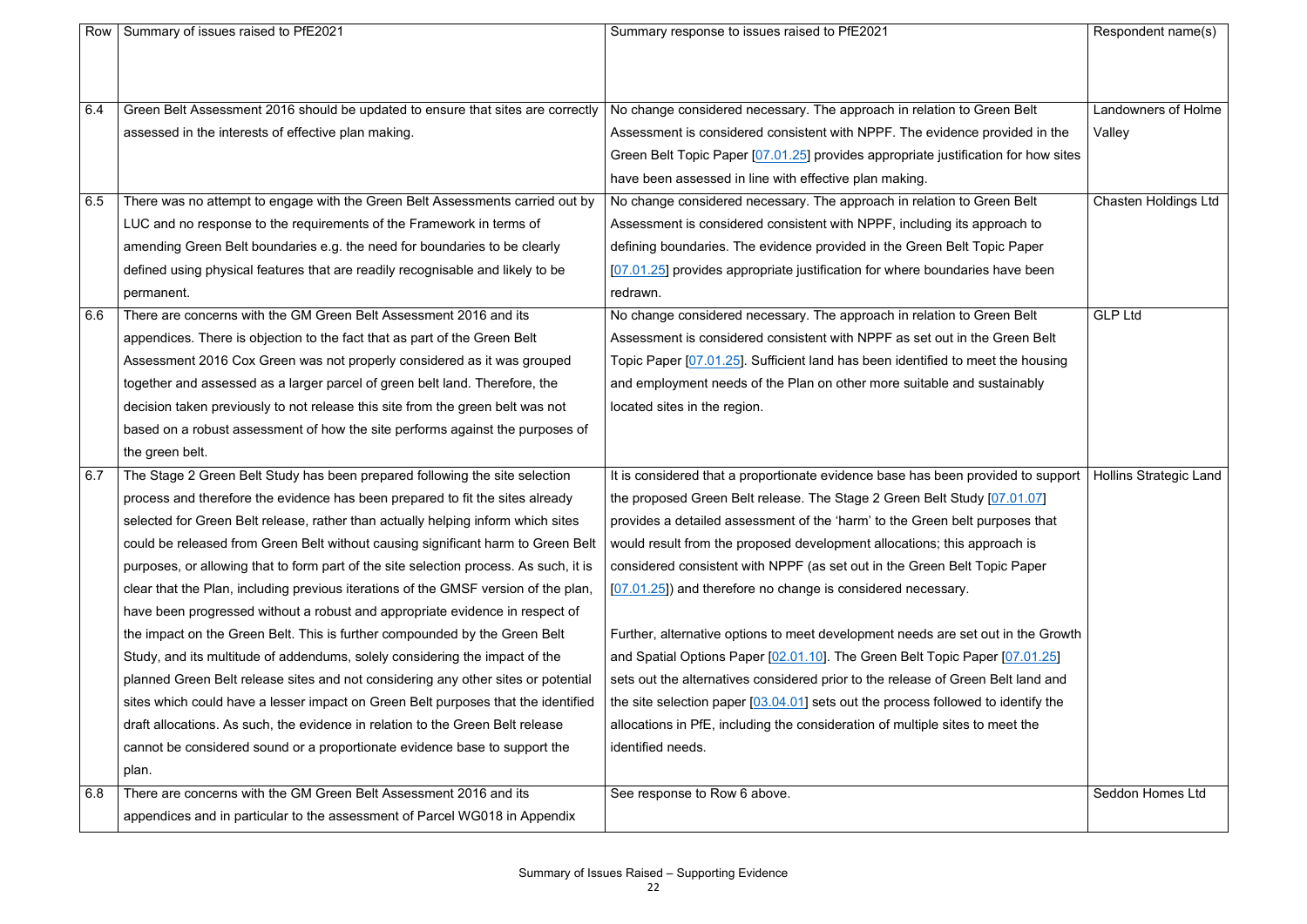| Row  | Summary of issues raised to PfE2021                                                   | Summary response to issues raised to PfE2021                                      | Respondent name(s)      |
|------|---------------------------------------------------------------------------------------|-----------------------------------------------------------------------------------|-------------------------|
|      |                                                                                       |                                                                                   |                         |
|      |                                                                                       |                                                                                   |                         |
|      | 4.11. Changes are required to the ratings for Purposes 1a, 1b, 2, 3, and 4 to         |                                                                                   |                         |
|      | make the evidence base sound, robust and justified.                                   |                                                                                   |                         |
| 6.9  | There are concerns with the GM Green Belt Assessment 2016 and its                     | See response to Row 6 above.                                                      | <b>Seddon Homes Ltd</b> |
|      | appendices. The release of site GM1.3 from the Green Belt would not                   |                                                                                   |                         |
|      | compromise the purposes of the Green Belt outlined in the NPPF.                       |                                                                                   |                         |
| 6.10 | There are concerns with the GM Green Belt Assessment 2016 and its                     |                                                                                   |                         |
|      |                                                                                       | See response to Row 6 above.                                                      | <b>Murphy Group</b>     |
|      | appendices in relation to the Leyland Green Road site and in particular to the        |                                                                                   |                         |
|      | assessment of Parcel WG097 in Appendix 4.11. Changes are required to the              |                                                                                   |                         |
|      | ratings for Purposes 1a, 1b, 2, 3, and 4 to make the evidence base sound, robust      |                                                                                   |                         |
|      | and justified.                                                                        |                                                                                   |                         |
| 6.11 | The proposed house building is primarily on green belt land and completely            | The PfE Plan sets out a very clear preference of using previously developed       | <b>Geoffrey Ralphs</b>  |
|      | unjustified.                                                                          | (brownfield) land and vacant buildings to meet development needs in line with     |                         |
|      |                                                                                       | NPPF. However, given the scale of development required to meet the objectives     |                         |
|      |                                                                                       | of the Plan, a limited amount of development is identified on land outside of the |                         |
|      |                                                                                       | urban area on greenfield and/or Green Belt land. The details of the employment    |                         |
|      |                                                                                       | land needs and supply can be found in the Employment Topic Paper [05.01.04],      |                         |
|      |                                                                                       | the details of the housing land needs and supply can be found in the Housing      |                         |
|      |                                                                                       | Topic Paper [06.01.03]. Further details in relation to the strategic case for     |                         |
|      |                                                                                       | releasing Green Belt can be found in the Green Belt Topic Paper [07.01.25]        |                         |
| 6.12 | The Land North of Junction 8 M60 serves no more than a 'weak' contribution to         | See response to Row 6 above.                                                      | <b>NPL Group</b>        |
|      | any of the purposes of the Green Belt. As such further consideration should be        |                                                                                   |                         |
|      | given to the allocation of this additional Green Belt site, given its excellent       |                                                                                   |                         |
|      | sustainability credentials and ability to act as a logical infill site for Stretford. |                                                                                   |                         |
|      | 6.13 There are not enough green spaces as it is. No green belt should be used for     | See response to Row 11 above.                                                     | Sandra Radcliffe        |
|      | housing or other development in any of the areas in Greater Manchester. It            |                                                                                   |                         |
|      | should be a priority that all existing green belt be preserved. The proposed          |                                                                                   |                         |
|      | additional green belt is tiny. People need homes and infrastructure but not at the    |                                                                                   |                         |
|      | expense of green spaces where brownfield sites are available.                         |                                                                                   |                         |
| 6.14 | The proposed greenbelt additions (on the interactive map) shows that all this         | The policies map displays proposed Green Belt boundaries inclusive of             | <b>Deborah Pitt</b>     |
|      | area is already greenbelt when clearly it is not. Therefore, your map holds           | proposed Green Belt additions, not that these areas are already Green Belt. All   |                         |
|      | incorrect information.                                                                | Green Belt additions are within areas not currently designated as Green Belt.     |                         |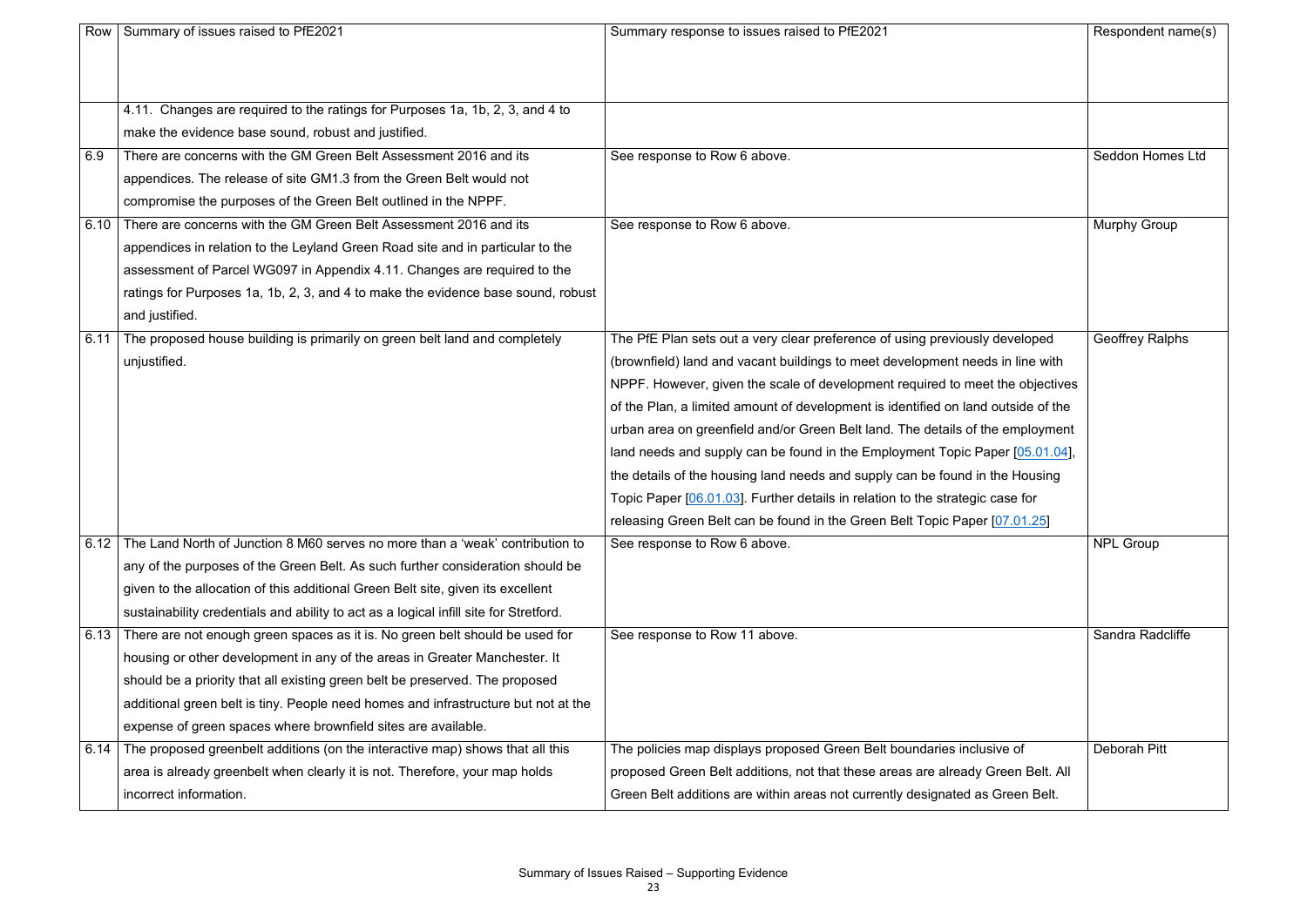|      | Row   Summary of issues raised to PfE2021                                                      | Summary response to issues raised to PfE2021 | Respondent name(s)        |
|------|------------------------------------------------------------------------------------------------|----------------------------------------------|---------------------------|
|      |                                                                                                |                                              |                           |
|      |                                                                                                |                                              |                           |
|      |                                                                                                |                                              |                           |
| 6.15 | The site at Templecombe Drive, Sharples, Bolton falls within an area of land                   | See response to Row 6 above.                 | <b>SRH Properties Ltd</b> |
|      | included within the Green Belt Assessment's parcel BT05. There are concerns                    |                                              |                           |
|      | $\mathrm{I}$ over the accuracy and findings of the Green Belt Assessment for this land parcel. |                                              |                           |

#### **7. Integrated Assessment**

| <b>Row</b> | Summary of issues raised to PfE2021                                                      | Summary response to issues raised to PfE2021                                      | Respondent<br>name(s) |
|------------|------------------------------------------------------------------------------------------|-----------------------------------------------------------------------------------|-----------------------|
|            |                                                                                          |                                                                                   |                       |
| 7.1        | The Integrated Assessment Report is not Positively Prepared and requires updating to     | Section 5.1.4 (p209), Section 1.5.2 (p15) and Section 7 (p224) of the Integrated  | Friends of            |
|            | include the Climate Emergency Action Plans and Carbon Neutral Action Plans for each      | Assessment Scoping Report (02.01.01) conclude that the declaration of climate     | Carrington            |
|            | of the 9 districts, together with those of the Health Authorities and the GMCA. The      | emergencies by the GM districts would not have a material impact on the IA        | <b>Moss</b>           |
|            | Assessment Criteria should be updated to reflect those Action Plans and the Plan         | objectives and criteria used to assess the plan.                                  |                       |
|            | should be assessed against these revised criteria. Without inputs from these reports,    | It is considered that IA objectives and criteria are an appropriate framework to  |                       |
|            | we believe there are gaps in the key sustainability issues identified.                   | assess the plan. In terms the of Sustainability Appraisal, the IA framework meets |                       |
|            | There are gaps and inaccuracies in the identified issues and the                         | the requirements of section 19 (5) of the Planning and Compulsory Purchase Act    |                       |
|            | Objectives/Assessment Criteria should be reviewed and updated, along with the            | 2004. In terms of Strategic Environmental Assessment, the IA framework meets      |                       |
|            | evidence-base and the Plan should be assessed against these revised criteria,            | the requirements of the Environmental Assessment of Plans and Programmes          |                       |
|            | including the addition of an Objective to protect GM's Green Belt Land.                  | Regulations. These requirements are outlined in Section 2.1.1 of the Integrated   |                       |
|            |                                                                                          | <b>Assessment Scoping Report (02.01.01)</b>                                       |                       |
|            |                                                                                          |                                                                                   |                       |
|            |                                                                                          |                                                                                   |                       |
| 7.2        | There has been a failure to consider reasonable alternatives in the context of the       | Reasonable alternatives to the PfE allocations have been considered through       | Hollins               |
|            | proposed site allocations. The Integrated Assessment relies upon the site selection      | the site selection methodology (see Section $6.44 - 6.47$ of the Site Selection   | <b>Strategic Land</b> |
|            | methodology for determining what reasonable alternatives to assess however, there are    | Background Paper (03.04.01)). The approach to site selection is considered to     |                       |
|            | fundamental flaws in that process. This demonstrates the arbitrary and non-transparent   | be robust in the Site Selection Background Paper.                                 |                       |
|            | approach to the various stages of the process. Sites outside the areas of search are not |                                                                                   |                       |
|            | assessed. The identification of the areas of search is based upon flawed, and often      | No changes to the PfE are considered necessary.                                   |                       |
|            | unclear, methodology. Within the areas of search, it is not clear how different site     |                                                                                   |                       |
|            | options have been assessed and discounted.                                               |                                                                                   |                       |
|            |                                                                                          |                                                                                   |                       |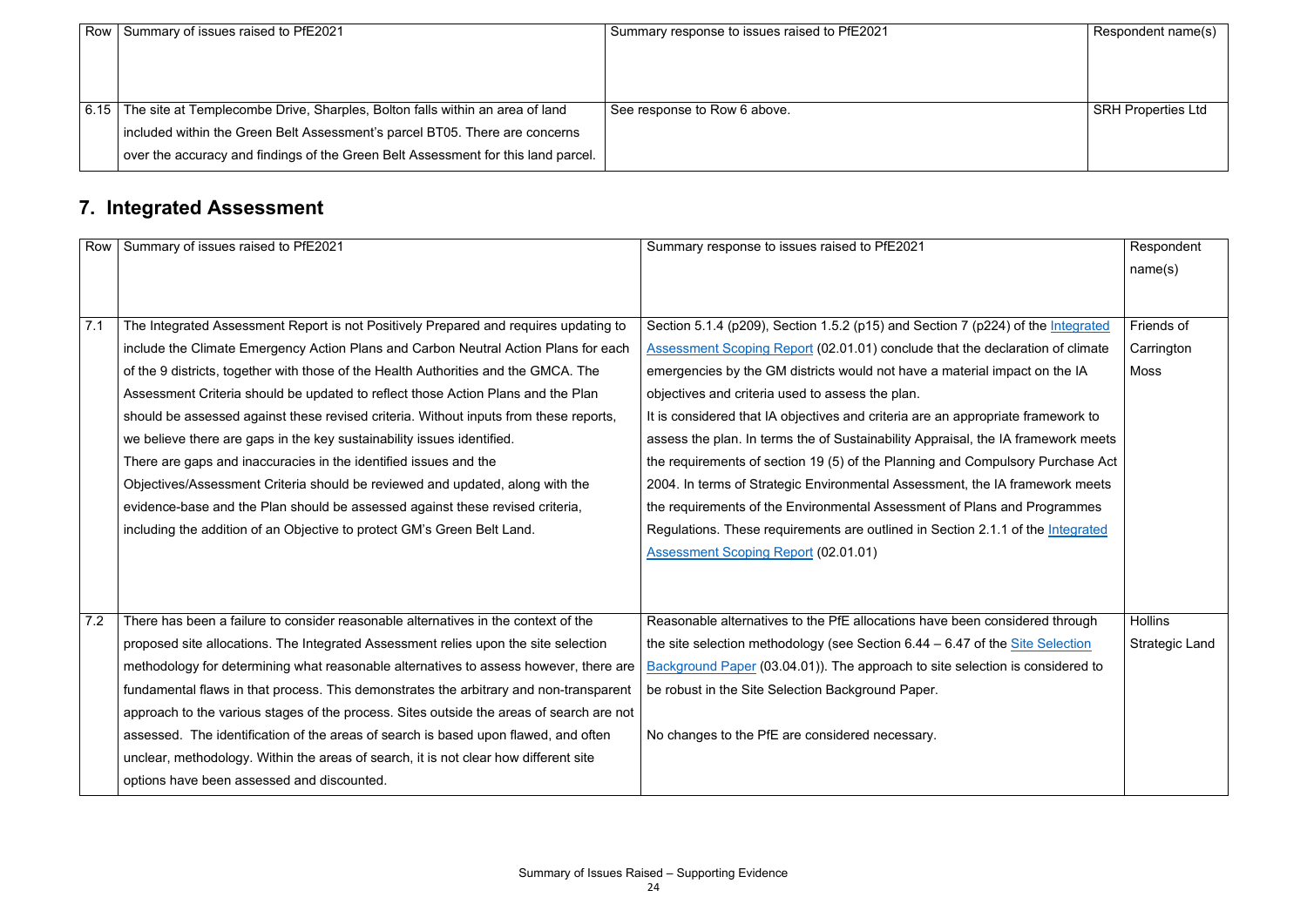|     | Row   Summary of issues raised to PfE2021                                                 | Summary response to issues raised to PfE2021                                     | Respondent            |
|-----|-------------------------------------------------------------------------------------------|----------------------------------------------------------------------------------|-----------------------|
|     |                                                                                           |                                                                                  | name(s)               |
|     |                                                                                           |                                                                                  |                       |
|     |                                                                                           |                                                                                  |                       |
| 7.3 | Welcome the preparation of the Integrated Assessment of the PfE Growth and Spatial        | Comment noted.                                                                   | <b>Taylor Wimpey</b>  |
|     | Options and reserves the right to make further comments on the document leading into      |                                                                                  |                       |
|     | the Examination                                                                           |                                                                                  |                       |
| 7.4 | No account has been taken of the carbon implications of any of the proposed               | It is considered that the Integrated Assessment has sufficiently covered issues  | <b>Climate Action</b> |
|     | developments. The required calculations of the carbon consequences of the Growth          | relating to carbon through IA Objective 15 and the associated objective criteria | <b>Bury</b>           |
|     | and Spatial Options Strategy have not been published in the Integrated Assessment.        | (see page 220 of the Integrated Assessment Scoping Report 02.01.01) which is     |                       |
|     | Hence, the growth assumptions and the carbon consequences of the proposed                 | in line with the requirements of the Strategic Environmental Assessment          |                       |
|     | building boom, mean that the outcomes of the Integrated Assessment (including the         | regulations and Sustainability Appraisal regulations as discussed in Section 6.2 |                       |
|     | Strategic Environmental Assessment and Health Impact Assessment) are called into          | of the Integrated Assessment Scoping Report (02.01.01).                          |                       |
|     | question.                                                                                 |                                                                                  |                       |
|     |                                                                                           | Section 6.8 of the Growth and Spatial Options Paper (02.01.10) explains how      |                       |
|     |                                                                                           | the Integrated Assessment has assessed the                                       |                       |
|     |                                                                                           | Growth and Spatial Options in light of the declared climate emergencies and the  |                       |
|     |                                                                                           | desire to meet expertly determined carbon budgets, in so far as is appropriate   |                       |
|     |                                                                                           | and                                                                              |                       |
|     |                                                                                           | practicable in the preparation of a development plan document.                   |                       |
|     |                                                                                           |                                                                                  |                       |
|     |                                                                                           | No changes to the PfE are considered necessary.                                  |                       |
| 7.5 | The ratings of PfE Objectives against the IA Objectives are inappropriate. The lack of    | It is considered that the Integrated Assessment, including the Health Impact     | <b>Mark Burton</b>    |
|     | any negative ratings, together with some incompatibility between PfE and IA objectives)   | Assessment, of the PfE has been sufficiently undertaken in accordance with       |                       |
|     | suggests a bias towards optimism or even the suppression of inconvenient evidence.        | Government's guidance on Strategic Environment Assessment and                    |                       |
|     | The Integrated Assessment fails to meet the Government's SEA regulations as it does       | Sustainability Appraisal, including synergies between policies and cumulative    |                       |
|     | not take into account the systemic interrelations among these factors, including the      | impacts.                                                                         |                       |
|     | cumulative impacts. Instead, a simplistic checklist approach has been taken, which is     |                                                                                  |                       |
|     | insufficient for proper understanding of impacts and how they combine.                    | No changes to the PfE are considered necessary.                                  |                       |
|     | The relevant (Strategic Environmental Assessment) sections of the Integrated              |                                                                                  |                       |
|     | Assessment should be conducted again, to the required standard (or above). Also, the      |                                                                                  |                       |
|     | Health Impact Assessment component of the IA has not been carried out adequately.         |                                                                                  |                       |
|     | It should be carried out again, to at least an adequate standard, utilising expert advice |                                                                                  |                       |
|     | from the experts on the relationships between public health, the natural environment      |                                                                                  |                       |
|     | and climate change.                                                                       |                                                                                  |                       |
|     |                                                                                           |                                                                                  |                       |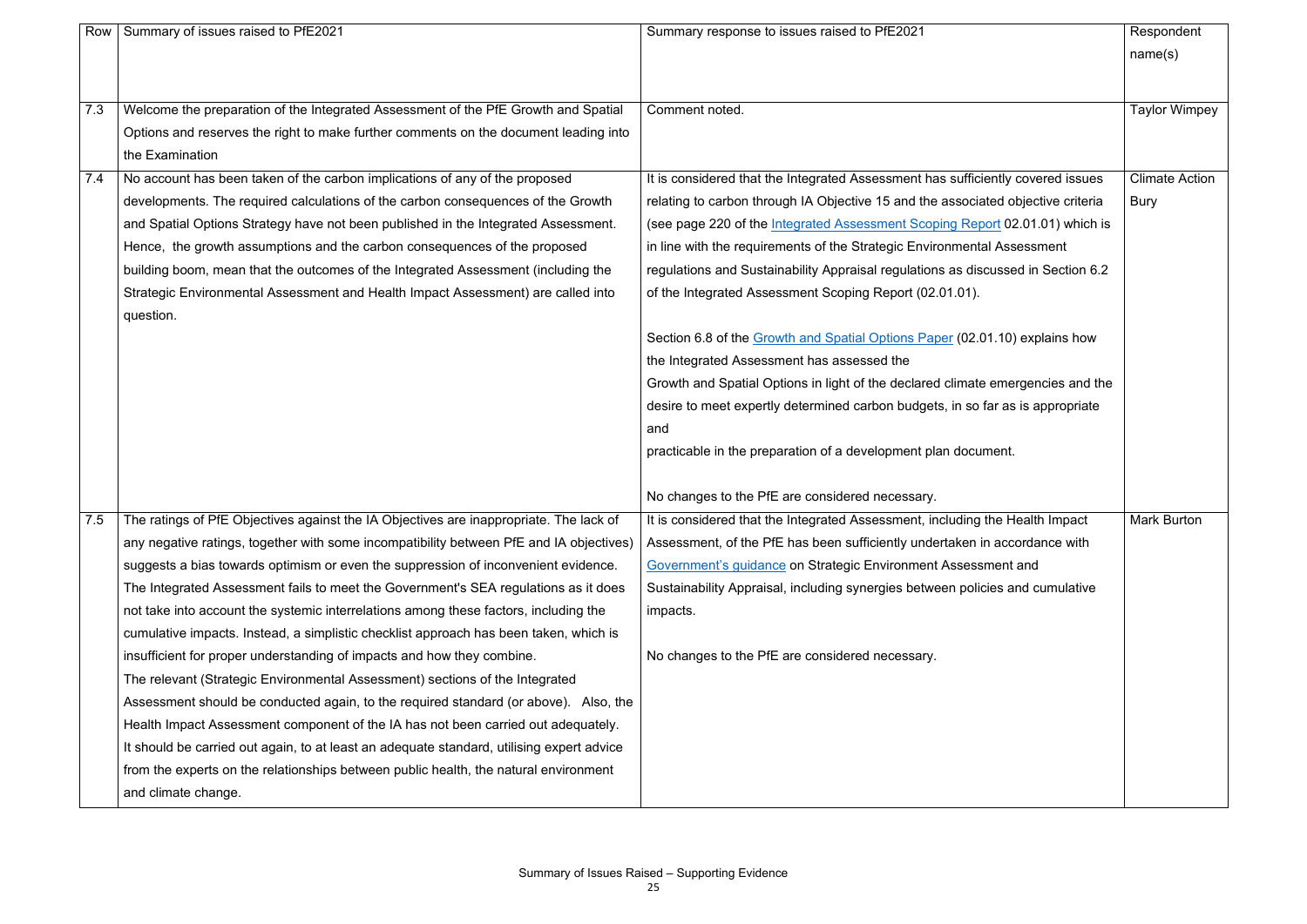#### **8. Infrastructure**

| Row | Summary of issues raised to PfE2021                                                     | Summary response to issues raised to PfE2021                                           | Respondent<br>name(s) |
|-----|-----------------------------------------------------------------------------------------|----------------------------------------------------------------------------------------|-----------------------|
| 8.1 | RLAM fully supports the aspirations to provide affordable, high quality, digital        | This is not a comment on supporting evidence but support for JP-C2.                    | Royal London          |
|     | infrastructure.                                                                         |                                                                                        | Asset                 |
| 8.2 | Proposing more houses, more people, more businesses therefore more traffic.             | The Local Authorities and TfGM have a clear policy direction and major                 | Management<br>Graham  |
|     | Where are you going to put these mythical new roadways?                                 | programme of investment in sustainable transport which is expected to transform        | Winstanley            |
|     |                                                                                         | travel patterns in GM and help achieve our "Right Mix" vision of no net increase in    |                       |
|     |                                                                                         | motor-vehicle traffic by 2040. Our transport strategy is set out in [09.01.01] GM      |                       |
|     |                                                                                         | Transport Strategy 2040 and [09.01.02] GM Transport Strategy Our Five Year             |                       |
|     |                                                                                         | Delivery Plan 2021-2026.                                                               |                       |
|     |                                                                                         | Allocation Policies provide information on transport requirements for each of the      |                       |
|     |                                                                                         | sites and more detail can be found in the individual Allocation Topic Papers.          |                       |
| 8.3 | The plan is totally contradictory to itself, on one hand you talk about being green,    | PfE is a strategic planning document and is considered to be consistent with           | David Mclaughlin      |
|     | carbon neutral and clean air, on the other you want to build huge housing and           | NPPF. The Plan as a whole sets out an appropriate strategic policy framework to        |                       |
|     | warehousing estates removing the green lungs of the area and increasing traffic         | deliver the overall Vision and Objectives. The relevant thematic and allocation        |                       |
|     | congestion. If you believe we are all going to be driving electric cars by the end of   | policies are supported by a proportionate evidence base. As justified by the           |                       |
|     | the decade you really do live in a fantasy world, again the infrastructure can't cope.  | evidence, policies require development to incorporate appropriate mitigation to        |                       |
|     |                                                                                         | ensure that development will come forward over the lifetime of the plan to deliver     |                       |
|     |                                                                                         | the Vision and Objectives. As the Plan should be read as a whole, this approach is     |                       |
|     |                                                                                         | considered consistent with NPPF.                                                       |                       |
| 8.4 | Building more houses is a government directive, but when selecting and building         | A number of policies in the Plan provide a sufficient policy framework to address      | Fiona Ogg             |
|     | on the various sites it does not take into consideration the building of a suitable     | this matter, such as Policies, JP-G6, JP-P1, JP-P5, JP-P6. JP-D2 states that           |                       |
|     | infrastructure to go with the new houses. Currently there is a shortage of schools,     | new development must be supported by the necessary infrastructure, including           |                       |
|     | doctors and dentists and insufficient roads to accommodate current traffic.             | where appropriate green spaces, schools and medical facilities. The Plan needs to      |                       |
|     |                                                                                         | be read as a whole, therefore no change is considered necessary                        |                       |
| 8.5 | Soundness - There is little detail on how the required infrastructure will be paid for. | The approach to securing the necessary mitigation / infrastructure required to         | Juliet Eastham        |
|     | The plan needs to be revised to identify how all the infrastructure will be paid.       | support development within the PfE Plan area, outlined in Chapter 12 and other         |                       |
|     |                                                                                         | parts of the Plan, including the site specific allocation policies is considered to be |                       |
|     |                                                                                         | consistent with NPPF and NPPG.                                                         |                       |

#### **9. Viability**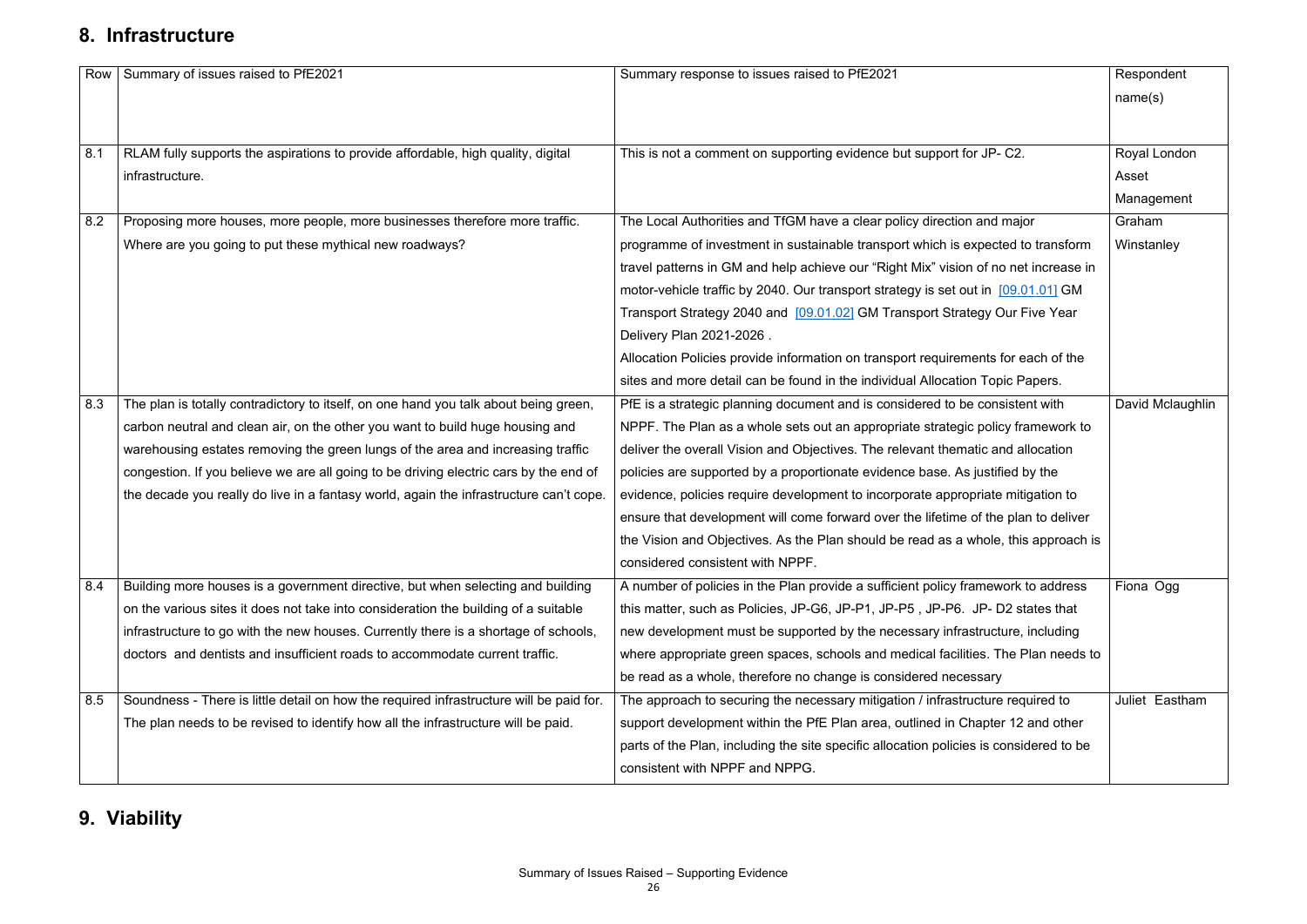| Row | Summary of issues raised to PfE2021                                                     | Summary response to issues raised to PfE2021                                       | Respondent name(s)   |
|-----|-----------------------------------------------------------------------------------------|------------------------------------------------------------------------------------|----------------------|
|     |                                                                                         |                                                                                    |                      |
| 9.1 | Issues raised around:                                                                   | The Allocation policy requirements have been tested through a viability            | Thornham St John's   |
|     | • the mix of uses that have been subject to the viability assessment                    | assessment [03.01.04]                                                              | Neighbourhood        |
|     | the technical nature of the report and difficulty for non-professionals to              | The Allocation Topic Paper for Stakehill [10.01.56]                                | Forum                |
|     | understand the methodology                                                              | sets out the high level conclusions from the viability study alongside the other   |                      |
|     | Modifications requested for JPA2 Stakehill, if it should remain in the PfE Plan, should | work which has been undertaken to inform the allocation.                           |                      |
|     | be split into two or three sub-allocations, in accordance with the Strategic Viability  | The Delivery Topic Paper [03.01.05] seeks to provide a non technical summary       |                      |
|     | Report, Stage 2 Allocated Sites Viability Report (October 2020) and be afforded         | of the viability study.                                                            |                      |
|     | separate considerations.                                                                |                                                                                    |                      |
|     |                                                                                         | Policy JPA 2 requires master-planning of the site which will take into account the |                      |
|     |                                                                                         | outcomes of the Strategic Viability assessment therefore it is not considered that |                      |
|     |                                                                                         | modifications are needed                                                           |                      |
|     |                                                                                         |                                                                                    |                      |
| 9.2 | The Plan provides insufficient (i.e. there is none) evidence to demonstrate that the    | No change is considered necessary. This policy sets a sustainability target for    | <b>Derwent Group</b> |
|     | policy-on implications for net zero carbon development for non-residential              | non-domestic buildings as BREEAM minimum rating of 'Excellent' and                 |                      |
|     | development are credible. For this to be resolved the reference to workplaces should    | 'Outstanding' from 2028 in a stepped approach. It is considered that a             |                      |
|     | be removed in this paragraph because the Councils present no evidence to sustain        | proportionate evidence base has been provided to support the policy, it can be     |                      |
|     | this supposition.                                                                       | found in Carbon and Energy Implementation Study 2020 [04.01.01] paragraph          |                      |
|     |                                                                                         | 7.2, p.163-171 and the literature review evidence conclusions are on page 177-     |                      |
|     |                                                                                         | 78. In terms of the viability of the policy, evidence is set out in the Strategic  |                      |
|     |                                                                                         | Viability Assessment Part 1 [03.03.01] pages 22/23, and technical appendices       |                      |
|     |                                                                                         | [03.03.03] page 5, also in Carbon and Energy Implementation Study [04.01.01]       |                      |
|     |                                                                                         | pages 163-171.                                                                     |                      |
|     |                                                                                         | The modification is considered unnecessary. In line with NPPF it will be           |                      |
|     |                                                                                         | assumed that planning applications which comply with the adopted PfE will be       |                      |
|     |                                                                                         | viable, however NPPF 58 also allows for applicants to demonstrate whether          |                      |
|     |                                                                                         | particular circumstances justify the need for a viability assessment at the        |                      |
|     |                                                                                         | application stage.                                                                 |                      |
|     |                                                                                         |                                                                                    |                      |
|     |                                                                                         | The modification is considered unnecessary. In line with NPPF it will be           |                      |
|     |                                                                                         | assumed that planning applications which comply with the adopted PfE will be       |                      |
|     |                                                                                         | viable, however NPPF 58 also allows for applicants to demonstrate whether          |                      |

|                             | Respondent name(s)     |
|-----------------------------|------------------------|
|                             | Thornham St John's     |
| a viability                 |                        |
|                             | Neighbourhood<br>Forum |
| ngside the other            |                        |
| echnical summary            |                        |
| ke into account the         |                        |
| not considered that         |                        |
| nability target for         | <b>Derwent Group</b>   |
| lent' and                   |                        |
| ed that a                   |                        |
| e policy, it can be         |                        |
| 01.01] paragraph            |                        |
| are on page 177-            |                        |
| n the Strategic             |                        |
| nical appendices            |                        |
| ا Study [ <u>04.01.01</u> ] |                        |
| F it will be                |                        |
| opted PfE will be           |                        |
| strate whether              |                        |
| ment at the                 |                        |
|                             |                        |
| F it will be                |                        |
| opted PfE will be           |                        |
| strate whether              |                        |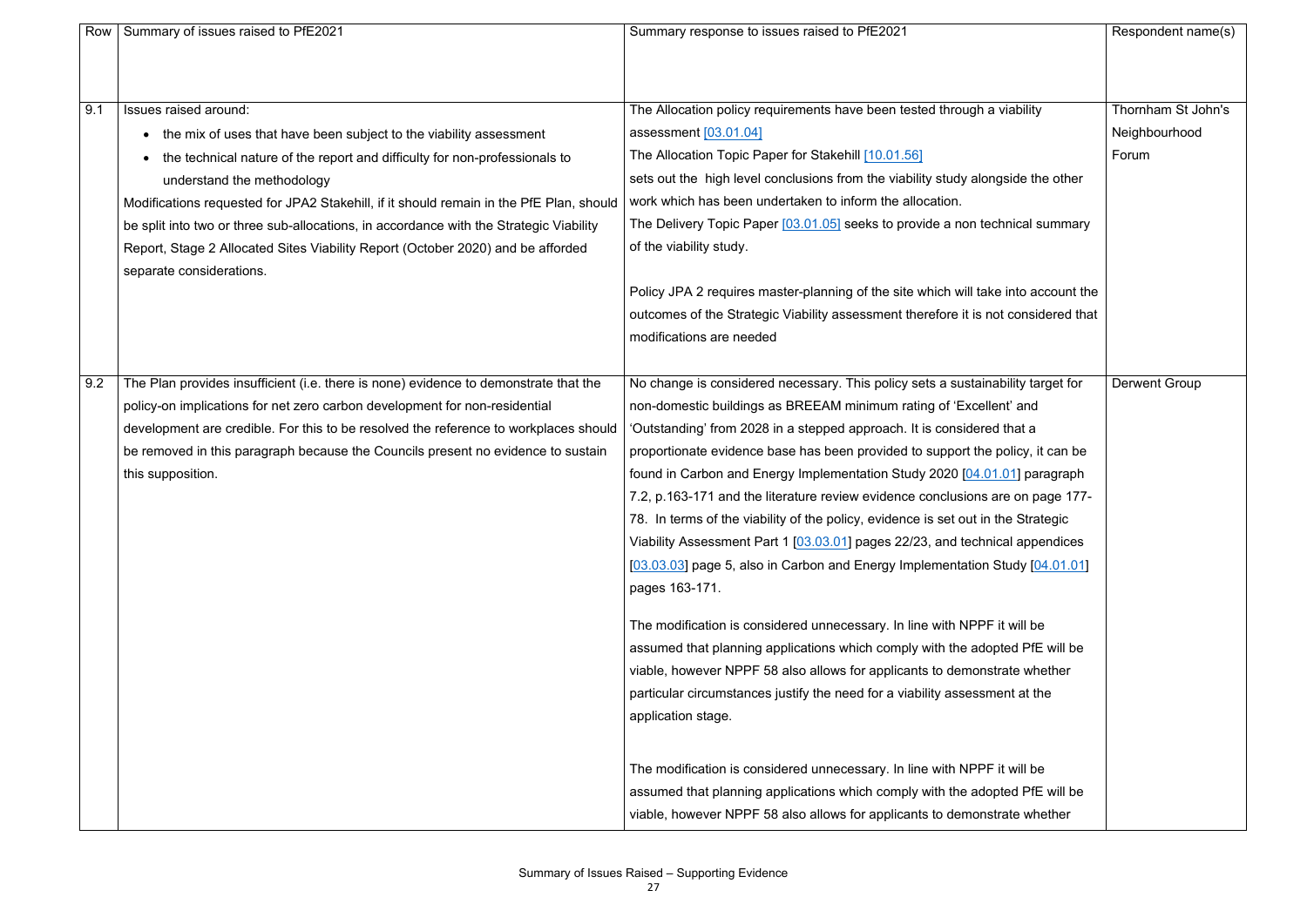| Row | Summary of issues raised to PfE2021                                                    | Summary response to issues raised to PfE2021                                        | Respondent name(s)         |
|-----|----------------------------------------------------------------------------------------|-------------------------------------------------------------------------------------|----------------------------|
|     |                                                                                        |                                                                                     |                            |
|     |                                                                                        |                                                                                     |                            |
|     |                                                                                        | particular circumstances justify the need for a viability assessment at the         |                            |
|     |                                                                                        | application stage.                                                                  |                            |
| 9.3 | Concerns around Strategic Viability study assumptions around                           | No change considered necessary.                                                     | Northern Gateway           |
|     |                                                                                        |                                                                                     |                            |
|     | benchmark land value,                                                                  | A Strategic Viability Assessment Stage 1 was undertaken in accordance with the      | <b>Development Vehicle</b> |
|     | carbon mitigation costs                                                                | 2019 revised National Planning Policy Framework and the relevant sections of        | <b>LLP</b>                 |
|     | allocation of infrastructure costs                                                     | the Planning Practice Guidance (PPG). An Addendum was prepared to update            | <b>Haworth Group</b>       |
|     | profit<br>$\bullet$                                                                    | the assessment in the light of the Stockport withdrawal and to review the           | <b>Taylor Wimpey</b>       |
|     |                                                                                        | assumptions in the light of Covid 19. [03.01.01-03.01.03]                           |                            |
|     |                                                                                        | A Strategic Viability Stage 2 report was undertaken [03.01.04] in relation to the   |                            |
|     |                                                                                        | allocated sites. It is considered that a proportionate evidence base has been       |                            |
|     |                                                                                        | provided to support the policy.                                                     |                            |
| 9.4 | Analysis of the SVA is clear in that the housing supply as a whole is not deliverable, | As identified in the Places for Everyone Strategic Viability Assessment Stage 1     | Housebuilding              |
|     | with just under 70% of supply considered viable. The consequent effect of this is that | 2020 [03.01.01 there are viability challenges with some of the land supply          | Consortium                 |
|     | the SVA concludes that only about 20% of the PfE affordable housing target is          | identified. However, as the Plan seeks to promote the development of brownfield     | <b>Taylor Wimpey</b>       |
|     | The viability position across the plan area is likely to be worse than<br>deliverable. | land within the urban area and to use land efficiently, in line with NPPF a         |                            |
|     | reported.                                                                              | significant amount of the land supply identified is in some of the more             |                            |
|     |                                                                                        | challenging areas of the conurbation. As stated in the Housing Topic Paper          |                            |
|     |                                                                                        | $[06.01.03]$ , an appropriate buffer has been applied to the land supply to address |                            |
|     |                                                                                        | this and other issues such as uncertainties arising as a result of Covid-19 and     |                            |
|     |                                                                                        | Brexit.                                                                             |                            |

#### **10. Site Selection**

| Row  | Summary of issues raised to PfE2021                                               | Summary response to issues raised to PfE2021                                      | Respondent name(s) |
|------|-----------------------------------------------------------------------------------|-----------------------------------------------------------------------------------|--------------------|
| 10.1 | Any land released should minimise the loss of green belt, not the land easiest to | In line with NPPF, the Plan seeks to promote the development of brownfield        | D W & J Tandy      |
|      | build on chosen by the developers.                                                | I and within the urban area and to use land efficiently. By working together the  |                    |
|      |                                                                                   | nine districts have been able to maximise the supply of the brownfield land at    |                    |
|      |                                                                                   | the core of the conurbation and limit the extent of Green Belt release. Chapter 4 |                    |
|      |                                                                                   | (4.1 - 4.23) summarises the PfE Spatial Strategy which seeks to deliver           |                    |
|      |                                                                                   | significant development in the core growth area, boost the competitiveness of     |                    |
|      |                                                                                   | the Northern Areas and sustain the competitiveness of the Southern Areas. The     |                    |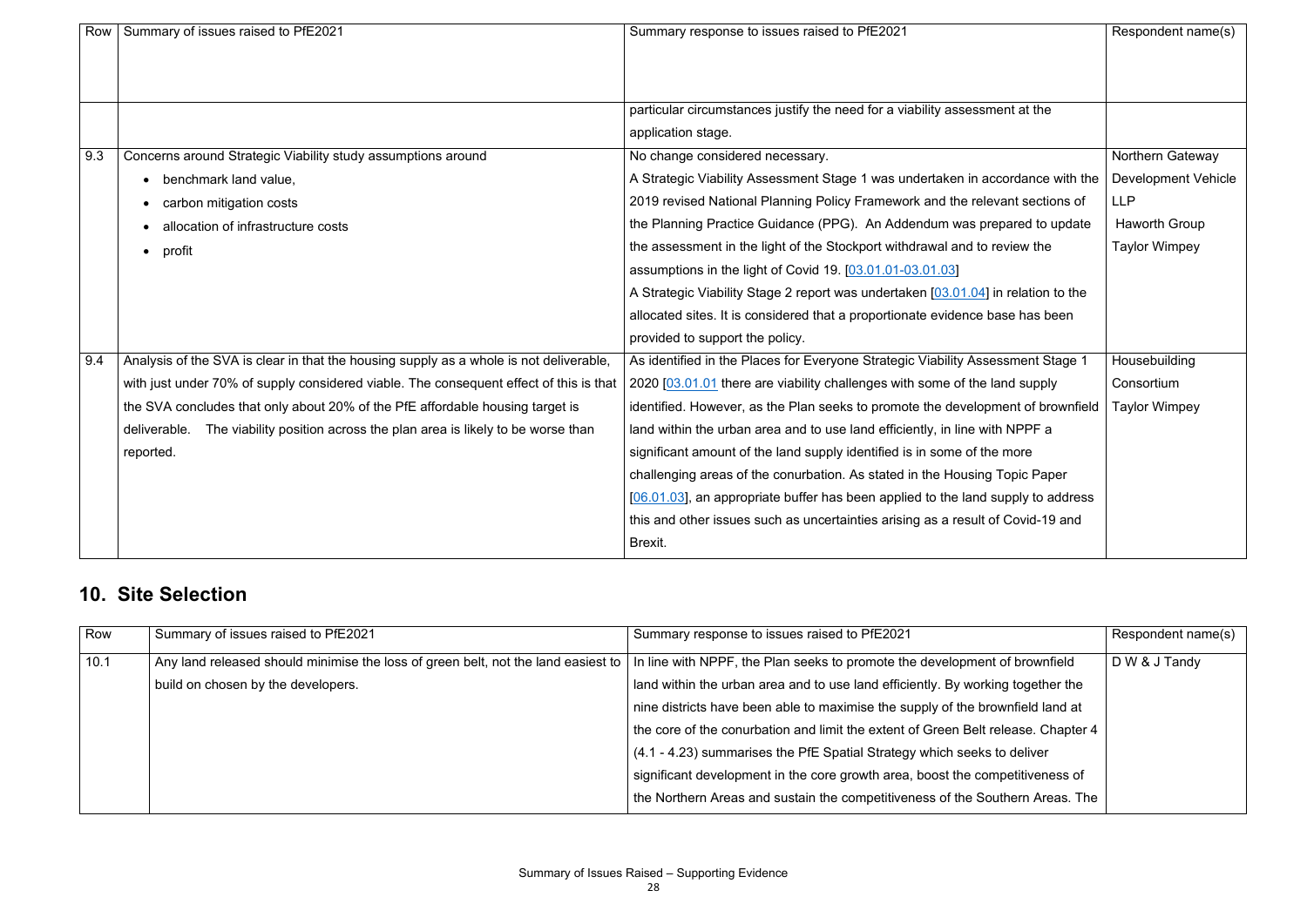| Row  | Summary of issues raised to PfE2021                                                   | Summary response to issues raised to PfE2021                                       | Respondent name(s)            |
|------|---------------------------------------------------------------------------------------|------------------------------------------------------------------------------------|-------------------------------|
|      |                                                                                       | approach to growth and spatial distribution is set out in the Growth and Spatial   |                               |
|      |                                                                                       | Options Paper [02.01.10]                                                           |                               |
| 10.2 | Failure to have regard to key evidence in the site selection process:                 | The Site Selection Background Paper [03.04.01] details the process of              | Joe Jaskolka                  |
|      | - The Inspector's Report for the Oldham Unitary Development Plan (UDP) in             | assessing sites and identifying those that meet the PfE Vision, Objectives and     |                               |
|      | 2005 recommended that part of our client's site, and the wider land forming part      | Spatial Strategy and which meet the housing and employment land needs              |                               |
|      | of the Spinners Way/Alderney Farm allocation GM20 for the Draft GMSF 2019,            | across the nine districts.                                                         |                               |
|      | be removed from the Green Belt boundaries on the basis it performs no                 | Stage 3 of the process was a planning constraints and site suitability             |                               |
|      | meaningful Green Belt function. This recommendation was rejected by the               | assessment of the relevant sites - this was informed by various evidence base      |                               |
|      | Council at the time. However, the Inspector's Report is an important material         | documents, including the Green Belt Assessment.                                    |                               |
|      | consideration now that the Green Belt boundaries are being reviewed.                  | The Site Selection process was a strategic review of the submitted sites to        |                               |
|      | Site selection methodology analysis suggests:                                         | identify those which meet the overarching PfE Strategy and Objectives, issues      |                               |
|      | • There is no reasoned rationale underpinning the site selection process.             | such as viability and land ownership were considered as part of the detailed site  |                               |
|      | • There is no attempt to engage with the Green Belt Assessments carried out by        | assessments.                                                                       |                               |
|      | LUC and no response to the requirements of the Framework in terms of                  | A strategic viability assessment, [03.03.01] has been published alongside the      |                               |
|      | amending Green Belt boundaries e.g. the need for boundaries to be clearly             | PfE Plan.                                                                          |                               |
|      | defined using physical features that are readily recognisable and likely to be        | The Site Selection process is considered sound and no change is necessary.         |                               |
|      | permanent.                                                                            |                                                                                    |                               |
|      | The absence of land ownership, legal constraints and viability factors<br>$\bullet$   |                                                                                    |                               |
|      | from the site selection process has led to a situation whereby many of                |                                                                                    |                               |
|      | the site allocations in the PfE are not viable and there is no realistic              |                                                                                    |                               |
|      | prospect of such sites coming forward on the basis of the evidence                    |                                                                                    |                               |
|      | available.                                                                            |                                                                                    |                               |
|      | Analysis of our client's site applied against the Stage 2 site selection<br>$\bullet$ |                                                                                    |                               |
|      | methodology shows that it performs better than most other site                        |                                                                                    |                               |
|      | allocations listed at Appendix 3 of the Site Selection Background Paper.              |                                                                                    |                               |
| 10.3 | It is not clear what the rationale is for the selection of these criteria through the | The Site Selection Background Paper [03.04.01] details the process of              | <b>Hollins Strategic Land</b> |
|      | background paper. There is no attempt to link the 7 criteria with the vision or       | assessing sites and identifying those that meet the PfE Vision, Objectives and     | Wainhomes (NW) Ltd            |
|      | objectives of the PfE Plan or to the Integrated Assessment.                           | Spatial Strategy and which meet the housing and employment land needs              |                               |
|      | A detailed critiques of the criteria and site selection process has been              | across the nine districts.                                                         |                               |
|      | undertaken. Overall, the site selection process is considered to be opaque with       | The criteria reflect the approach to growth and spatial distribution as set out in |                               |
|      | fundamental flaws in the whole site selection process. The criteria itself is         | the Growth and Spatial Options Paper [02.01.10]. The Options were subject to       |                               |
|      | flawed and the sites identified as allocations by the GMCA do not perform well        | Integrated Assessment of the Greater Manchester Spatial Framework - Main           |                               |
|      | when assessed against those chosen criteria.                                          | Report (2020) [02.01.02].                                                          |                               |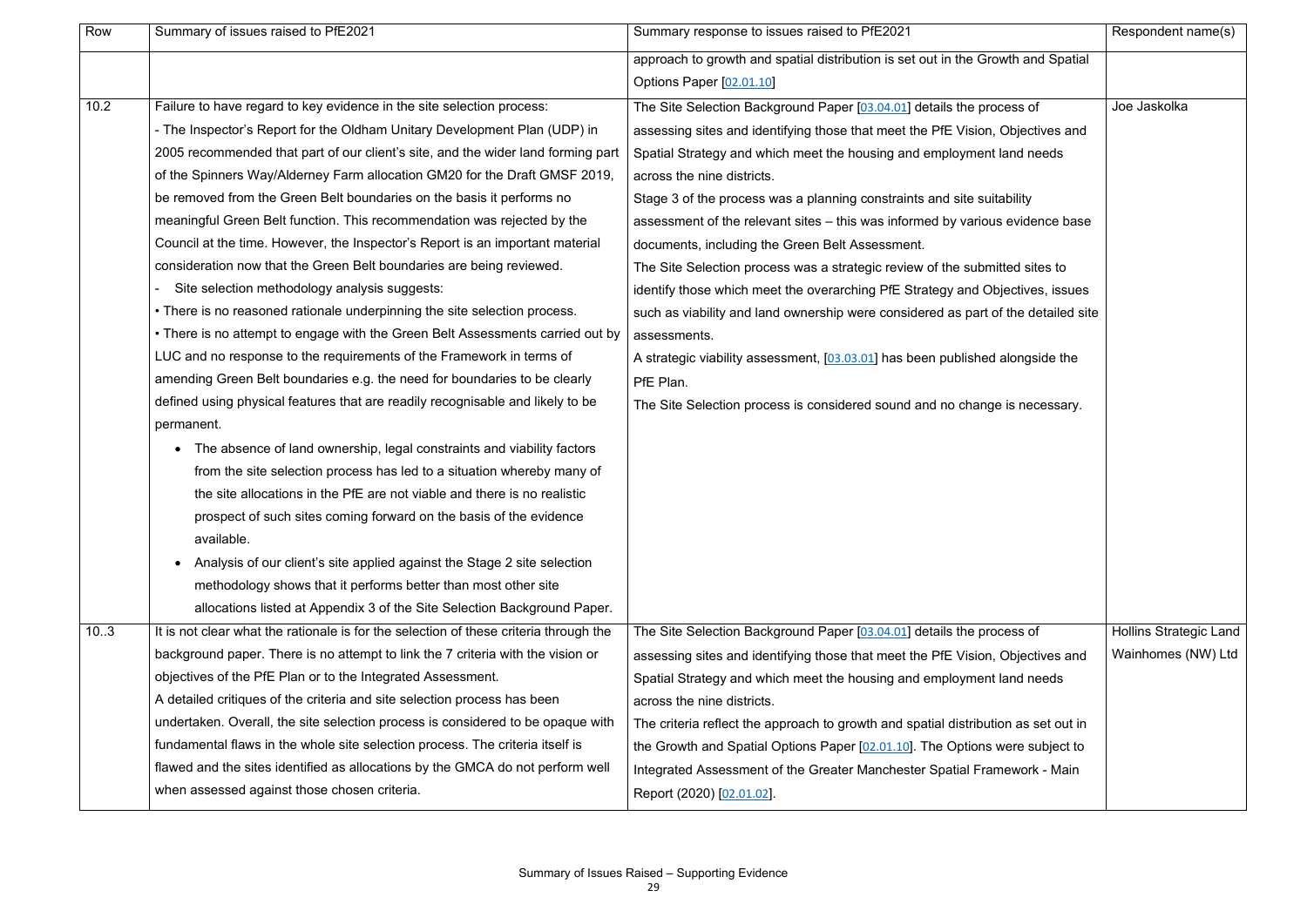| Row  | Summary of issues raised to PfE2021                                                  | Summary response to issues raised to PfE2021                                      | Respondent name(s)          |
|------|--------------------------------------------------------------------------------------|-----------------------------------------------------------------------------------|-----------------------------|
|      | It is not possible to make an informed assessment of the way in which the sites      | The methodology was reviewed at each stage of the GMSF/PfE plan making            |                             |
|      | have been selected as there appears to be no reasoned rationale underpinning         | process and the Site Selection documentation was updated to reflect any           |                             |
|      | the site selection process.                                                          | changes, as well as to take account of any new sites.                             |                             |
|      | It appears that the GMCA's site selection process is based only upon sites           | Stage 3 of the Site Selection methodology was a planning constraints and site     |                             |
|      | promoted at least 2 years ago. There may have been fundamental changes in            | suitability assessment. This was informed by the Integrated Assessment            |                             |
|      | circumstances in the intervening period that the GMCA is not aware of e.g.           | objectives, see para 6.46 of the Site Selection Background Paper and Appendix     |                             |
|      | certain sites may no longer be available for development, and it cannot be said      | 6 Site Suitability methodology [03.04.08].                                        |                             |
|      | with any confidence that the sites selected are optimal in terms of sustainable      | The Site Selection process is considered sound and no change is necessary.        |                             |
|      | development.                                                                         |                                                                                   |                             |
| 10.4 | Site Selection Background Paper - there is no reasoned rationale underpinning        | The Site Selection Background Paper [03.04.01] details the process of             | <b>Chasten Holdings Ltd</b> |
|      | the site selection process; there is no attempt to engage with the Green Belt        | assessing sites and identifying those that meet the PfE Vision, Objectives and    |                             |
|      | Assessments carried out by LUC and no response to the requirements of the            | Spatial Strategy and which meet the housing and employment land needs             |                             |
|      | Framework in terms of amending Green Belt boundaries e.g. the need for               | across the nine districts.                                                        |                             |
|      | boundaries to be clearly defined using physical features that are readily            | Stage 3 of the process was a planning constraints and site suitability            |                             |
|      | recognisable and likely to be permanent; and the absence of land ownership,          | assessment of the relevant sites - this was informed by various evidence base     |                             |
|      | legal constraints and viability factors from the site selection process has led to a | documents, including the Green Belt Assessment.                                   |                             |
|      | situation whereby many of the site allocations in the PfE are not viable and         | The Site Selection process was a strategic review of the submitted sites to       |                             |
|      | there is no realistic prospect of such sites coming forward on the basis of the      | identify those which meet the overarching PfE Strategy and Objectives, issues     |                             |
|      | evidence available.                                                                  | such as viability and land ownership were considered as part of the detailed site |                             |
|      |                                                                                      | assessments.                                                                      |                             |
|      |                                                                                      | A strategic viability assessment, [03.01.01] has been published alongside the     |                             |
|      |                                                                                      | PfE Plan.                                                                         |                             |
|      |                                                                                      | The Site Selection process is considered sound and no change is necessary.        |                             |
| 10.5 | Site Selection Background Paper: The first 6 site selection criteria (listed at      | The Site Selection Background Paper [03.04.01] details the process of             | Save Royton's               |
|      | 6.15) are designed to support strategic objectives of the plan. At page 24 a         | assessing sites and identifying those that meet the PfE Vision, Objectives and    | <b>Greenbelt Community</b>  |
|      | seventh is introduced that applies to sites that deliver significant local benefits  | Spatial Strategy and which meet the housing and employment land needs             | Group                       |
|      | by addressing a major local problem/issue. This seventh criteria is designed to      | across the nine districts.                                                        |                             |
|      | deliver benefits to the local community and does not have a spatial strategic        | Section 6.15 of the Background Paper describes each site selection Criterion.     |                             |
|      | objective. Five sites including JPA19 have been allocated on the basis that they     | Criterion 7 is not spatially distinctive, but it includes sites which have the    |                             |
|      | ONLY meet this 7th criterion and it has not been evidenced or justified that         | potential to deliver significant local benefits by addressing a major local       |                             |
|      | meeting this seventh criteria alone constitutes exceptional circumstances. There     | problem/issue. For a site to meet Criterion 7 it is required to bring benefits    |                             |
|      | is therefore no spatial case for exceptional circumstances for JPA19. The local      | across a wider area than the development itself and/or would bring benefits to    |                             |
|      | case for exceptional circumstances for JPA19 appears to be the provision of          | existing communities.                                                             |                             |
|      | high-end, low density executive housing for no unmet need. Site selection            |                                                                                   |                             |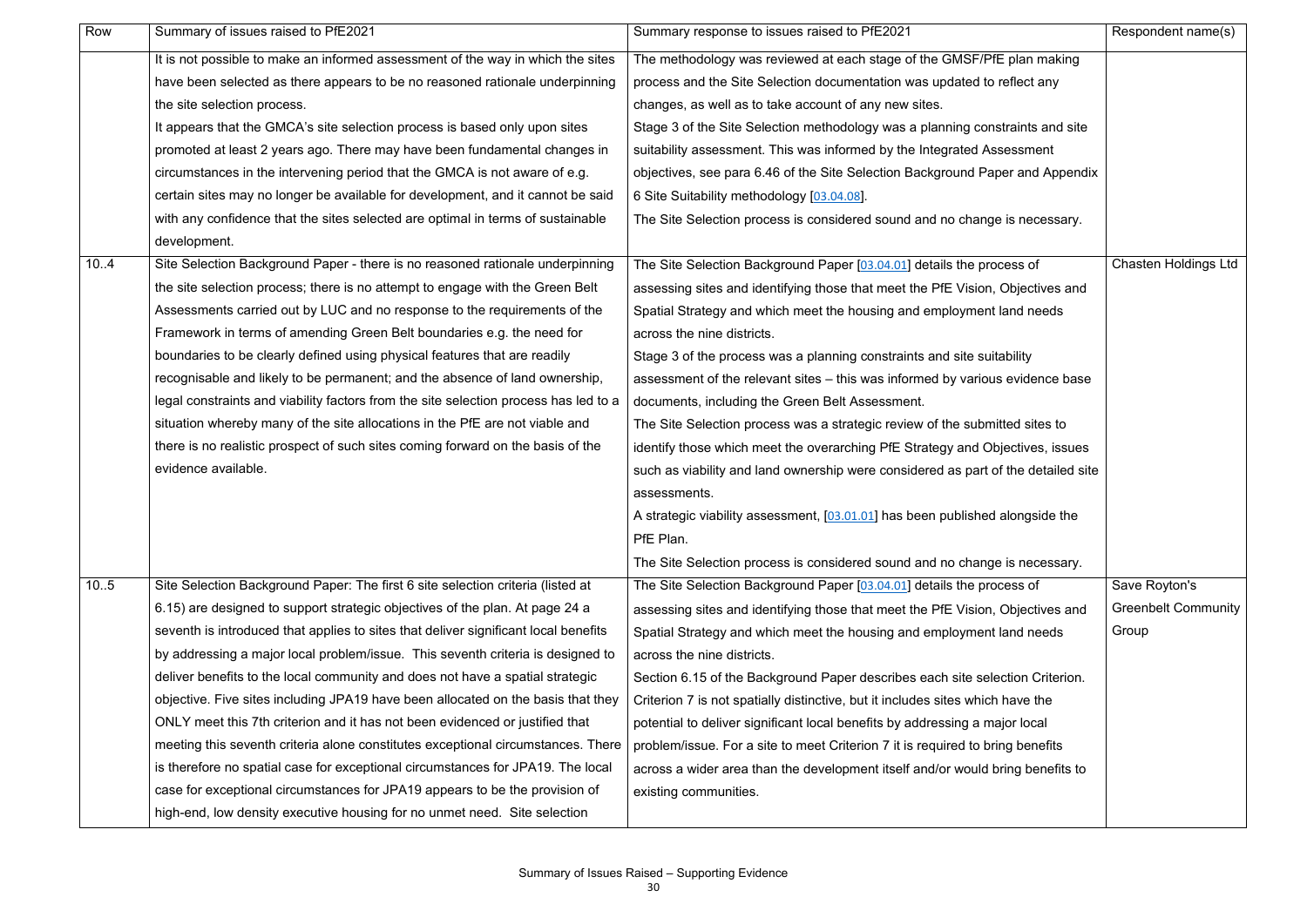| Row  | Summary of issues raised to PfE2021                                                 | Summary response to issues raised to PfE2021                                      | Respondent name(s)        |
|------|-------------------------------------------------------------------------------------|-----------------------------------------------------------------------------------|---------------------------|
|      | criteria 7 is unsound and not justified, similarly JPA19 is an unsound and not      | The sites identified under Criterion 7 are considered to meet this definition and |                           |
|      | justified allocation. Criteria 7 should be removed from PfE and the associated      | contribute to meeting the housing and employment needs in line with the Spatial   |                           |
|      | allocations that were included solely on the basis of meeting criteria 7, including | Strategy. No change is required.                                                  |                           |
|      | <b>JPA19.</b>                                                                       |                                                                                   |                           |
| 10.6 | The GMSF 'Call for Sites' exercise discounted some, generally smaller sites, in     | The Site Selection Background Paper [03.04.01] details the process of             | Thornham St John's        |
|      | favour of larger strategic Green Belt. Many of these discounted sites should        | assessing sites and identifying those that meet the PfE Vision, Objectives and    | Neighbourhood             |
|      | have come under the category of 'sequentially preferable' and should now be         | Spatial Strategy and which meet the housing and employment land needs             | Forum                     |
|      | considered. This discounting created an 'unsafe' method for selecting the           | across the nine districts.                                                        |                           |
|      | allocation sites. Much greater emphasis should have been given to the potential     | The PfE is a strategic plan and therefore larger sites, in some cases, were       |                           |
|      | to remediate Brownfield land, which is land generally within urban areas. Little    | better able to meet the overarching PfE spatial strategy and objectives.          |                           |
|      | account has been made of the potential of other sites becoming viable or            | However, there was no size threshold applied to the Site Selection process that   |                           |
|      | available over the Plan period.                                                     | excluded smaller sites.                                                           |                           |
|      | The viability of Brownfield sites and Green Belt land should be reassessed          | Criterion 1 relates to sites which have been previously developed.                |                           |
|      | using revised criteria which give greater weight to the Climate Emergency and       | Sufficient land has been identified to meet the housing and employment land       |                           |
|      | peoples' physical and mental health needs.                                          | needs in the plan period, see Housing Topic Paper [06.01.03] and the              |                           |
|      |                                                                                     | Employment Land Topic Paper [05.01.04].                                           |                           |
|      |                                                                                     | Stage 3 of the Site Selection methodology was a planning constraints and site     |                           |
|      |                                                                                     | suitability assessment. This was informed by the Integrated Assessment            |                           |
|      |                                                                                     | objectives, see para 6.46 of the Site Selection Background Paper and Appendix     |                           |
|      |                                                                                     | 6 Site Suitability methodology [03.04.08]. Issues such as Climate Change were     |                           |
|      |                                                                                     | therefore considered as part of this process.                                     |                           |
|      |                                                                                     | The Site Selection process is considered sound and no change is necessary.        |                           |
| 10.7 | The selection of the sites should have been based on a robust and consistent        | The Site Selection Background Paper [03.04.01] details the process of             | <b>Taylor Wimpey</b>      |
|      | site selection process which was undertaken following a strategic Green Belt        | assessing sites and identifying those that meet the PfE Vision, Objectives and    |                           |
|      | review. This has not happened.                                                      | Spatial Strategy and which meet the housing and employment land needs             |                           |
|      |                                                                                     | across the nine districts.                                                        |                           |
|      |                                                                                     | Stage 3 of the Site Selection methodology was a planning constraints and site     |                           |
|      |                                                                                     | suitability assessment. This was informed by the Integrated Assessment            |                           |
|      |                                                                                     | objectives, see para 6.46 of the Site Selection Background Paper and Appendix     |                           |
|      |                                                                                     | 6 Site Suitability methodology [03.04.08].                                        |                           |
|      |                                                                                     | The Site Selection process is considered sound and no change is necessary.        |                           |
| 10.8 | The site selection methodology is too simplistic and it does not provide a sound    | The Site Selection Background Paper [03.04.01] details the process of             | <b>Barratt Manchester</b> |
|      | basis for identifying potential new sites. It results in Areas of Search being      | assessing sites and identifying those that meet the PfE Vision, Objectives and    | Limited                   |
|      | clustered around existing public transport nodes, close to town centres and         |                                                                                   |                           |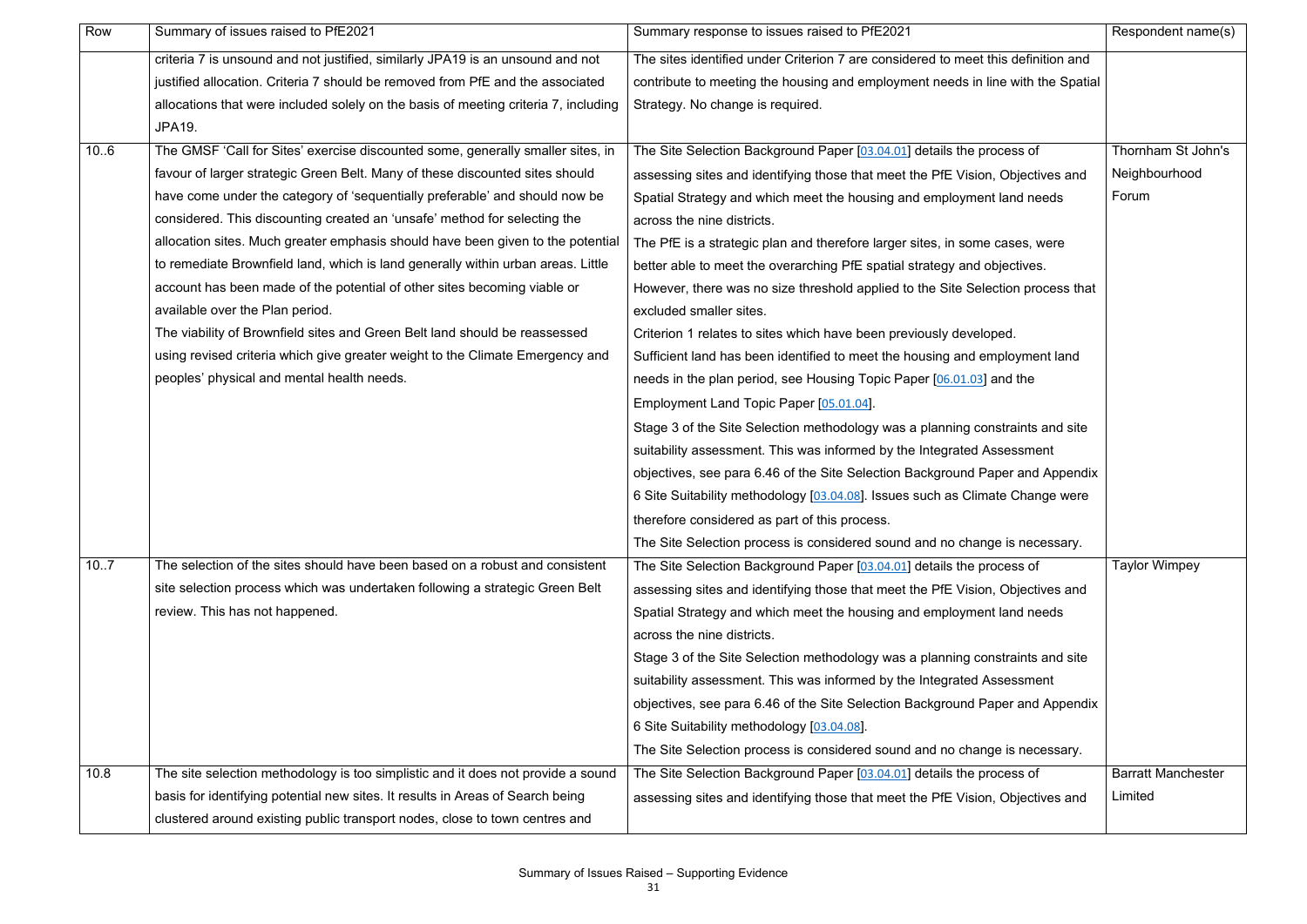| Row   | Summary of issues raised to PfE2021                                                | Summary response to issues raised to PfE2021                                       | Respondent name(s)       |
|-------|------------------------------------------------------------------------------------|------------------------------------------------------------------------------------|--------------------------|
|       | within or close to wards identified as being the most deprived in England. It is   | Spatial Strategy and which meet the housing and employment land needs              |                          |
|       | not clear how this relates to the wider challenge of addressing the major          | across the nine districts.                                                         |                          |
|       | housing and economic challenges across the city region that require                | Criteria 1-5 have been mapped spatially – see Appendix 3 of the Site Selection     |                          |
|       | transformation and radical policy responses. Furthermore, criteria 2, 3, 6 & 7     | background paper which shows the Areas of Search and Site Selection criteria.      |                          |
|       | cannot be mapped in a spatial way so it is not clear how the GMCA has              | Criteria 6 and 7 are not spatially distinctive, see Table 1 of the background      |                          |
|       | exercised judgement in relation to these criteria.                                 | paper for information on how the thresholds for these criteria have been           |                          |
|       | A detailed assessment has been undertaken, against these criteria, for land at     | applied.                                                                           |                          |
|       | Drummers Lane, Bryn.                                                               | The Site Selection process is considered sound and no change is necessary.         |                          |
| 10.9  | The Site Selection process generally downplays the values of the environment       | The Site Selection Background Paper [03.04.01] details the process of              | <b>CPRE</b>              |
|       | which leads to many of the allocations being unsound. Sustainability criteria      | assessing sites and identifying those that meet the PfE Vision, Objectives and     |                          |
|       | should have been more robustly applied to better understand the Green Belt         | Spatial Strategy and which meet the housing and employment land needs              |                          |
|       | purposes of sites, together with nature conservation, farm production and          | across the nine districts.                                                         |                          |
|       | agricultural land quality and other material factors such as storing carbon, such  | Stage 3 of the process was a planning constraints and site suitability             |                          |
|       | as the peat and mossland areas.                                                    | assessment of the relevant sites. The site suitability assessment used             |                          |
|       |                                                                                    | constraints data based on the IA objectives - see Appendix 6 Site Suitability      |                          |
|       |                                                                                    | methodology [03.04.08] of the Site Selection Background Paper.                     |                          |
|       |                                                                                    | The Site Selection process is considered sound and no change is necessary.         |                          |
| 10.10 | The site selection process has been opaque with no explanation as to why           | The Site Selection Background Paper [03.04.01] details the process of              | See Appendix.            |
|       | some sites in the 'call for sites' were excluded from the plan, repeat the process | assessing sites and identifying those that meet the PfE Vision, Objectives and     |                          |
|       | using national and GMCA guidelines for site selection. Meetings should be          | Spatial Strategy and which meet the housing and employment land needs              |                          |
|       | recorded and the rationale for the selection/rejection of every site should be     | across the nine districts.                                                         |                          |
|       | available including considered alternatives.                                       | Appendix 9 sets out the list of all sites submitted for consideration and Appendix |                          |
|       |                                                                                    | 7 sets out a summary of the planning assessments carried out.                      |                          |
|       |                                                                                    | The Site Selection process is considered sound and no change is necessary.         |                          |
| 10.11 | The site selection process in Bury has been opaque with no explanation as to       | The Site Selection Background Paper [03.04.01] details the process of              | <b>Catherine Poulton</b> |
|       | why some sites in the 'call for sites' were excluded from the Plan, repeat the     | assessing sites and identifying those that meet the PfE Vision, Objectives and     |                          |
|       | process using national and GMCA guidelines for site selection. Larger sites        | Spatial Strategy and which meet the housing and employment land needs              |                          |
|       | have been selected to enable the viable delivery of the essential major            | across the nine districts.                                                         |                          |
|       | infrastructure to support the development, with no regards to the needs of         | Appendix 9 sets out the list of all sites submitted for consideration and Appendix |                          |
|       | Walshaw residents or their physical or mental health.                              | 7 sets out a summary of the planning assessment.                                   |                          |
|       |                                                                                    | The PfE is a strategic plan and therefore larger sites, in some cases, were        |                          |
|       |                                                                                    | better able to meet the overarching PfE spatial strategy and objectives.           |                          |
|       |                                                                                    | However, there was no size threshold applied to the Site Selection process that    |                          |
|       |                                                                                    | excluded smaller sites.                                                            |                          |
|       |                                                                                    |                                                                                    |                          |

|                            | Respondent name(s)       |
|----------------------------|--------------------------|
| าt land needs              |                          |
|                            |                          |
| the Site Selection         |                          |
| <b>Selection criteria.</b> |                          |
| e background               |                          |
| have been                  |                          |
|                            |                          |
| ge is necessary.           |                          |
| rocess of                  | <b>CPRE</b>              |
| า, Objectives and          |                          |
| าt land needs              |                          |
|                            |                          |
| uitability                 |                          |
| ent used                   |                          |
| Site Suitability           |                          |
| er.                        |                          |
| ge is necessary.           |                          |
| rocess of                  | See Appendix.            |
| า, Objectives and          |                          |
| าt land needs              |                          |
|                            |                          |
| ation and Appendix         |                          |
| лt.                        |                          |
| ge is necessary.           |                          |
| rocess of                  | <b>Catherine Poulton</b> |
| า, Objectives and          |                          |
| าt land needs              |                          |
|                            |                          |
| ation and Appendix         |                          |
|                            |                          |
| e cases, were              |                          |
| bbjectives.                |                          |
| ection process that        |                          |
|                            |                          |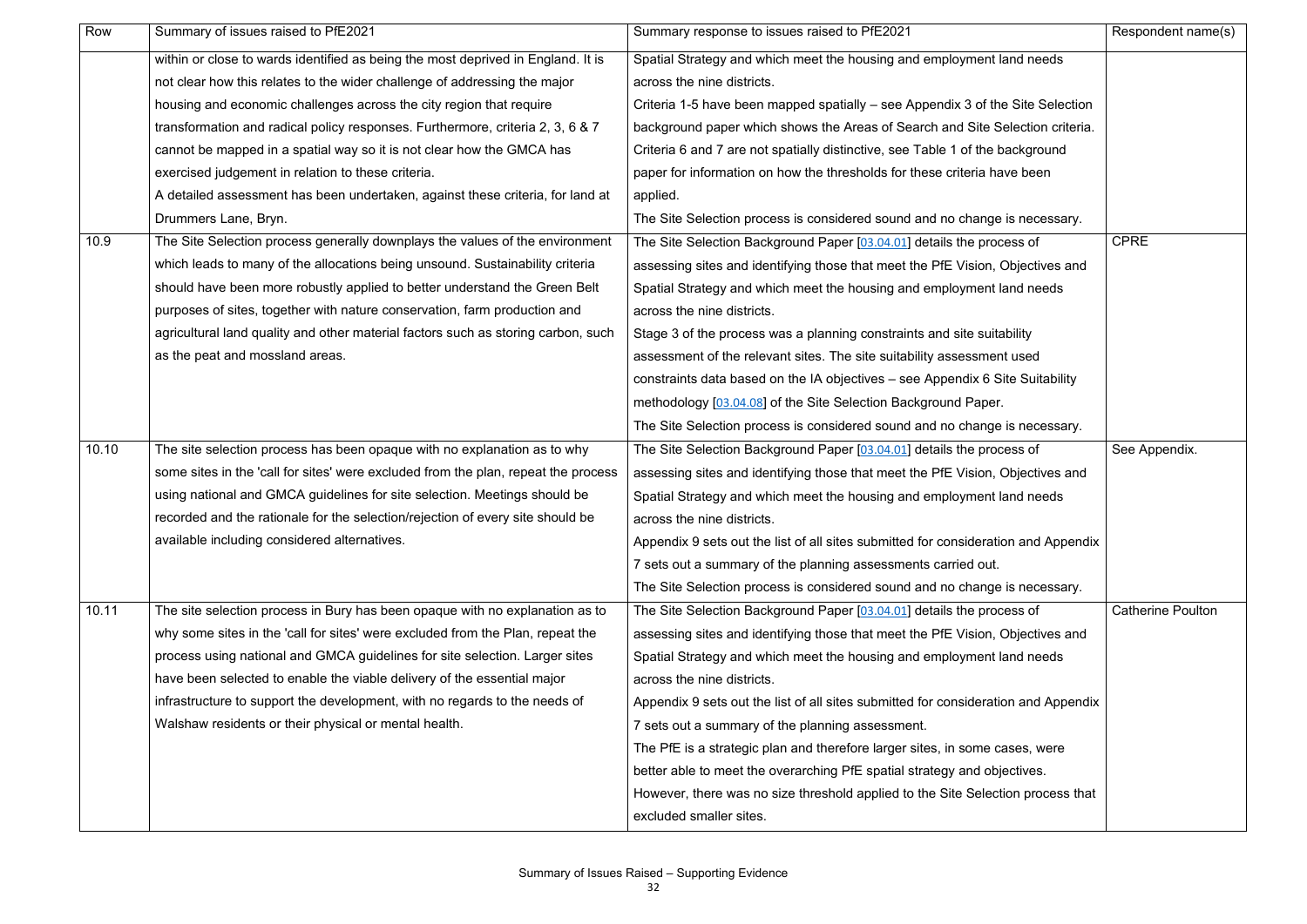| Row   | Summary of issues raised to PfE2021                                               | Summary response to issues raised to PfE2021                                   | Respondent name(s) |
|-------|-----------------------------------------------------------------------------------|--------------------------------------------------------------------------------|--------------------|
|       |                                                                                   | The Site Selection process is considered sound and no change is necessary.     |                    |
| 10.12 | There are concerns with the Site Selection Background Paper July 2021 and its     | The Site Selection Background Paper [03.04.01] details the process of          | Seddon Homes Ltd   |
|       | appendices. Stage two of the Site Selection methodology identifies broad areas    | assessing sites and identifying those that meet the PfE Vision, Objectives and |                    |
|       | of search and scores sites against 6 criteria. But the methodology only retains   | Spatial Strategy and which meet the housing and employment land needs          |                    |
|       | those sites that were identified in the 2016 GMSF. It does not revisit the search | across the nine districts.                                                     |                    |
|       | to see if there are any better performing areas of search. This means that sites  | The methodology was reviewed at each stage of GMSF/PfE plan making             |                    |
|       | such as Wigan Road in Standish do not benefit from a proper up to date            | process and the Site Selection documentation was updated to reflect any        |                    |
|       | assessment in the PfE.                                                            | changes, as well as to take account of any new sites.                          |                    |
|       |                                                                                   | The Site Selection process is considered sound and no change is necessary.     |                    |

#### **11. Alternative Sites**

| <b>Row</b> | Summary of issues raised to PfE2021                                                                                         | Summary response to issues raised to PfE2021 | <b>Respondent</b>             |
|------------|-----------------------------------------------------------------------------------------------------------------------------|----------------------------------------------|-------------------------------|
|            |                                                                                                                             |                                              | name(s)                       |
| 11.1       | Turner Newall's former asbestos factory is a 74 acres brownfield site in need of $\, \,$ See Omission Report row OSR.5 $\,$ |                                              | Thornham St John's            |
|            | remediation, within the urban area, and close to the Town Centre and                                                        |                                              | Neighbourhood                 |
|            | transport hubs, as opposed to the Green Belt sites proposed for allocation.                                                 |                                              | Forum                         |
| 11.2       | Timperley Wedge - The site extends to 34.9 acres and is located to the south                                                | See Omission Report row OSTr.3               | <b>Hollins Strategic Land</b> |
|            | of Timperley within the administrative boundary of Trafford Borough Council.                                                |                                              |                               |
|            | The site is made up of four fields currently in use as agricultural land. Land                                              |                                              |                               |
|            | west of Wellfield Lane (Parcel A) is made up of a single field comprising 7.06                                              |                                              |                               |
|            | acres. The site is unconstrained and considered deliverable within the early                                                |                                              |                               |
|            | part of the plan period for the following reasons: - The site can be safely                                                 |                                              |                               |
|            | accessed from the existing highway network from both Clay Lane and Wellfield                                                |                                              |                               |
|            | Lane; - The site is developer backed and requires no major infrastructure                                                   |                                              |                               |
|            | improvements to come forward; - There are no major technical or                                                             |                                              |                               |
|            | environmental constraints which would prohibit early development of the site;                                               |                                              |                               |
|            | and, - The land is in single ownership and together with two adjacent                                                       |                                              |                               |
|            | landholdings could provide up to 80 acres of readily developable land.                                                      |                                              |                               |
|            | Furthermore, the Greater Manchester Green Belt Assessment (2016) identifies                                                 |                                              |                               |
|            | the land as performing weaker against Green Belt purposes than the land                                                     |                                              |                               |
|            | currently identified as forming the draft allocation. Therefore, in principle there                                         |                                              |                               |
|            | would be no strategic issues preventing an alteration to the proposed boundary                                              |                                              |                               |
|            | of the allocation.                                                                                                          |                                              |                               |
|            |                                                                                                                             |                                              |                               |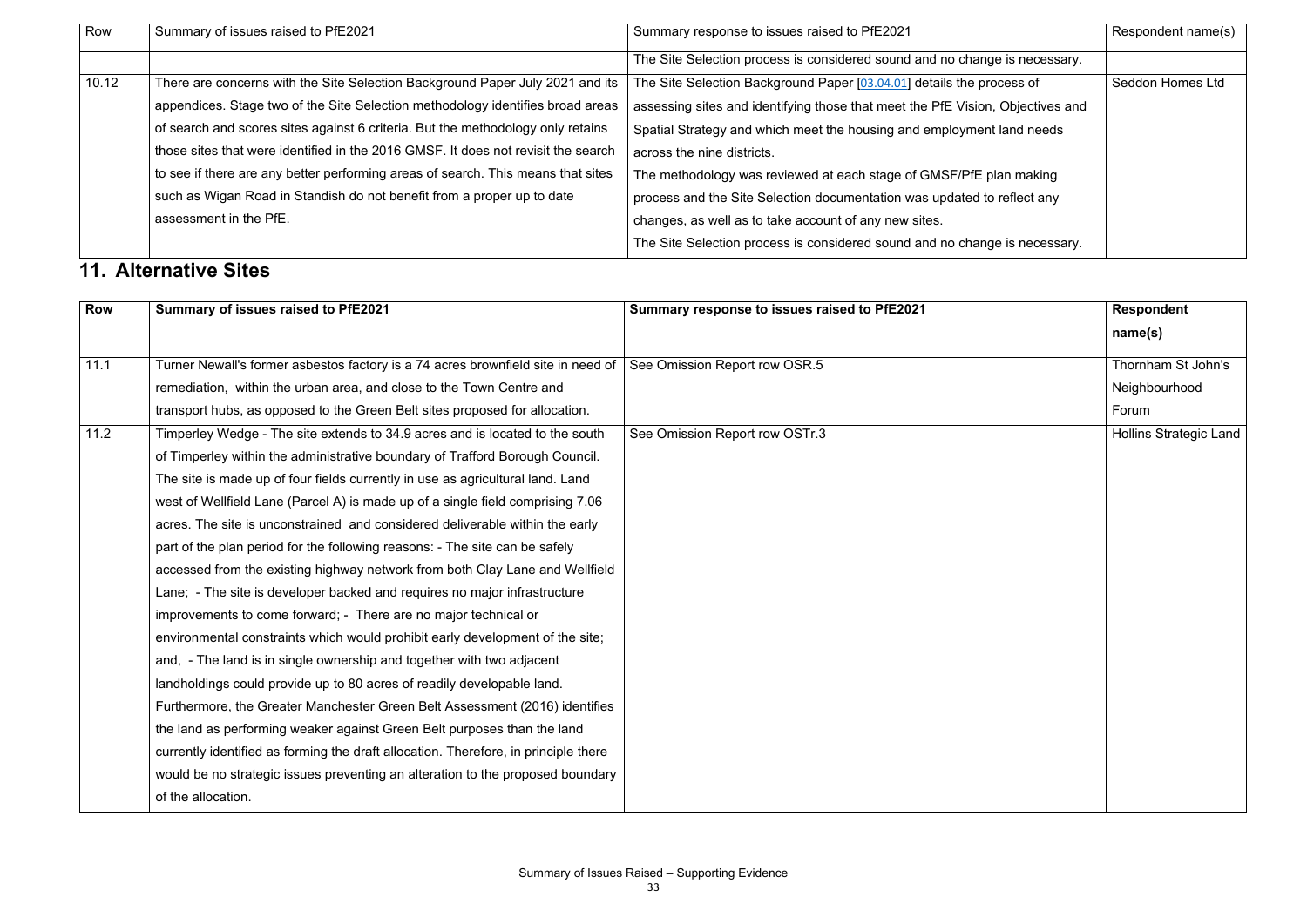| <b>Row</b> | Summary of issues raised to PfE2021                                                   | Summary response to issues raised to PfE2021 | <b>Respondent</b>   |
|------------|---------------------------------------------------------------------------------------|----------------------------------------------|---------------------|
|            |                                                                                       |                                              | name(s)             |
| 11.3       | The site at Rossmill Lane was assessed under parcel reference TF53 of the             | See Omission Report row OSTr.2               | <b>Bobby Arora</b>  |
|            | Greater Manchester Green Belt Assessment 2016. We do not agree with the               |                                              |                     |
|            | assessment of the site in the 2016 Green Belt Assessment. The site is                 |                                              |                     |
|            | extremely well contained and is surrounded by permanent built development             |                                              |                     |
|            | on all sides, including residential development and roads. The land is                |                                              |                     |
|            | physically and visually separated from the wider countryside. The site cannot         |                                              |                     |
|            | therefore be said to perform strong roles in assisting in check the unrestricted      |                                              |                     |
|            | sprawl of large built-up areas (purpose 1) or safeguarding the countryside from       |                                              |                     |
|            | encroachment (purpose 2). The conclusions of the Green Belt Assessment are            |                                              |                     |
|            | simply not credible. We consider that the site does not serve any meaningful          |                                              |                     |
|            | Green Belt function, and it is not necessary to keep the land permanently open.       |                                              |                     |
|            | We therefore propose that the land is released from the Green Belt. It could be       |                                              |                     |
|            | allocated for development as per our representations to the consultation in           |                                              |                     |
|            | 2019.                                                                                 |                                              |                     |
| 11.4       | Land North of Junction 8 M60 should be considered as an additional site for           | See Omission Report row OSTr.5               | <b>NPL Group</b>    |
|            | Green Belt release and allocation, either for employment development or as a          |                                              |                     |
|            | safeguarded site. It serves no more than a 'weak' contribution to any of the          |                                              |                     |
|            | purposes of the Green Belt. As such further consideration should be given to          |                                              |                     |
|            | the allocation of this additional Green Belt site, given its excellent sustainability |                                              |                     |
|            | credentials and ability to act as a logical infill site for Stretford.                |                                              |                     |
| 11.5       | Land at Holme Valley, Hollingworth is deliverable as a suitable site for              | See Omission Report row OSTa.3               | Landowners of Holme |
|            | residential development with capacity to deliver circa 700 houses which will          |                                              | Valley              |
|            | help facilitate the planned A57 Mottram Bypass. The Green Belt Assessment             |                                              |                     |
|            | 2016 should be updated to ensure that sites are correctly assessed in the             |                                              |                     |
|            | interests of effective plan making.                                                   |                                              |                     |

| <b>Respondent</b>          |
|----------------------------|
| name(s)                    |
| <b>Bobby Arora</b>         |
|                            |
|                            |
|                            |
|                            |
|                            |
|                            |
|                            |
|                            |
|                            |
|                            |
|                            |
| <b>NPL Group</b>           |
|                            |
|                            |
|                            |
|                            |
| <b>Landowners of Holme</b> |
| Valley                     |
|                            |
|                            |
|                            |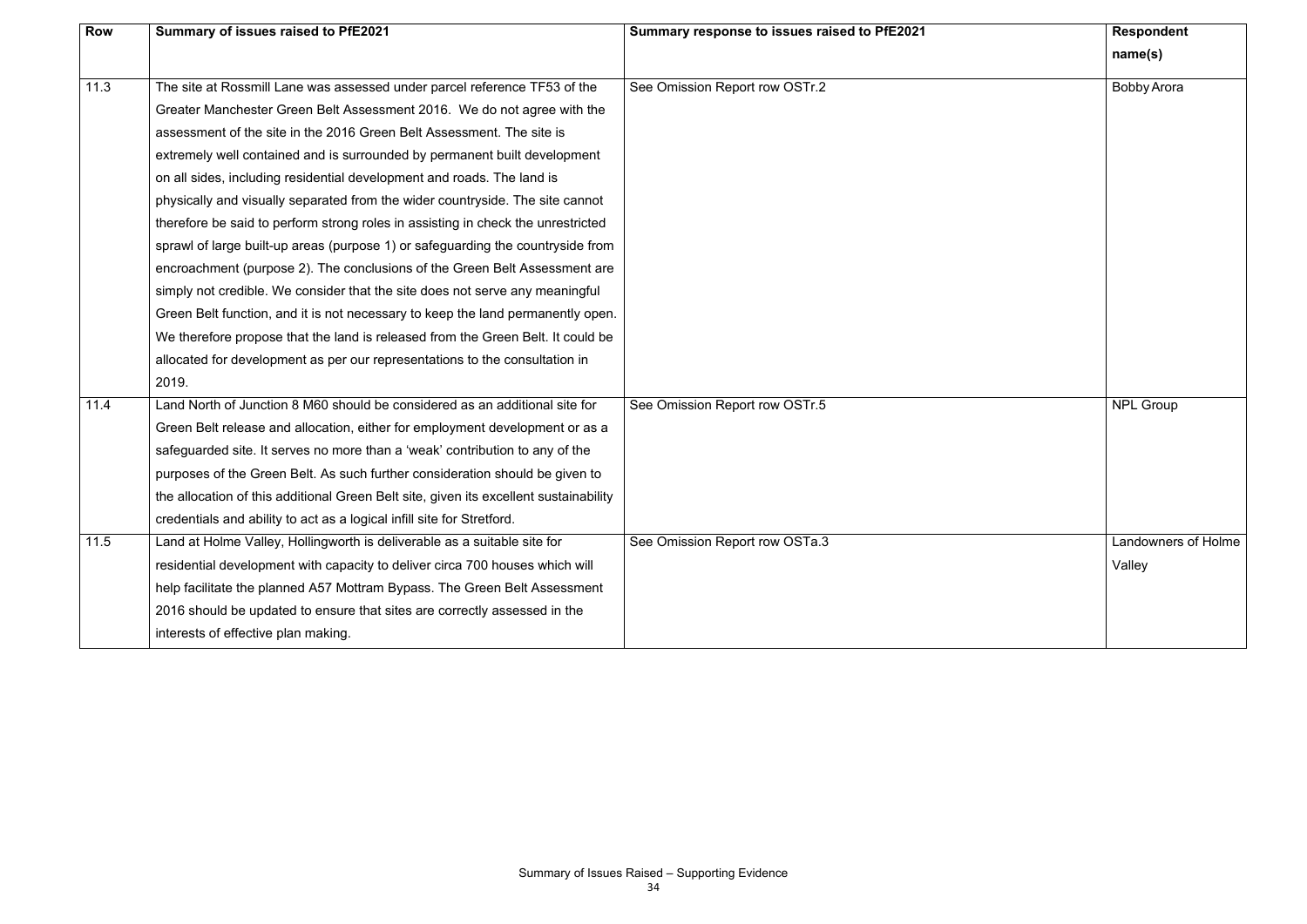#### **12. Locality Assessments**

| Row  | Summary of issues raised to PfE2021                                               | Summary response to issues raised to PfE2021                                        | Respondent name(s)       |
|------|-----------------------------------------------------------------------------------|-------------------------------------------------------------------------------------|--------------------------|
| 12.1 | The updated locality assessments do not contain sufficient information to         | The PfE Plan is supported by a Duty to Co-operate Statement which details the       | <b>National Highways</b> |
|      | understand how the SRN needs to respond to the growth being proposed in the       | collaboration that has been undertaken and which has informed the preparation       |                          |
|      | Plan. It is acknowledged, however, that further transport evidence regarding the  | of the Plan [01.01.01].                                                             |                          |
|      | SRN is underway. The 'Highways England Future Work Programme should               | Each individual Allocations Policy in Chapter 11 of the PfE Plan includes           |                          |
|      | include a highway report that would act as a repository for key transport         | reference to SRN infrastructure requirements where these are directly necessary     |                          |
|      | (highway) evidence to enable further comment on the impacts of the PfE.           | for the site to be allocated.                                                       |                          |
|      |                                                                                   | The Allocations Policies have been informed by the Transport Locality               |                          |
|      |                                                                                   | <b>Assessments</b> [09.01.07 through to 09.01.28] which set out the process by      |                          |
|      |                                                                                   | which the necessary or supporting, transport infrastructure improvements have       |                          |
|      |                                                                                   | been identified - including SRN improvements.                                       |                          |
|      |                                                                                   | We recognise the need to continue the collaborative work with National              |                          |
|      |                                                                                   | Highways which is currently underway that examines the wider implications of        |                          |
|      |                                                                                   | growth on the SRN.                                                                  |                          |
| 12.2 | The locality assessments should provide a breakdown of the local count data       | A proportionate transport evidence base, using the best available data, has been    | James Aylmer-            |
|      | used in the model for that locality and the model calibration and validation      | provided to inform the allocations policies. The methodology use to prepare the     | <b>Shanks</b>            |
|      | results at those sites should be shared. Without this information the strength of | traffic evidence for each allocation is contained in the introduction of the        |                          |
|      | the evidence cannot be verified.                                                  | Transport Locality Assessments [09.01.07 through to 09.01.28] and further           |                          |
|      |                                                                                   | technical explanation of the modelling can be found in the Strategic Modelling      |                          |
|      |                                                                                   | <b>Technical Note [09.01.04].</b> Regarding the use of the GMVDM/SATURN model,      |                          |
|      |                                                                                   | a review of the network coding was undertaken in the vicinity of each of the        |                          |
|      |                                                                                   | allocations and, where necessary, coding improvements were made to better           |                          |
|      |                                                                                   | reflect the actual network situation.                                               |                          |
|      |                                                                                   | The best available data was used from the Strategic Model to represent a robust     |                          |
|      |                                                                                   | "policy-off/worst-case" scenario. It was considered impractical to undertake        |                          |
|      |                                                                                   | further traffic counts to undertake more detailed local model calibration while the |                          |
|      |                                                                                   | impact of COVID had dramatically changed the patterns of traffic on the network.    |                          |
|      |                                                                                   | This approach reflects the strategic nature of the plan, and it is recognised that  |                          |
|      |                                                                                   | more detailed assessments will be required later in the planning process which      |                          |
|      |                                                                                   | would need to more accurately reflect the pattern of traffic on the highways at     |                          |
|      |                                                                                   | the time of the planning application and develop final, rather than indicative      |                          |
|      |                                                                                   | proposals, which mitigate the impact of the site.                                   |                          |
|      |                                                                                   |                                                                                     |                          |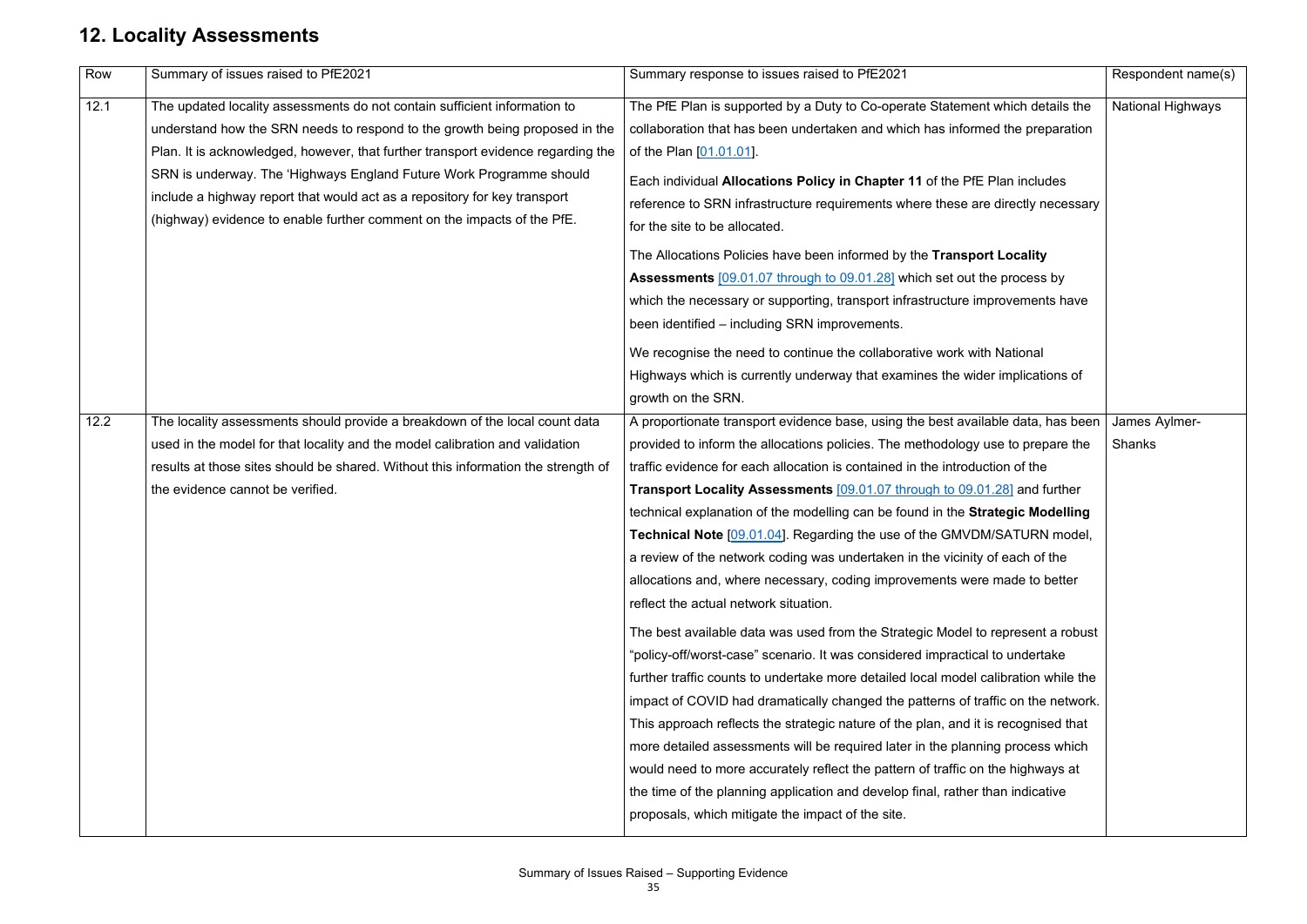#### **13. Transport**

| Row  | Summary of issues raised to PfE2021                                             | Summary response to issues raised to PfE2021                                         | Respondent name(s)       |
|------|---------------------------------------------------------------------------------|--------------------------------------------------------------------------------------|--------------------------|
|      |                                                                                 |                                                                                      |                          |
| 13.1 | The existing baseline conditions and the assessment of growth proposals are     | The Allocations Policies have been informed by the Transport Locality                | <b>National Highways</b> |
|      | not fully addressed, and it is not possible to comment on the sustainability of | Assessments [09.01.07 through to 09.01.28] which set out the assessment              |                          |
|      | the proposed strategic site allocations. It is acknowledged, however, that      | methodology used to identify the necessary or supporting, transport                  |                          |
|      | further transport evidence regarding the SRN is underway.                       | infrastructure improvements for each allocation - including an understanding of      |                          |
|      |                                                                                 | existing conditions and growth proposals.                                            |                          |
|      |                                                                                 | We recognise the need to continue the collaborative work with National               |                          |
|      |                                                                                 | Highways which is currently underway that examines the wider implications of         |                          |
|      |                                                                                 | growth on the SRN.                                                                   |                          |
| 13.2 | The 2040 Transport Strategy may not fully account for the requirements for      | A proportionate transport evidence base, using the best available data, has been     | <b>National Highways</b> |
|      | intervention at the SRN emerging from the "Highways England Future Work         | provided to inform the plan policies, and the Plan is supported by the               |                          |
|      | Programme", which is still ongoing.                                             | overarching principles and priorities and goals of the Greater Manchester            |                          |
|      |                                                                                 | Transport Strategy 2040 [09.01.01]                                                   |                          |
|      |                                                                                 | All strategically significant infrastructure investment proposals are highlighted in |                          |
|      |                                                                                 | the supporting document Our Five Year Transport Delivery Plan 2021-2026              |                          |
|      |                                                                                 | $[09.01.02]$ – this and associated Local Implementation Plans will be regularly      |                          |
|      |                                                                                 | updated, to ensure that the infrastructure requirements of the allocations           |                          |
|      |                                                                                 | adequately reflect updated evidence.                                                 |                          |
|      |                                                                                 | We recognise the need to continue the collaborative work with National               |                          |
|      |                                                                                 | Highways which is currently underway that examines the wider implications of         |                          |
|      |                                                                                 | growth on the SRN.                                                                   |                          |
| 13.3 | With respect to the Transport Delivery Plan:                                    | All strategically significant infrastructure investment proposals are highlighted in | National Highways        |
|      | • SRN schemes necessitated by the PfE plan proposals are not                    | the supporting document Our Five Year Transport Delivery Plan 2021-2026              |                          |
|      | referenced                                                                      | $[09.01.02]$ – this and associated Local Implementation Plans will be regularly      |                          |
|      | • Need to clarify relationship between the transport strategy delivery plan,    | updated, to ensure that the infrastructure requirements of the allocations           |                          |
|      | the GMIP, and the infrastructure requirements that arise from the PfE           | adequately reflect updated evidence.                                                 |                          |
|      | growth proposals                                                                | We recognise the need to continue the collaborative work with National               |                          |
|      | • Need clearer link between the evidence of transport impacts that arise        | Highways which is currently underway that examines the wider implications of         |                          |
|      | from the PfE, and the subsequent plan for the delivery of transport             | growth on the SRN.                                                                   |                          |
|      | infrastructure.                                                                 |                                                                                      |                          |
|      |                                                                                 |                                                                                      |                          |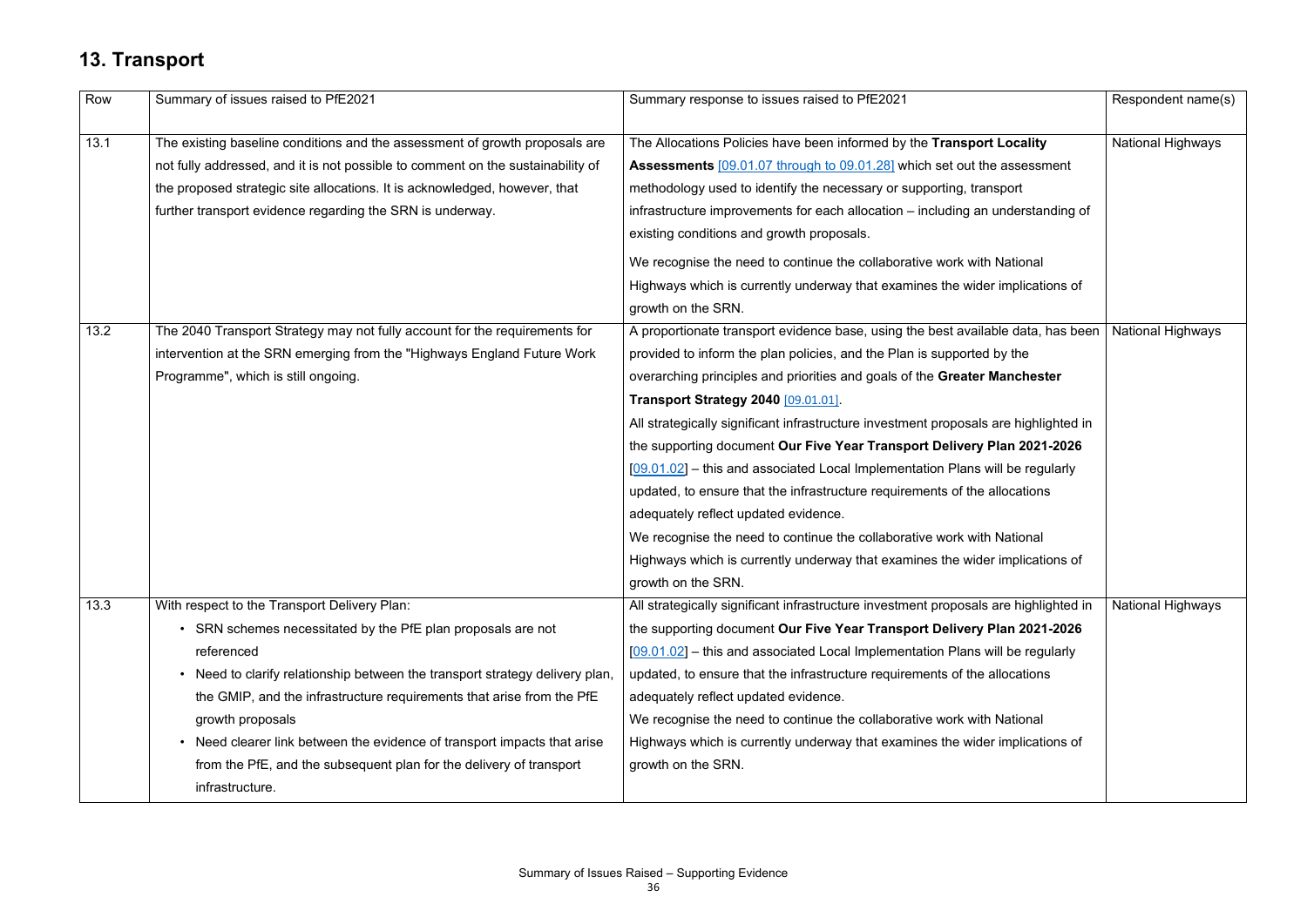| Row  | Summary of issues raised to PfE2021                                               | Summary response to issues raised to PfE2021                                      | Respondent name(s)         |
|------|-----------------------------------------------------------------------------------|-----------------------------------------------------------------------------------|----------------------------|
|      | Delivery Plan need to reflect evidence emerging from on going SRN<br>work.        |                                                                                   |                            |
| 13.4 | Wigan and Salford councils are being negligent towards residents of M28 with      | A number of policies in the Plan provide a sufficient policy framework to address | <b>Philip Crombleholme</b> |
|      | regard to high levels of traffic and congestion, limited highway capacity, noise  | these issues. Policies JP-C1 to C7, JP-P1, JP-P5 and JP-P6 require new            |                            |
|      | and atmospheric pollution from vehicles, lack of public transport, lack of access | development to be designed to enable and encourage walking, cycling and           |                            |
|      | to amenities, questions about sewer capacity of Leigh Road, and no plans to       | public transport use, to reduce the negative effects of car dependency, and help  |                            |
|      | resolve these issues.                                                             | deliver high quality, healthy and sustainable environments, and must include,     |                            |
|      |                                                                                   | where appropriate, local infrastructure such as green spaces, schools and         |                            |
|      |                                                                                   | medical facilities.                                                               |                            |
|      |                                                                                   | All allocations policies include measures to deliver sustainable transport        |                            |
|      |                                                                                   | infrastructure and public transport accessibility, and mitigate other highways    |                            |
|      |                                                                                   | impacts where appropriate. Allocations policies are informed by an assessment     |                            |
|      |                                                                                   | of cumulative impacts through the respective Transport Locality Assessments       |                            |
|      |                                                                                   | [09.01.07 through to 09.01.28] which concluded that the potential impacts of the  |                            |
|      |                                                                                   | allocations on the transport network can be addressed and are not considered to   |                            |
|      |                                                                                   | be unsafe or severe, in accordance with NPPF.                                     |                            |
|      |                                                                                   | The Greater Manchester Transport Strategy 2040 [09.01.01] recognises the          |                            |
|      |                                                                                   | potential negative impact of travel and transport and sets out our approach to    |                            |
|      |                                                                                   | minimise issues on the network as a whole.                                        |                            |
|      |                                                                                   | Issues in relation to flood risk and drainage are considered in Chapter 11 of the |                            |
|      |                                                                                   | of the East of Boothstown Allocation Topic Paper [10.07.69]. Linked to this,      |                            |
|      |                                                                                   | criterion 6 of the allocation policy requires that development shall provide a    |                            |
|      |                                                                                   | detailed drainage and flood risk management strategy which addresses the          |                            |
|      |                                                                                   | outcomes of the Strategic Flood Risk Assessment, ensuring that development        |                            |
|      |                                                                                   | does not increase flood risk elsewhere. Criterion 7 requires sustainable drainage |                            |
|      |                                                                                   | systems to accommodate sufficient space for any necessary flood storage."         |                            |
|      |                                                                                   | The Plan needs to be read as a whole, therefore no change is considered           |                            |
|      |                                                                                   | necessary.                                                                        |                            |
| 13.5 | The Greater Manchester Transport Strategy 2040 should be considered               | Whilst it is considered that a specific reference to equestrians within the       | The British Horse          |
|      | unsound as it does not take account of horse riding, a requirement of the         | Connected Places chapter of the Plan could improve the clarity and scope of the   | Society                    |
|      | Department for Transport Local Cycling and Walking Infrastructure Plans -         | policy, it is not considered to be a soundness issue, therefore no change is      |                            |
|      | Technical Guidance (2.19).                                                        | proposed. The issue is adequately covered within our recently published           |                            |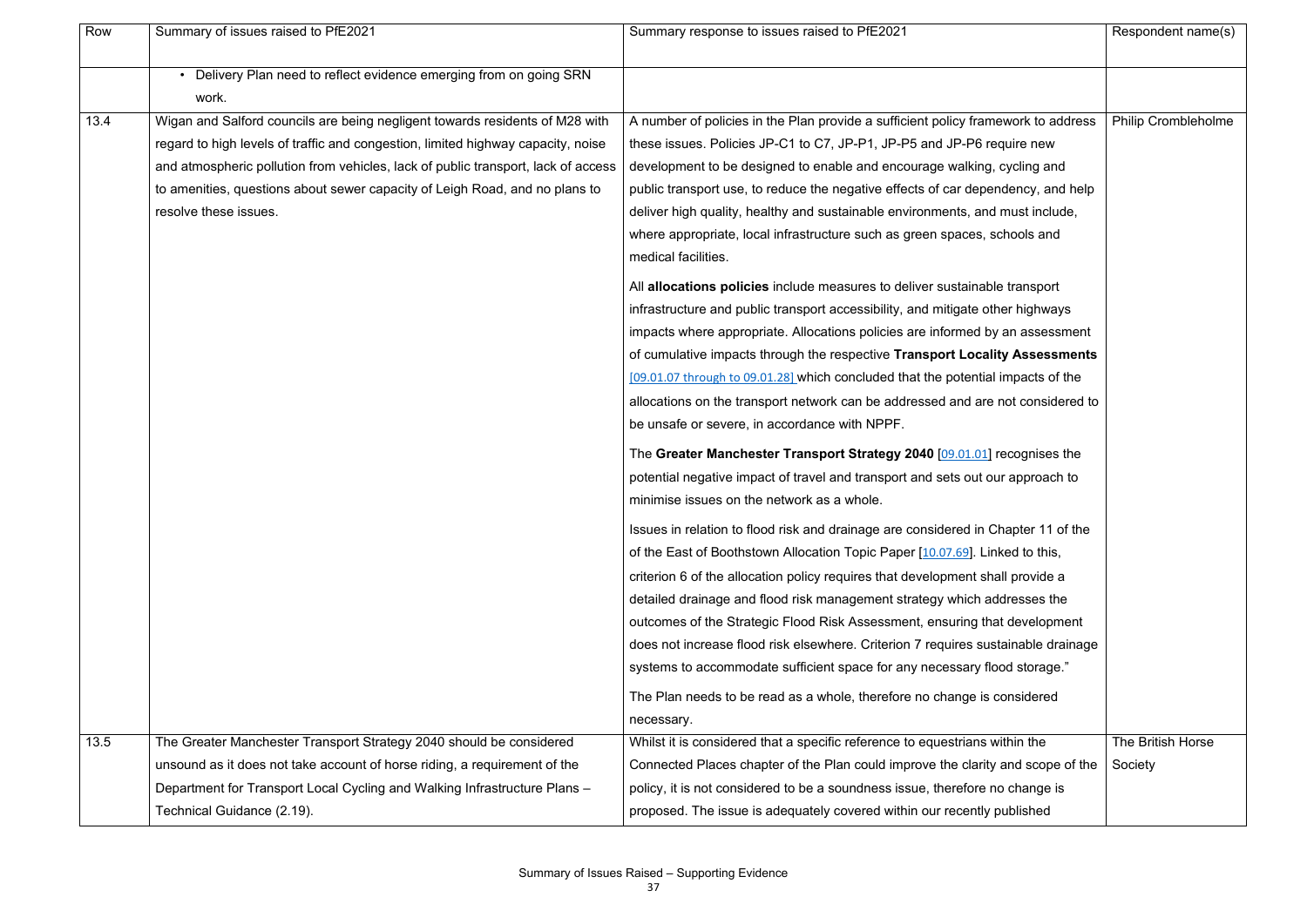| Row | Summary of issues raised to PfE2021 | Summary response to issues raised to PfE2021                                        | Respondent name(s) |
|-----|-------------------------------------|-------------------------------------------------------------------------------------|--------------------|
|     |                                     |                                                                                     |                    |
|     |                                     | "Streets for All Strategy", which is a sub-strategy of the Greater Manchester       |                    |
|     |                                     | Transport Strategy 2040 [09.01.01], which sets out how we intend to ensure          |                    |
|     |                                     | that the competing needs of different road users are considered where               |                    |
|     |                                     | appropriate.                                                                        |                    |
|     |                                     | An introduction to Streets for All approach is set out in the Transport Topic       |                    |
|     |                                     | <b>Paper [09.01.29]</b> and a Streets for All Design Guide is soon to be published. |                    |
|     |                                     | This guidance will set out how we design streets for all users along with their     |                    |
|     |                                     | interface with, for example, leisure routes and public Rights of Way. The needs     |                    |
|     |                                     | of specific groups such as disabled people, emergency services, people using        |                    |
|     |                                     | powered two wheelers and horse riders will be considered as part of the design      |                    |
|     |                                     | guidance.                                                                           |                    |

### **14. Impact Assessment**

| Row   Summary of issues raised to PfE2021                                       | Summary response to issues raised to PfE2021                          | Respondent name(s)      |
|---------------------------------------------------------------------------------|-----------------------------------------------------------------------|-------------------------|
|                                                                                 |                                                                       |                         |
|                                                                                 |                                                                       |                         |
|                                                                                 |                                                                       |                         |
| The ecological impacts of the plan have not been independently assessed, as the | It is considered that a proportionate evidence base has been provided | <b>Elaine Robertson</b> |
| current assessments were conducted on behalf of the developers.                 | to support the plan provided by industry expert and professionals.    |                         |

#### **15. Flood**

| Row  | Summary of issues raised to PfE2021                                                       | Summary response to issues raised to PfE2021                            | Respondent name(s) |
|------|-------------------------------------------------------------------------------------------|-------------------------------------------------------------------------|--------------------|
|      |                                                                                           |                                                                         |                    |
|      |                                                                                           |                                                                         |                    |
| 15.1 | JPA 24 fails to comply with PfE Objective 2 and is not consistent with NPPF Chapter14.    | Policy JP-S5 of the plan sets out the overall approach to managing      | Victoria Turner    |
|      | In recent years, the River Roch, and at this point in particular, has flooded regularly,  | flood risk.                                                             |                    |
|      | causing devastation and damage to hundreds of properties and businesses. The fields,      | Section 11 of the Roch Valley Allocation Topic Paper 10.06.40 deals     |                    |
|      | currently used as grazing farmland for cattle and sheep, which are planned to be built    | with issues relating to flood risk and drainage. The conclusion from    |                    |
|      | upon, are vital for the absorption of surface water and slow down the runoff of rainwater | this and the SFRA which evidences this has resulted in the inclusion    |                    |
|      | downhill where it joins the river. The building of houses and roads on these fields will  | of a policy requirement (criterion 3) to safeguard the land between the |                    |
|      | reduce the surface water absorption and cause more rapid and increased water run off      | developed part of the site and the River Roch to contribute to          |                    |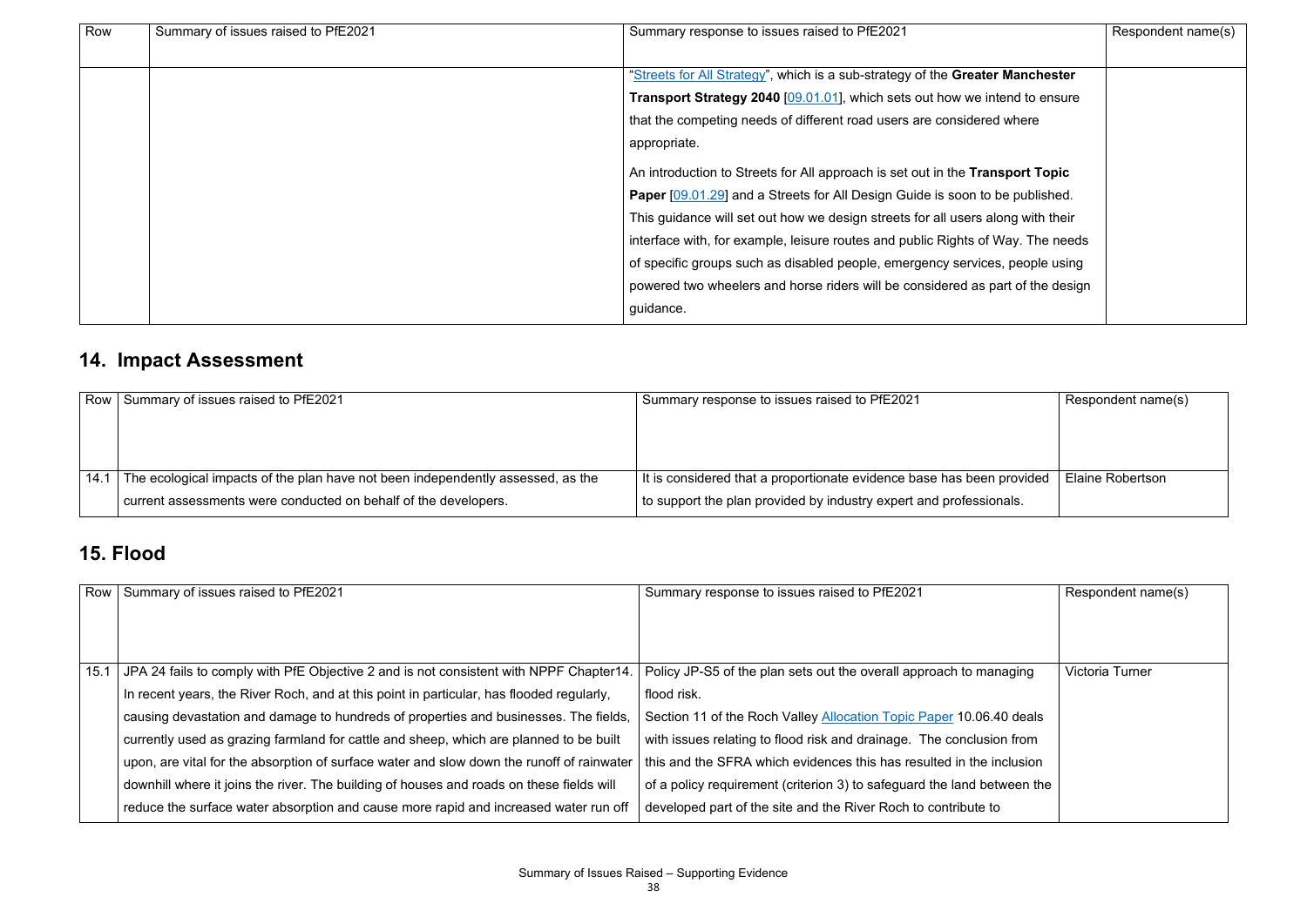| Row  | Summary of issues raised to PfE2021                                                         | Summary response to issues raised to PfE2021                        | Respondent name(s)        |
|------|---------------------------------------------------------------------------------------------|---------------------------------------------------------------------|---------------------------|
|      |                                                                                             |                                                                     |                           |
|      |                                                                                             |                                                                     |                           |
|      | so that river levels will rise much higher and much more quickly. The greatest impact       | measures that deliver flood alleviation benefits for the River Roch |                           |
|      | from any development on this land will be loss of land for the rainwater to soak into as it | catchment between Littleborough and Rochdale town centre. A         |                           |
|      | becomes covered in concrete and tarmac and no number of "overflow basins" will be           | planning application has been submitted on this site and there is   |                           |
|      | able to solve that problem!                                                                 | engagement between the applicant and the Environment Agency in      |                           |
|      | It will cause flooding up stream as river flow is unable to cope with the amount of water   | relation to flood risk and drainage.                                |                           |
|      | so it backs up and it will increase flooding downstream, including local villages and       |                                                                     |                           |
|      | Rochdale Town Centre.                                                                       |                                                                     |                           |
|      | This land would be better served by being left as grazing pasture, to maintain air quality  |                                                                     |                           |
|      | and community enjoyment, or by having some woodland planted to help alleviate the           |                                                                     |                           |
|      | flooding problem. This site fails to comply with PfE Objective 7 and is not consistent      |                                                                     |                           |
|      | with adapting to Climate Change, moving to a low carbon economy and NPPF                    |                                                                     |                           |
|      | Chapters 2 (para. 8) and 9.                                                                 |                                                                     |                           |
| 15.2 | Note that there has been a recent change in national climate change guidance and            | Noted. No changes to the PfE are considered necessary.              | <b>Environment Agency</b> |
|      | allowances which were published in July 2021. The Level 1 SFRA document refers to           |                                                                     |                           |
|      | this change but the allowances the assessment is based on is behind current guidance.       |                                                                     |                           |
|      | For the Greater Manchester SFRA, the modelled 1 in 100 AEP event +70% flood                 |                                                                     |                           |
|      | outlines have been screened against the sites, where they are available; 70% being the      |                                                                     |                           |
|      | "upper end" allowance in the previous guidance. The updated (July 2021) guidance            |                                                                     |                           |
|      | and allowances is based on more localised catchments and for the Greater Manchester         |                                                                     |                           |
|      | authorities the upper end allowances are now between 75-90%. However, the current           |                                                                     |                           |
|      | SFRA assessments should still represent a reasonable reflection of risks when               |                                                                     |                           |
|      | compared against the updated climate change guidance (July 2021) and is an                  |                                                                     |                           |
|      | appropriate approach based on the evidence available at the time.                           |                                                                     |                           |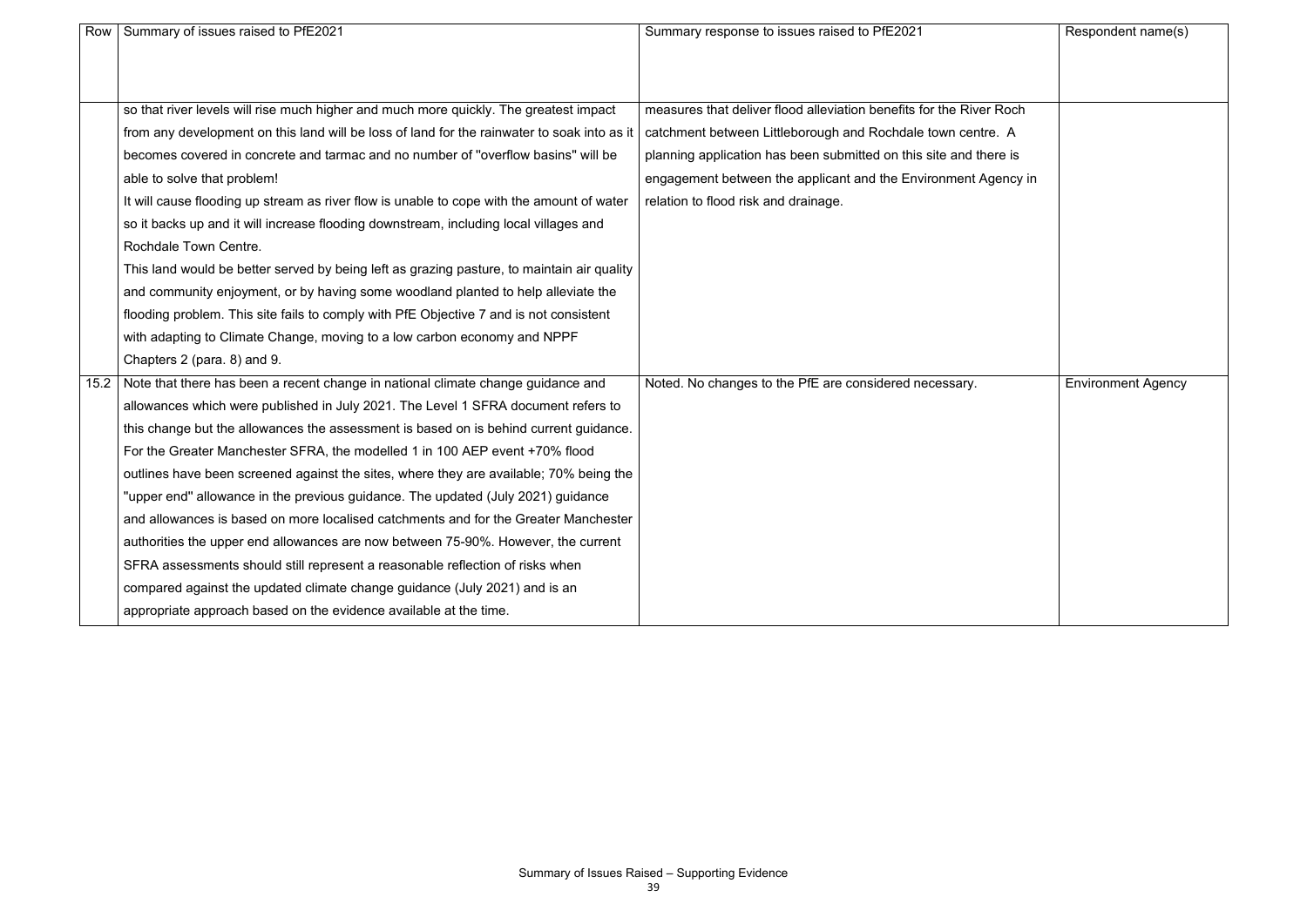#### **16. Call for Sites**

| Row  | Summary of issues raised to PfE2021                                                                                                                                                                                                                                                                                                                                                                                                                                                                                                                                                                                                  | Summary response to issues raised to PfE2021                                                                                                                                                                                                                                                                                                                                                                                         | Respondent name(s)                           |
|------|--------------------------------------------------------------------------------------------------------------------------------------------------------------------------------------------------------------------------------------------------------------------------------------------------------------------------------------------------------------------------------------------------------------------------------------------------------------------------------------------------------------------------------------------------------------------------------------------------------------------------------------|--------------------------------------------------------------------------------------------------------------------------------------------------------------------------------------------------------------------------------------------------------------------------------------------------------------------------------------------------------------------------------------------------------------------------------------|----------------------------------------------|
| 16.1 | The GMSF 'Call for Sites' exercise discounted some, generally smaller sites, in<br>favour of larger 'strategic' Green Belt. Many of these discounted were sites<br>should have come under the category of 'sequentially preferable' and should<br>now be considered. This discounting created an unsafe method for selecting the<br>allocation sites. Much greater emphasis should have been given to the potential<br>to remediate Brownfield land, land generally already within the prescribed urban<br>areas. Little account has been made of the potential of other sites becoming<br>viable or available over the Plan period. | Alternative options to meet development needs are set out in the Growth and<br>Spatial Options Paper [02.01.10]. The Green Belt Topic paper [07.01.25] sets out<br>the alternatives considered prior to the release of Green Belt land and the site<br>selection paper $[03.04.01]$ sets out the process followed to identify the allocations<br>in PfE, including the consideration of multiple sites to meet the identified needs. | Thornham St John's<br>Neighbourhood<br>Forum |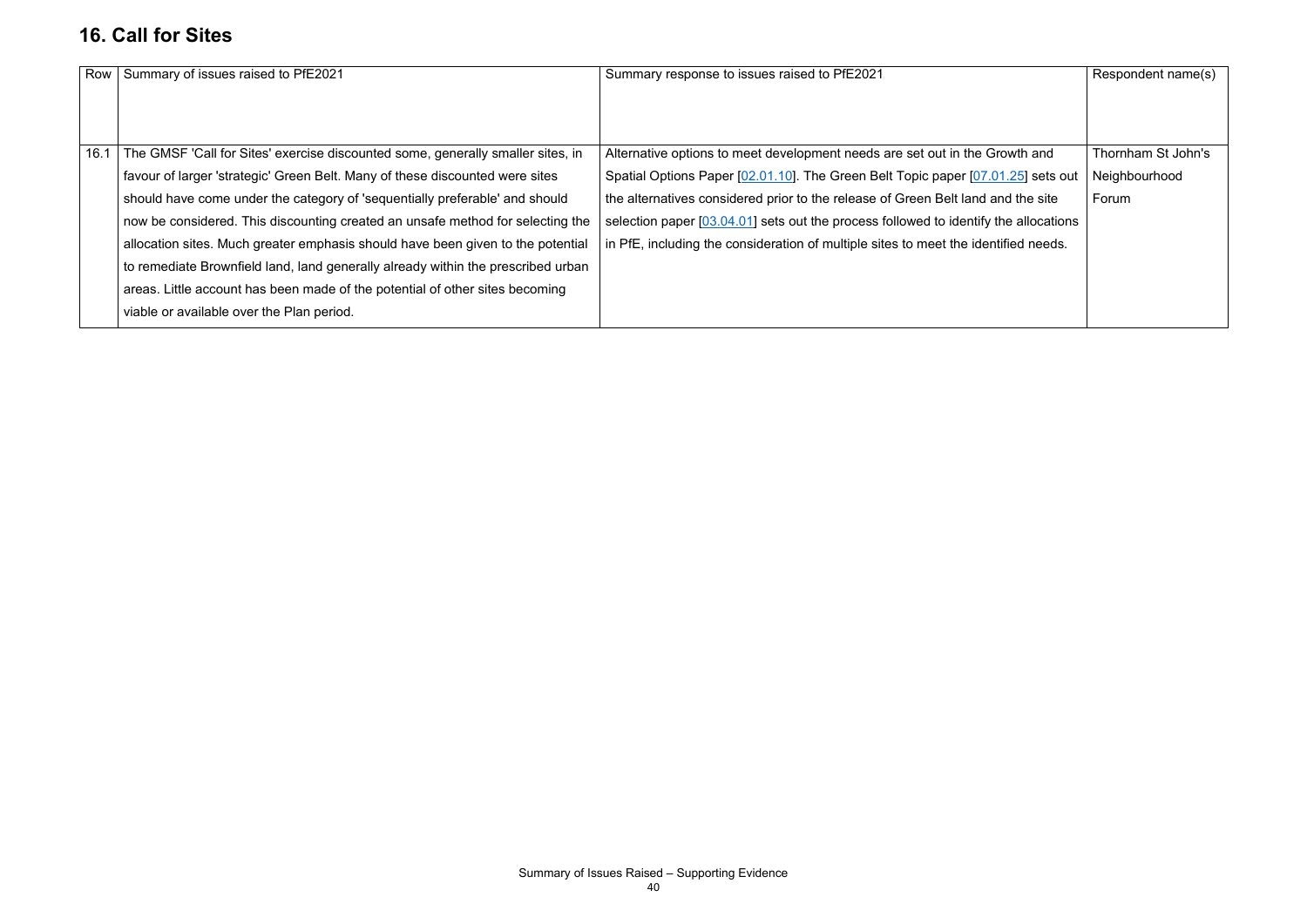## **Appendix:**

#### **10. Site Selection**

Table 1: Supporting Evidence - Site Selection

| Row   | Respondent name            |
|-------|----------------------------|
| 10.10 | <b>Suzanne Nye</b>         |
|       | <b>Matthew Oxley</b>       |
|       | Craig Smith                |
|       | C Smith                    |
|       | <b>Carol Mole</b>          |
|       | Julie Darbyshire           |
|       | <b>DonnaNuttall</b>        |
|       | <b>Susan Tunstall</b>      |
|       | <b>Stephen Cluer</b>       |
|       | <b>Clare Bowdler</b>       |
|       | <b>TrevorByrne</b>         |
|       | <b>Christopher Russell</b> |
|       | <b>Barbara Wilkinson</b>   |
|       | Lucy Marsden               |
|       |                            |

Summary of Issues Raised – Supporting Evidence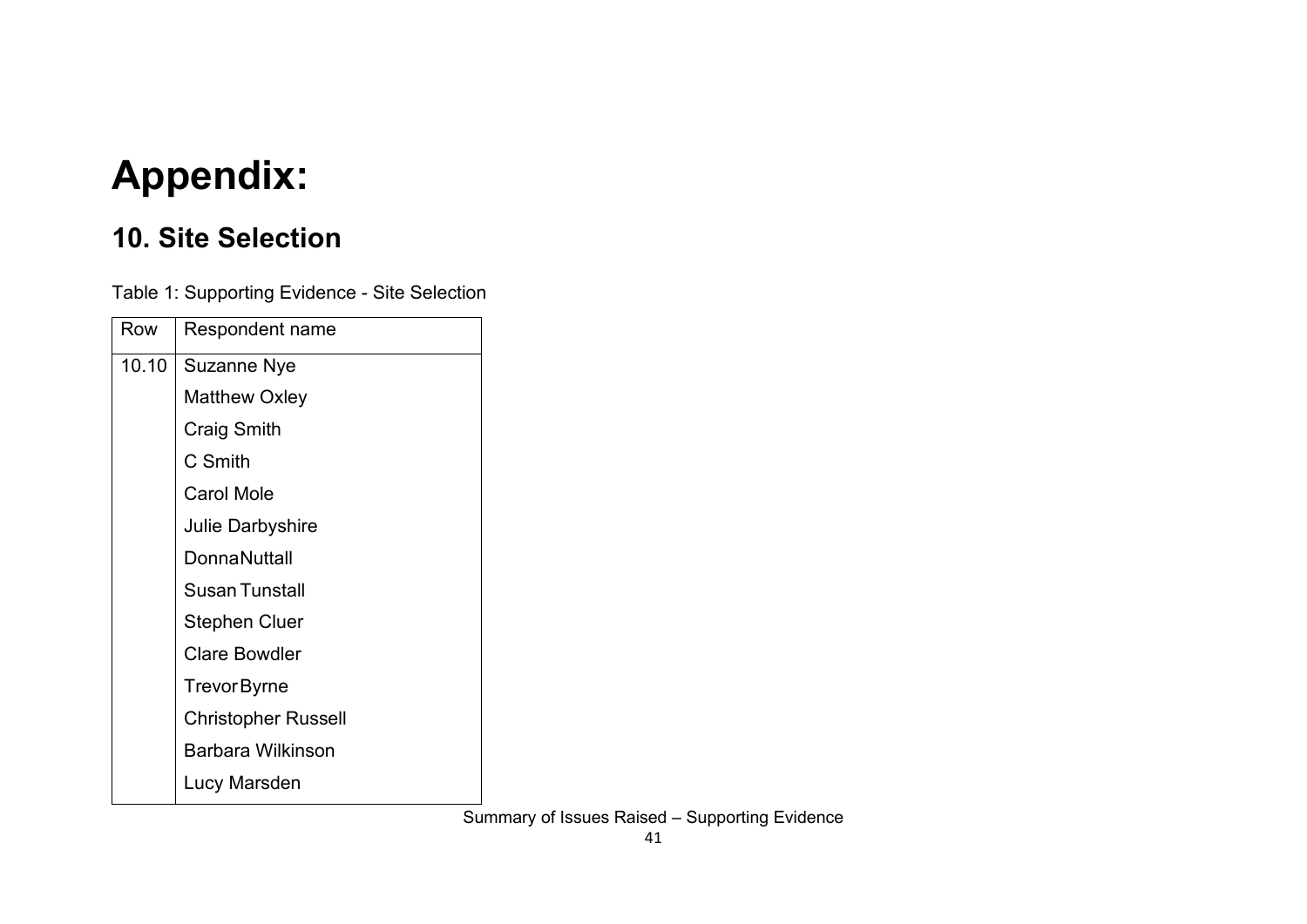| Row | Respondent name                   |
|-----|-----------------------------------|
|     | Daniel Marsden                    |
|     | Andrea Booth                      |
|     | <b>Julie Halliwell</b>            |
|     | <b>Jane Lester</b>                |
|     | The Friends of Bury Folk          |
|     | Maika Fleischer                   |
|     | <b>Elisabeth Berry</b>            |
|     | Donald Berry                      |
|     | <b>Jason Robinson</b>             |
|     | <b>Katherine Robinson</b>         |
|     | <b>Councillor Jackie Harris</b>   |
|     | Save Crimble Mill Greenbelt Group |
|     | Alex Abbey                        |
|     | <b>Jane Bennett</b>               |
|     | <b>Carl Mason</b>                 |
|     | <b>Graham Walsh</b>               |
|     | Mary Walsh                        |
|     | <b>G R Walsh</b>                  |
|     | David Brownlow                    |
|     | Lisa Mather                       |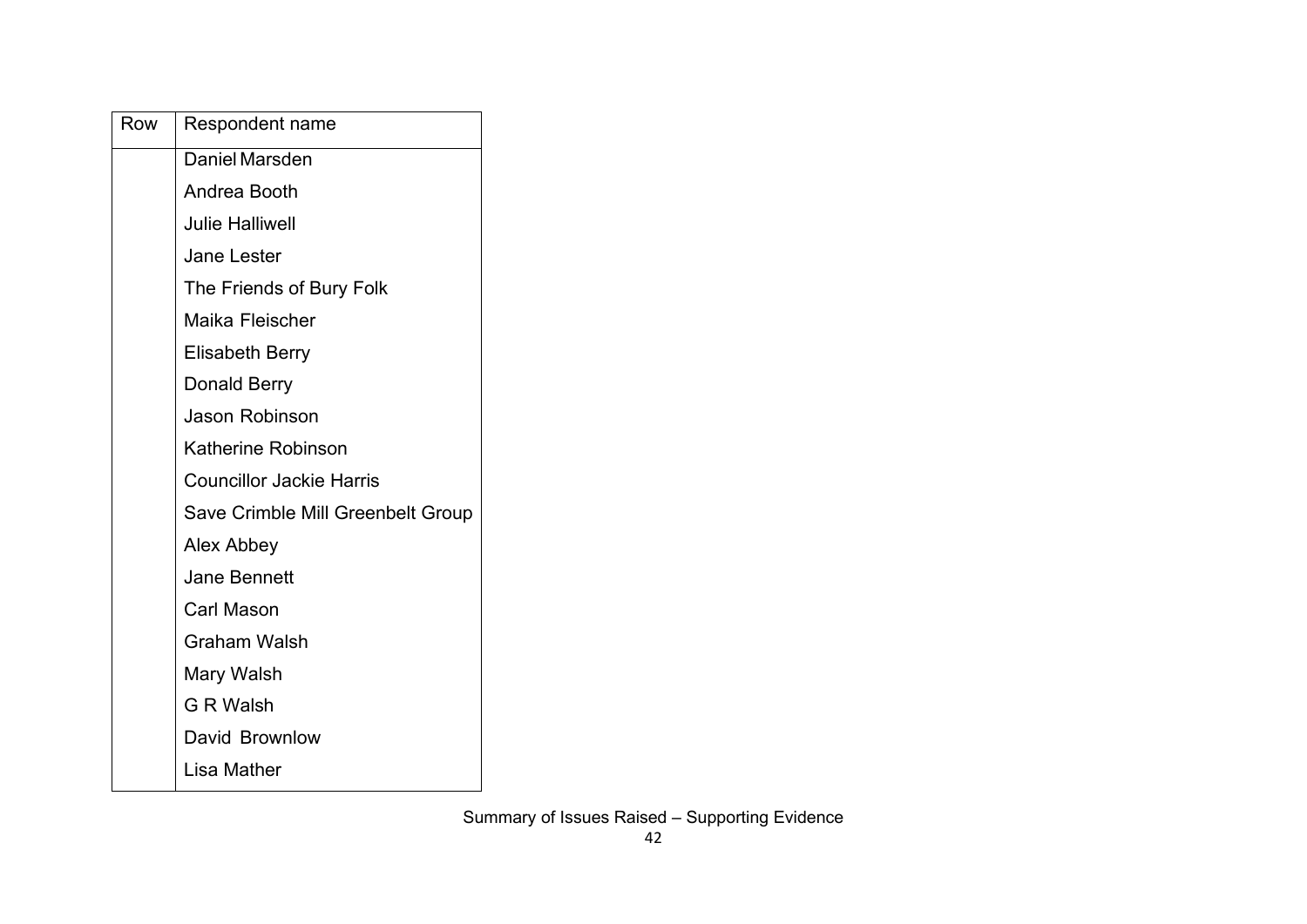| Row | Respondent name            |
|-----|----------------------------|
|     | <b>Peter Mather</b>        |
|     | Deborah Morgan             |
|     | Andrea Keeble              |
|     | Susan Higgins              |
|     | Oscar Majid                |
|     | <b>Stuart Johnstone</b>    |
|     | Susan Fleming              |
|     | <b>Juliet Eastham</b>      |
|     | <b>Yvonne Robinson</b>     |
|     | <b>Catherine Schofield</b> |
|     | <b>Andrew Fleming</b>      |
|     | Michelle Mcloughlin        |
|     | Joan Glynn                 |
|     | <b>Tom Wood</b>            |
|     | <b>Viv Barlow</b>          |
|     | Jacqueline Majid           |
|     | <b>S</b> Stratton          |
|     | <b>Colin Heaton</b>        |
|     | Hazel Keane                |
|     | John Robinson              |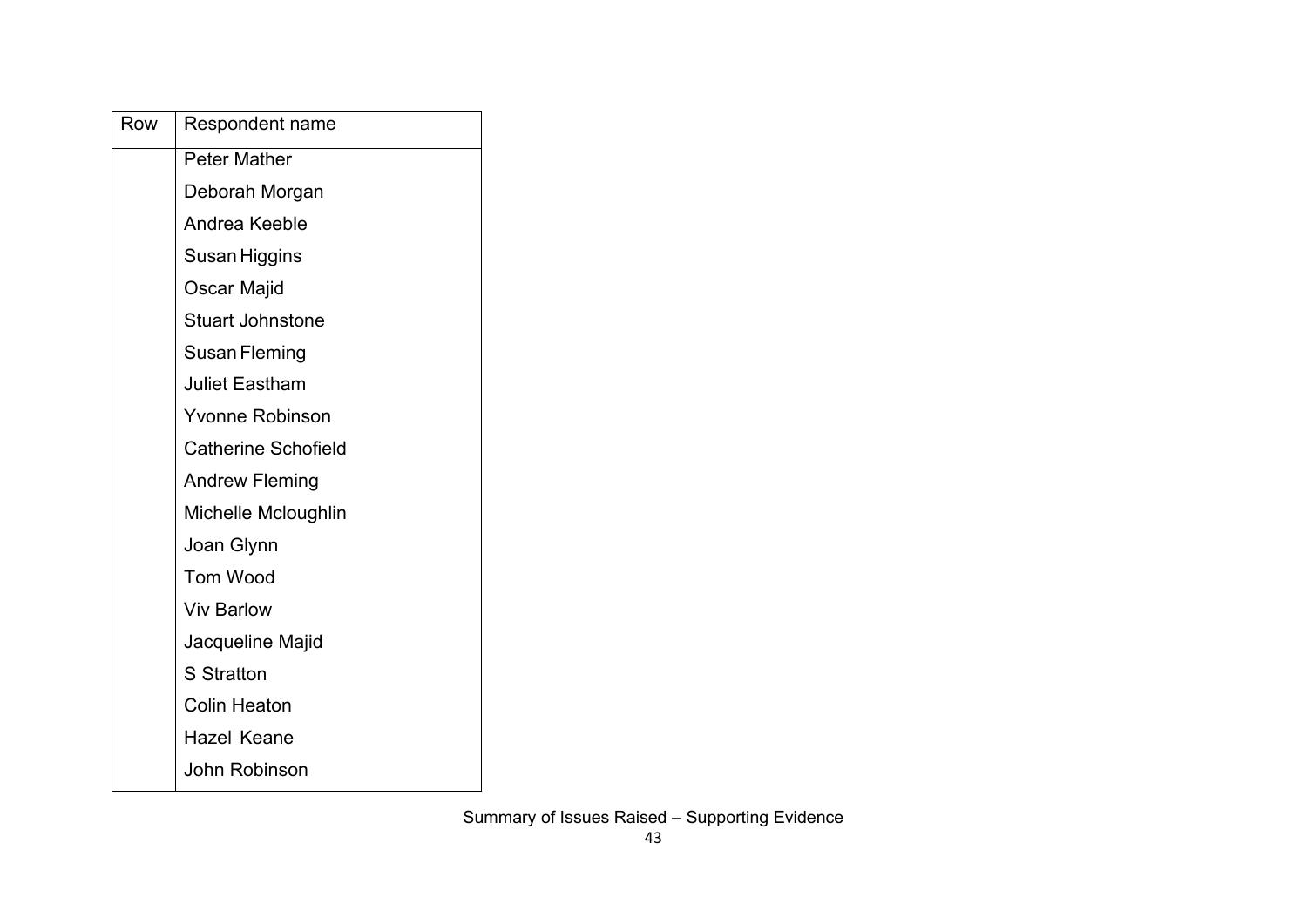| Row | Respondent name             |
|-----|-----------------------------|
|     | Susan Horridge              |
|     | <b>Shirley Buckley</b>      |
|     | <b>Barry Spence</b>         |
|     | Joanne Dawson               |
|     | George Wood                 |
|     | Joanne Culliney             |
|     | <b>Annmarie Bennett</b>     |
|     | <b>Christopher Culliney</b> |
|     | Rebecca Robinson            |
|     | <b>Alexandra Saffer</b>     |
|     | <b>Daniel Robinson</b>      |
|     | Derek M Glynn               |
|     | <b>Carole Martin</b>        |
|     | Geoff Woods                 |
|     | Carolyn Saffer              |
|     | Samantha Doggett            |
|     | Lucy Taylor                 |
|     | <b>Saul Bennett</b>         |
|     | Colleen Donovan-Togo        |
|     | Angela Shaw                 |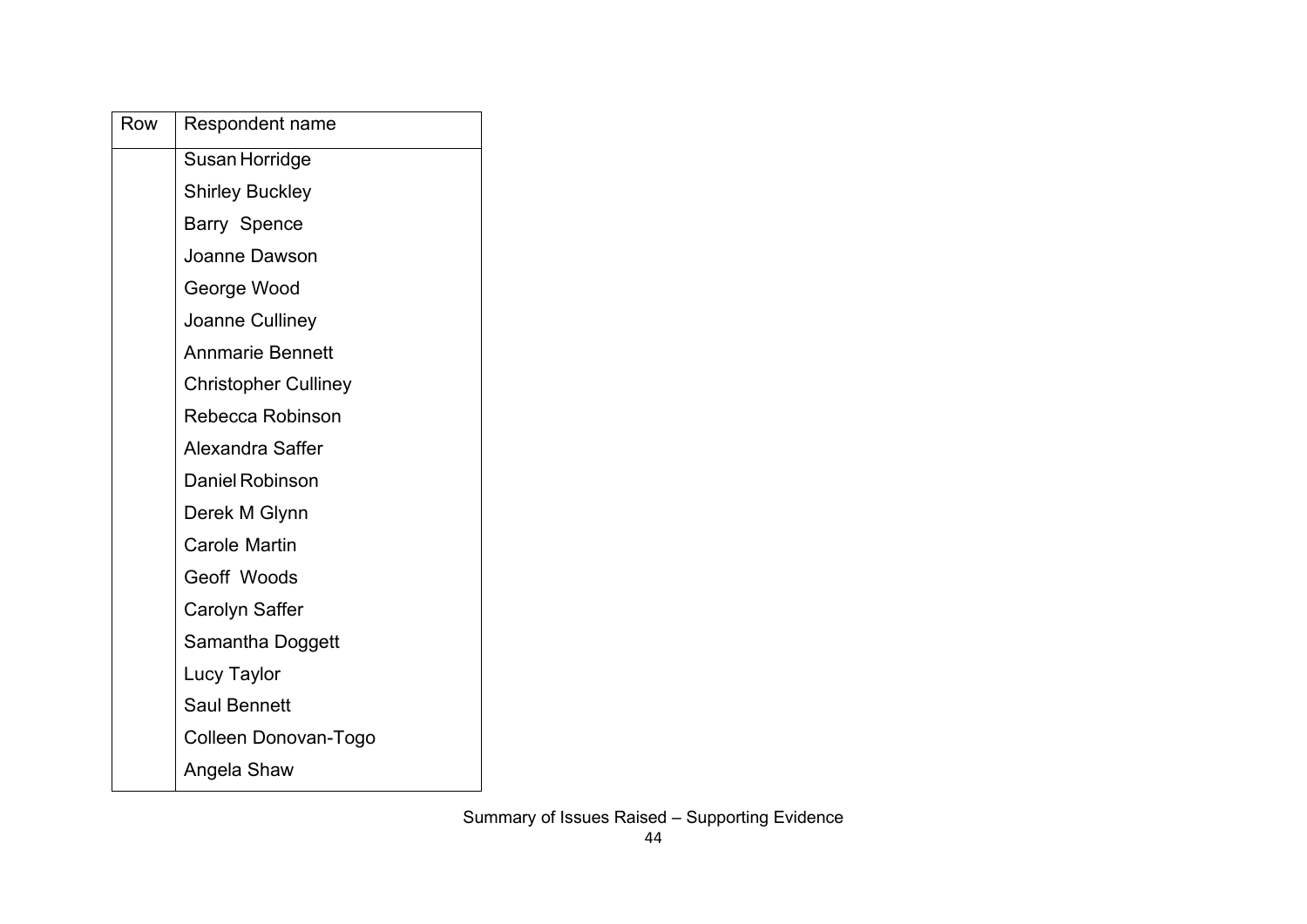| Row | Respondent name            |
|-----|----------------------------|
|     | Paul Taylor                |
|     | Aimee Shaw                 |
|     | Jennifer Cronin            |
|     | <b>Barbara Cooke</b>       |
|     | Lorraine Tucker            |
|     | Sheila Jackson             |
|     | <b>Brian Wright</b>        |
|     | <b>Brian Cooke</b>         |
|     | <b>Kelly Fox</b>           |
|     | Paul Yarwood               |
|     | Lisa Wright                |
|     | Sara Slater                |
|     | <b>Abby Derere</b>         |
|     | <b>Craig Tucker</b>        |
|     | <b>Victoria Hothersall</b> |
|     | Jacqueline Yarwood         |
|     | <b>Adam Burgess</b>        |
|     | Anna Katherine Burgess     |
|     | Alan Bayfield              |
|     | Debbie Pownceby            |